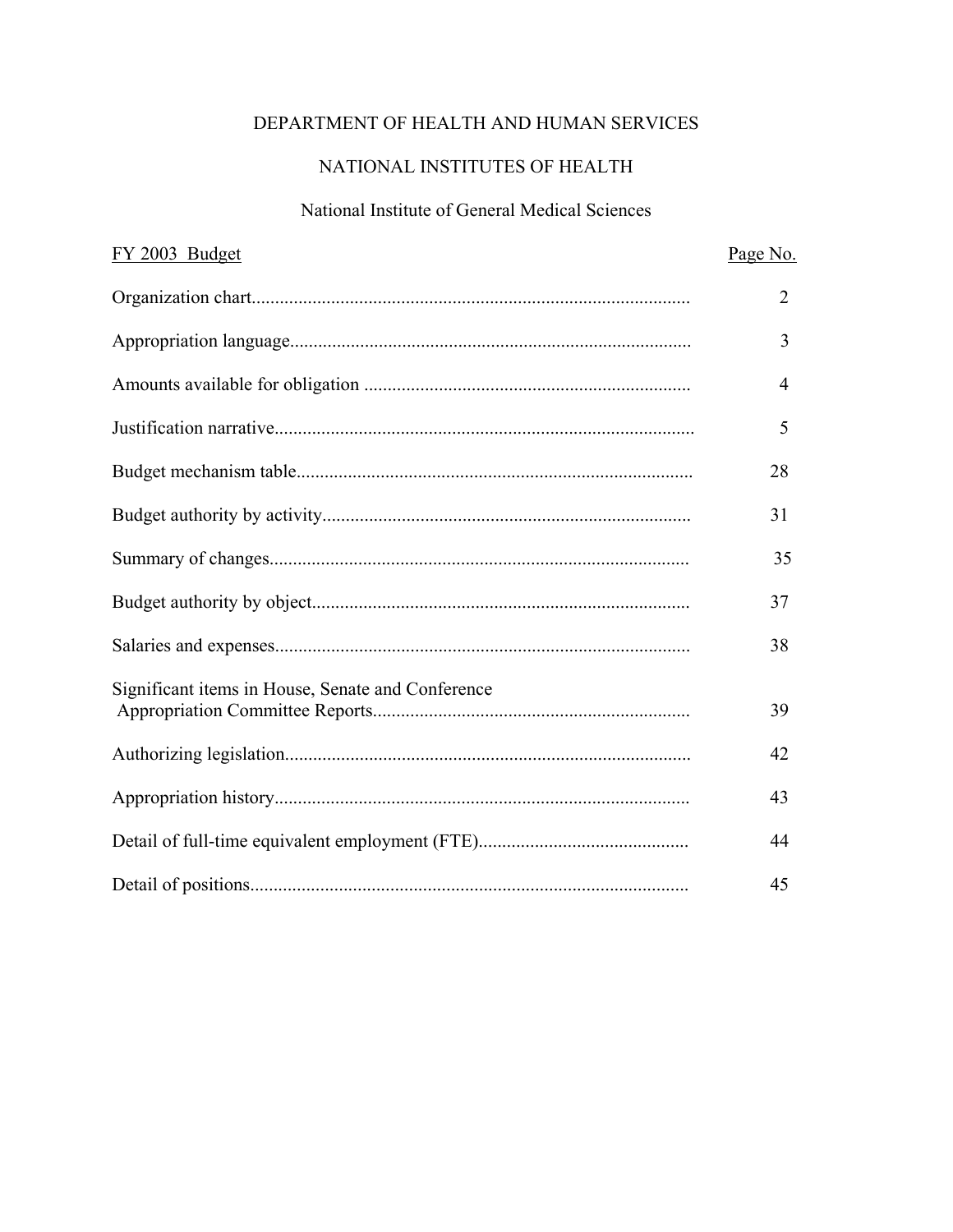**NATIONAL INSTITUTES OF HEALTH** NATIONAL INSTITUTES OF HEALTH

**National Institute of General Medical Sciences** National Institute of General Medical Sciences

**Organization Structure Organization Structure** 

<span id="page-1-0"></span>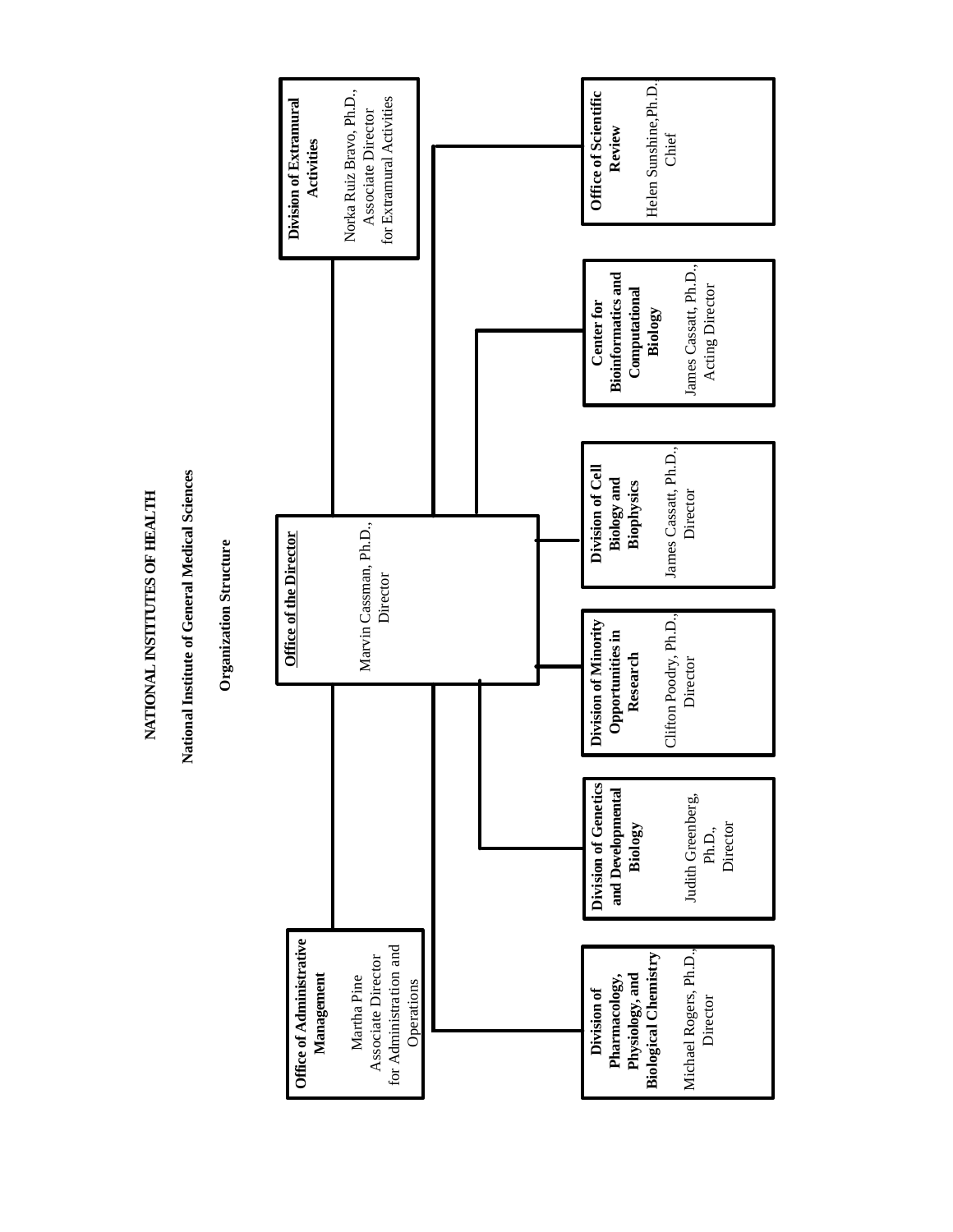#### National Institute of General Medical Sciences

<span id="page-2-0"></span>For carrying out section 301 and title IV of the Public Health Service Act with respect to general medical sciences, [\$1,725,263,000] *\$1,842,404,000*.

[Departments of Labor, Health and Human Services, Education, and Related Agencies Appropriations Act, for Fiscal Year 2002 (P.L. 107-116).]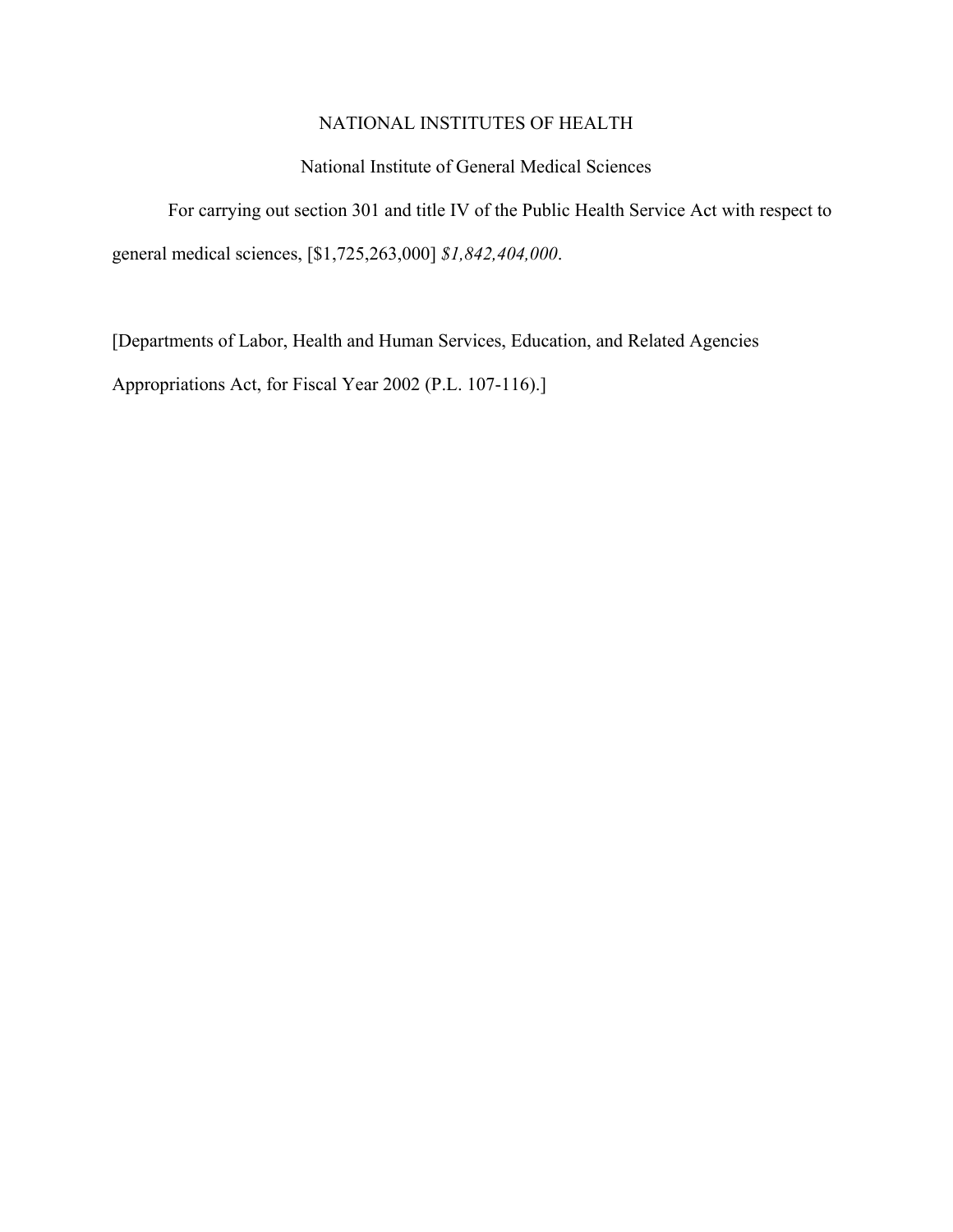#### National Institute on Aging Amounts Available for Obligation 1/

<span id="page-3-0"></span>

|                                                    | FY 2001       | FY 2002       | FY 2003       |
|----------------------------------------------------|---------------|---------------|---------------|
| Source of Funding                                  | Actual        | Estimate      | Estimate      |
| Appropriation                                      | \$786,039,000 | \$893,443,000 | \$950,150,000 |
| <b>Enacted Rescission</b>                          | (285,000)     | (313,000)     |               |
| Subtotal, Adjusted Appropriation                   | 785,754,000   | 893,130,000   | 950,150,000   |
| Comparable adjustment for legislative proposal for |               |               |               |
| accrued retirement costs                           | 2,711,000     | 2,934,000     | 3,010,000     |
| Real transfer to:                                  |               |               |               |
| Other HHS Agencies through Secretary's one-percent |               |               |               |
| transfer authority                                 | (149,000)     |               |               |
| Real transfer to HHS for the Office of Human       |               |               |               |
| <b>Research Protection</b>                         | (164,000)     |               |               |
|                                                    |               |               |               |
|                                                    |               |               |               |
|                                                    |               |               |               |
| Comparative transfer from:                         |               |               |               |
| Office of the Director for the Academic Research   |               |               |               |
| Enhancement Award program                          | 862,000       |               |               |
| National Cancer Institute for research activities  |               |               | 18,549,000    |
|                                                    |               |               |               |
| Comparative transfer to:                           |               |               |               |
| National Institute of Biomedical Imaging and       |               |               |               |
| Bioengineering                                     | (247,000)     |               |               |
|                                                    |               |               |               |
|                                                    |               |               |               |
| Subtotal                                           | 788,767,000   | 896,064,000   | 971,709,000   |
| Subtotal, adjusted budget authority                | 788,767,000   | 896,064,000   | 971,709,000   |
| Unobligated balance, lapsing                       | (28,000)      |               |               |
|                                                    |               |               |               |
| <b>Total obligations</b>                           | 788,739,000   | 896,064,000   | 971,709,000   |

1/ Excludes the following amounts for reimbursable activities carried out by this account: FY 2001 - \$1,101,000; FY 2002 - \$1,101,000; FY 2003 - \$1,101,000.

Excludes \$395,000 in FY 2001 and \$395,000 in FY 2002 for royalties.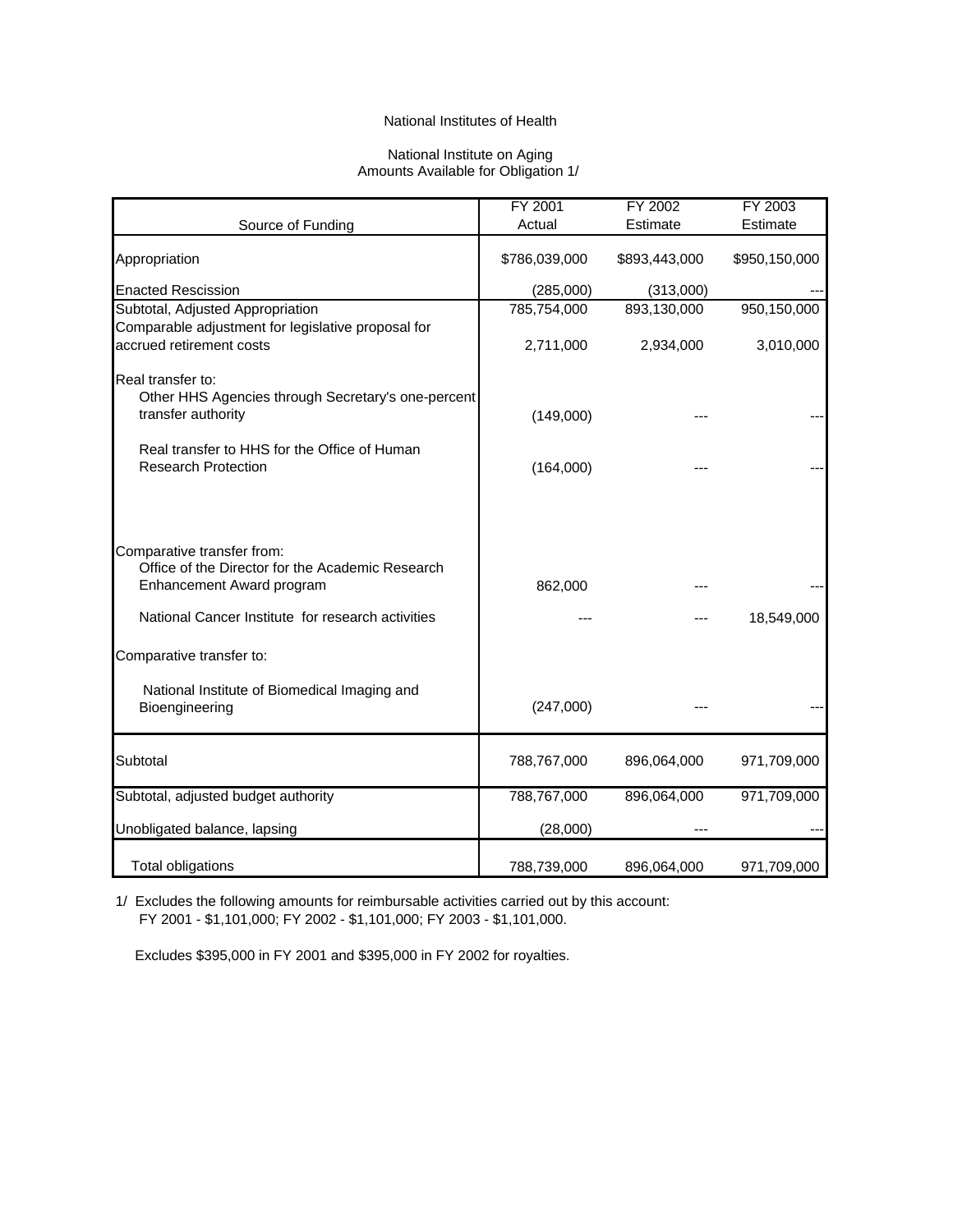### **Justification**

# <span id="page-4-0"></span>\_\_\_\_\_\_\_\_\_\_\_\_\_\_\_\_\_\_\_\_\_\_\_\_\_\_\_\_\_\_\_\_\_\_\_\_\_\_\_\_\_\_\_\_\_\_\_\_\_\_\_\_\_\_\_\_\_\_\_\_\_\_\_\_\_\_\_\_\_\_\_\_\_\_\_\_\_\_ **National Institute of General Medical Sciences**

# Authorizing Legislation: Section 301 of the Public Health Service Act, as amended. Reauthorizing legislation will be submitted.

### Budget Authority:

|                       | 2001<br>Actual  | 2002<br>Appropriation | 2002 Current<br>Estimate | 2003 Estimate   | Increase or<br>Decrease |
|-----------------------|-----------------|-----------------------|--------------------------|-----------------|-------------------------|
| <b>Current Law BA</b> | \$1,530,988,000 | \$1,725,263,000       | \$1,725,139,000          | \$1,879,984,000 | 154,845,000<br>\$       |
| <b>Accrued Costs</b>  | 1,192,000       | 1,328,000             | 1,328,000                | 1,394,000       | 66,000                  |
| Proposed Law BA       | 1,532,180,000   | 1,726,591,000         | 1,726,467,000            | 1,881,378,000   | 154,911,000             |
| <b>FTE</b>            | 170             | 179                   | 179                      | 178             | (1)                     |

This document provides justification for the Fiscal Year 2003 activities of the National Institute of General Medical Sciences (NIGMS), including HIV/AIDS activities. A more detailed description of NIH-wide Fiscal Year 2003 HIV/AIDS activities can be found in the NIH section entitled "Office of AIDS Research (OAR)."

The President's appropriations request of \$1,881,378,000 for this account includes current law adjusted by assuming Congressional action on the proposed Managerial Flexibility Act of 2001.

# **Introduction**

NIGMS supports basic biomedical research that expands our knowledge about normal life processes and the diseases that arise when these processes malfunction. Its research includes cutting-edge studies on genes, proteins, cells, and gene-influenced responses to medicines. The Institute is at the vanguard of a major shift in the biological sciences from a static view of the parts of a system to an analysis of the design and operating principles of entire systems, with all of their dynamic behaviors and other complexities. This shift is generating vast amounts of data, leading to a growing reliance on the tools of bioinformatics and computational biology to mine the data and draw meaning from it.

The value of NIGMS-supported basic research was underscored in 2001 by the awarding of top scientific prizes to long-time Institute grantees. Dr. Leland Hartwell of the Fred Hutchinson Cancer Research Center received the Nobel Prize in physiology or medicine for his discovery of genes that control the cell division cycle. Since diseases like cancer and some birth defects arise when the cycle does not proceed normally, Dr. Hartwell's work is revealing new directions to pursue in developing drugs to treat these diseases.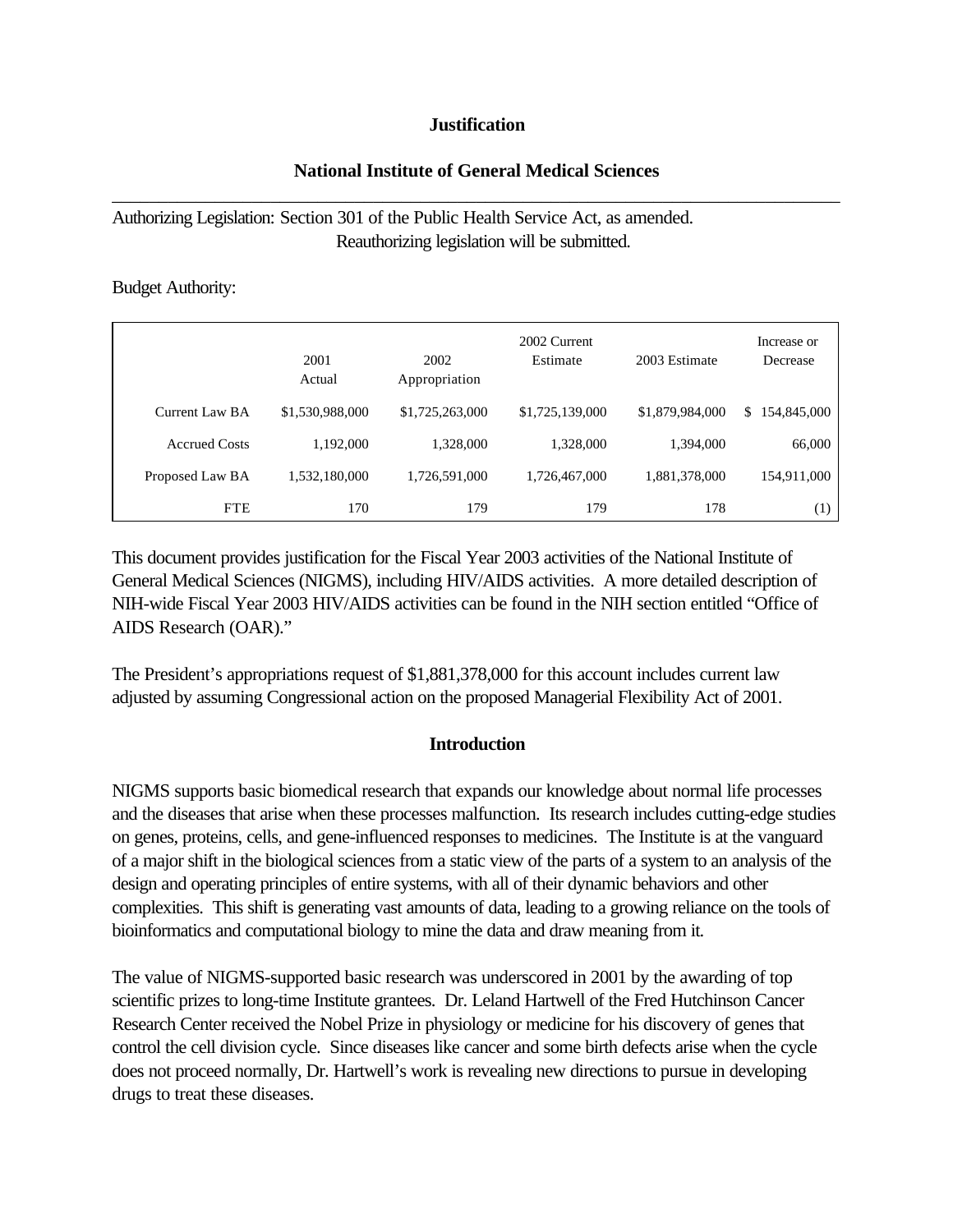Dr. K. Barry Sharpless of The Scripps Research Institute received the chemistry Nobel Prize for discovering molecules that enable researchers to selectively control chemical reactions. His research has made it possible to produce purer and safer forms of many important medicines, including certain antibiotics, heart medicines, and antidepressants.

The Lasker Award for Basic Medical Science, known as "America's Nobel Prize," went to Dr. Mario Capecchi of the University of Utah and Dr. Oliver Smithies of the University of North Carolina at Chapel Hill School of Medicine. The scientists were honored for developing a method for creating laboratory mice that contain genes from other organisms. If the transferred genes are involved in human diseases, the resulting mice can serve as model organisms for the study of those conditions. Scientists can use the mice to learn about a disease in a mammal that is very similar to humans, develop possible treatments, and test them with no risk to human patients. The technique, which is also useful for pinpointing the actions of specific genes, has become an indispensable tool for genetics research.

Another example of the impact of NIGMS-funded research is found in the recent contributions of two grantees to the fight against anthrax. One of the scientists studies the evolution of infectious diseases, and is using the knowledge he has gained in this area to assist in the investigation of anthrax infections by identifying the strains involved in each case. The other researcher is a chemist who has designed a molecule that neutralizes the anthrax toxin in animal experiments. The work of both grantees grew out of basic research that initially appeared to have little immediate significance for human health. Now, it is directly addressing a critical public health threat. A more detailed description of these researchers' work appears in the Science Advances section of this narrative. That section, along with the story of discovery below, illustrates the breadth of NIGMS-supported research, the fundamental new knowledge and insights it provides, and some of the ways it is being applied.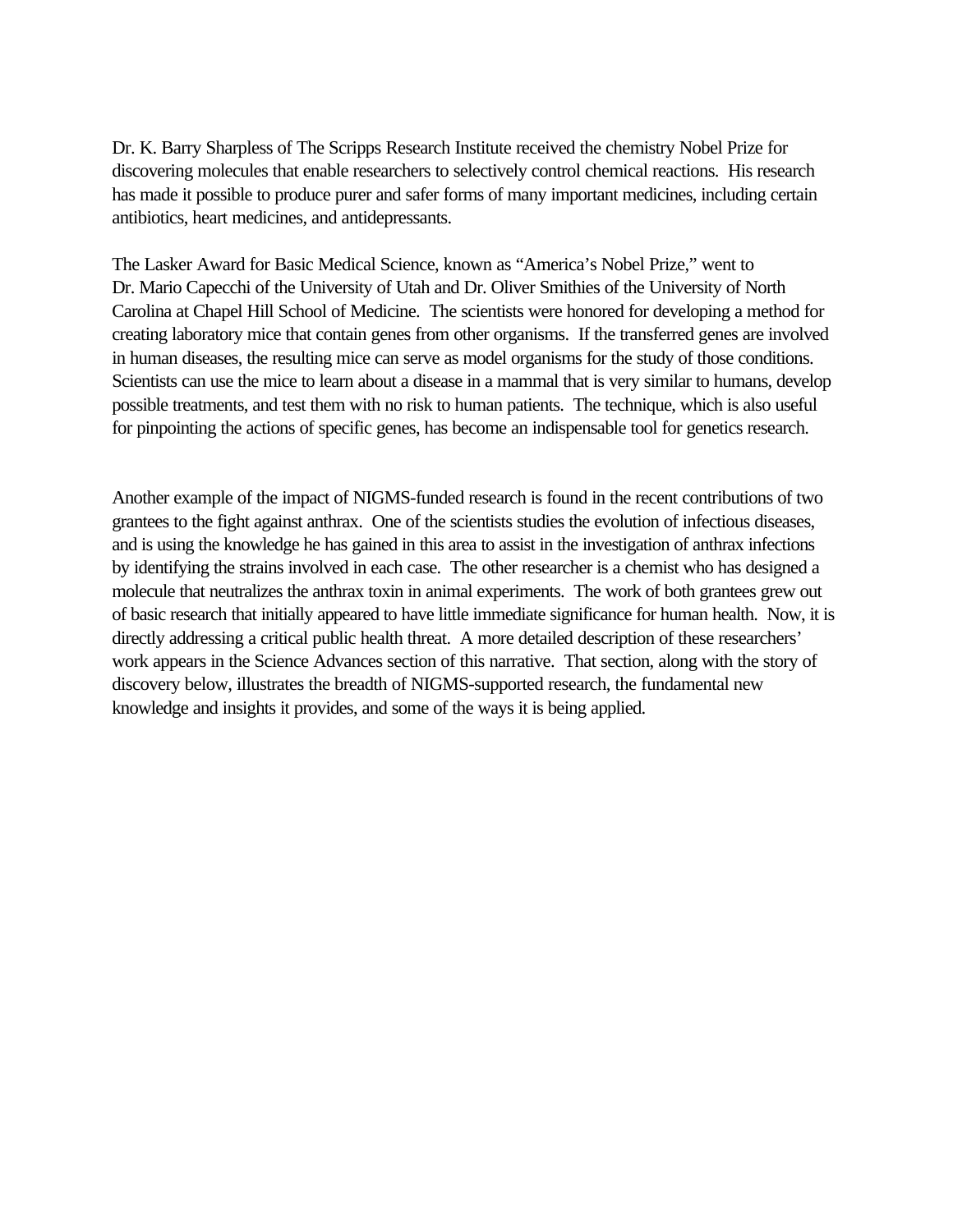#### **Story of Discovery: The Human Genome, Chapter Two**

Many people think that scientists have--once and for all--cracked the human genetic code. Indeed, two teams of researchers published a draft sequence of our 3-billion-piece jumble of DNA "letters," chemical units called nucleotides. Yet how our bodies interpret, or "express," our cells' genetic code plays a prominent role in our everyday health. Thoroughly deciphering the code's protein-making instructions--something our bodies do with ease all the time--remains a complicated puzzle. Scientists already know that certain spelling differences in DNA cause disease. But other inheritable factors, aside from DNA, can influence how likely a person is to develop a particular disease. A compelling tale of discovery is found in researchers' quest to tease apart these so-called "epigenetic" factors that, along with diet and other environmental influences, profoundly affect our health.

The correct packaging of DNA is essential to the proper functioning of the cells that make up our bodies. Cells contain and protect their precious cargo, genes, in protein-rich complexes called chromatin. Chromatin consists of long, stringy DNA spooled around an orderly, ball-like core of proteins called histones. In a sense, chromatin acts as a gatekeeper for our genes, regulating access to DNA by cellular equipment that decodes the genetic instructions. Among other things, this arrangement permits embryos to develop the right way, and it directs precursor cells to form organs and tissues. Conversely, if access to the genes in chromatin is not stringently controlled, cancer and a variety of other diseases can be the terrible consequence.

#### **Beads on a String**

The chromatin story begins over a hundred years ago. In the late 1800s, researchers first discovered the molecules now known as histones, and there was widespread belief among scientists that these proteins--not DNA, as determined over 50 years later--were the source of heredity. In 1973, Drs. Ada and Donald Olins of the University of Tennessee, Oak Ridge and Dr. Christopher Woodcock of the University of Massachusetts, Amherst independently released preliminary reports describing electron microscopic pictures of chromatin fibers as "particles on a string." A year later, putting together the microscopy data and results from other biochemical and biophysical techniques, Dr. Roger Kornberg, then a Junior Fellow of Harvard University working at the MRC Laboratory in Cambridge,

England, published a seminal paper. He proposed a model of chromatin structure as repeating units of approximately 200 nucleotide pairs of DNA and 8 histone molecules--the string and beadlike particles, respectively. Virtually every college biology student now knows this description of chromatin as "beads on a string." Beginning with these early studies, NIGMS has funded a quarter-century of groundbreaking research on chromatin--what it is, how it works, and more recently, how it is tied to cancer and other diseases.

In the mid-1960s, even though researchers did not know precisely what histones did inside cells, scientists such as Dr. Vincent Allfrey, then of the Rockefeller Institute in New York City, suspected that natural chemical tags on histones could control genes by turning them on or off. Throughout the 1970s, more scientists began to appreciate and gradually accept the connection between DNA's physical environment (chromatin) and the activity of genes. Genes are turned on ("transcribed"), for the most part, by proteins called transcriptional activators that must touch DNA to exert their effects. The basic structure of chromatin, in which DNA is spooled and compacted, would appear to be a major obstacle to the transcription process by blocking the access of activator proteins to genes. Indeed, researchers have reported many examples of how chromatin can prevent genes from being read. In the late 1980s and early 1990s, scientists such as Dr. Jerry Workman of Pennsylvania State University and Dr. Robert Kingston of Massachusetts General Hospital discovered that some transcriptional activator proteins (and often combinations of them) can attach themselves to DNA in chromatin, displacing histones. This observation proved to be a major step in researchers' understanding of how genes can be read through a veil of protective chromatin.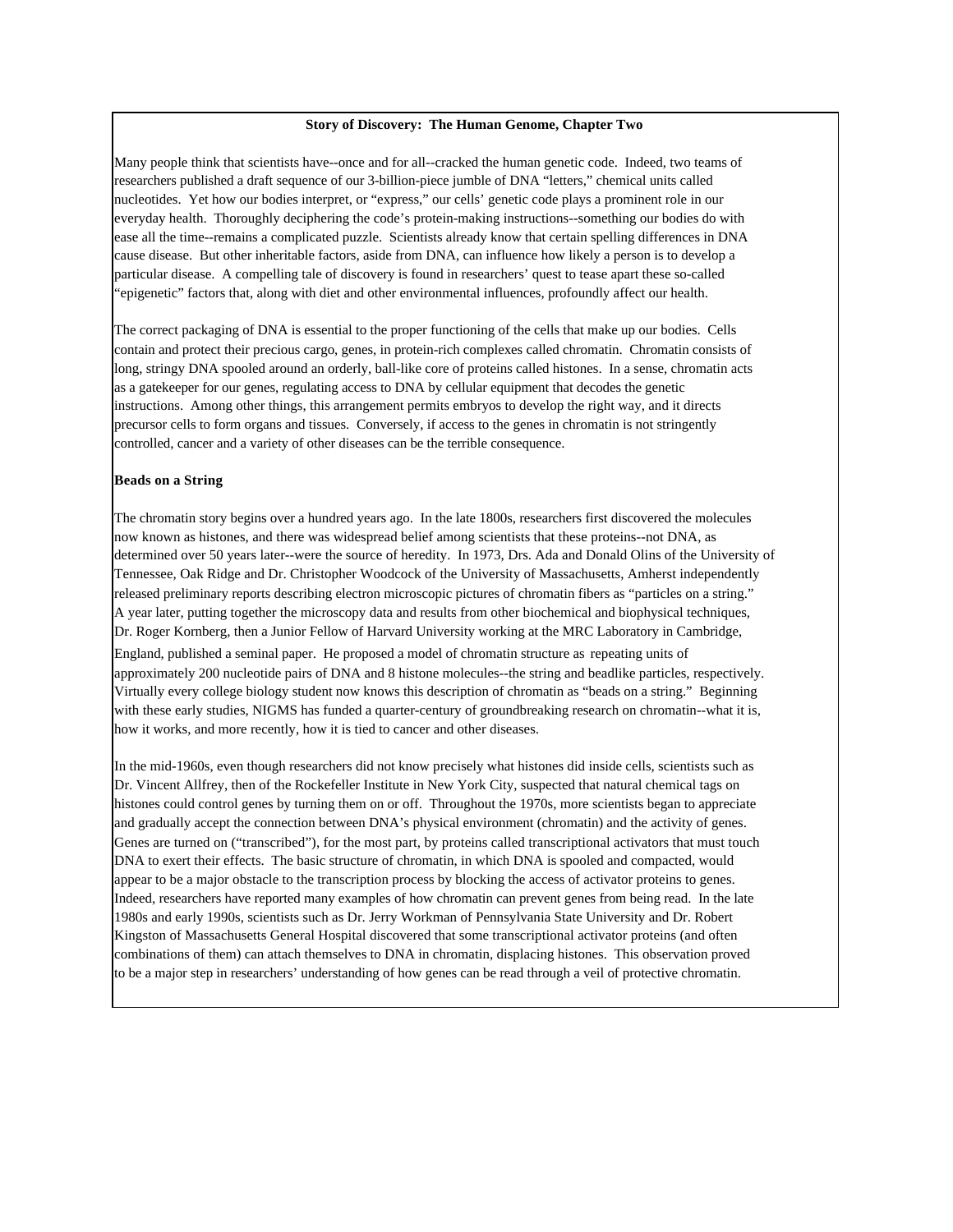#### **Another Code**

Groundbreaking studies by Dr. C. David Allis of the University of Virginia Health Sciences Center have begun to reveal that a key step in how cells interpret their genetic code involves actually finding genes tucked away inside chromatin. Part of a cell's gene-decoding machinery is drawn to the histone proteins in chromatin. In recent years, Dr. Allis and other NIGMS-funded scientists have defined several cellular systems that carefully balance how histones are "marked" with a variety of natural chemical tags--called acetyl, phosphate, and methyl groups--in a specifically timed order. Putting on these tags and taking them off--something Dr. Allis refers to as the "histone code"--turns out to be a critical aspect of a cell's gene-reading activities.

The past 10 years in particular have witnessed an explosion of major discoveries by Dr. Allis and other NIGMSfunded researchers that are paving the way toward a better understanding of how genes are controlled and how certain diseases result when gene access is either too lenient or too stringent. In many cancer cells, for instance, inappropriate control of certain growth genes can fuel unchecked cell division. Scientists are finding a prevalence of telltale marks on chromatin in certain cancer cells, leaving growth genes bare and prone to near-constant activation. When histone-marking enzymes are revved up in cancer cells, these molecules become important potential targets for developing future cancer drugs.

In recent years, NIGMS-supported researchers have also made links between chromatin and normal biological processes like aging. Dr. Leonard Guarente of the Massachusetts Institute of Technology discovered that a gene-silencing protein called Sir2 removes the chromatin-marking chemical tags called acetyl groups from genes. He found that Sir2 is intimately dependent on a molecule central to the body's process of metabolizing food into energy. The finding has far-reaching implications, providing a tantalizing potential explanation for the observation by other researchers that low-calorie diets in model organisms such as yeast and worms can extend lifespan.

### **Science Advances**

Some of the major research advances made recently with NIGMS support are described below. Although only the lead scientists are named, coworkers contributed significantly to these achievements.

#### **New Insights into Biological Processes**

\_\_\_\_\_\_\_\_\_\_\_\_\_\_

### *Molecular Structure of Key Enzyme Solved*

"If any enzyme does the cell's heavy lifting, it's RNA polymerase II," begins a recent scientific news article.<sup>1</sup> RNA polymerase II is responsible for the first step in making proteins in all organisms ranging from yeast to humans. The multisubunit enzyme copies each cell's genes into RNA, a type of genetic material that serves as an intermediary between genes and proteins. And it does this at just the right time and in just the right amounts. The article continues, "pol II, as the enzyme is called, is the heart of the machinery that controls everything that cells do--from differentiating into all the tissues of a developing embryo to responding to everyday stresses."

A group of researchers led by Dr. Roger Kornberg of the Stanford University School of Medicine has solved two detailed, three-dimensional structures of pol II--one of the enzyme alone and one with the enzyme joined to some of its molecular partners. The feat culminates nearly 20 years of

<sup>1</sup> Marx J. X-ray crystallography: transcription enzyme structure solved. *Science* 2001;292:411-4.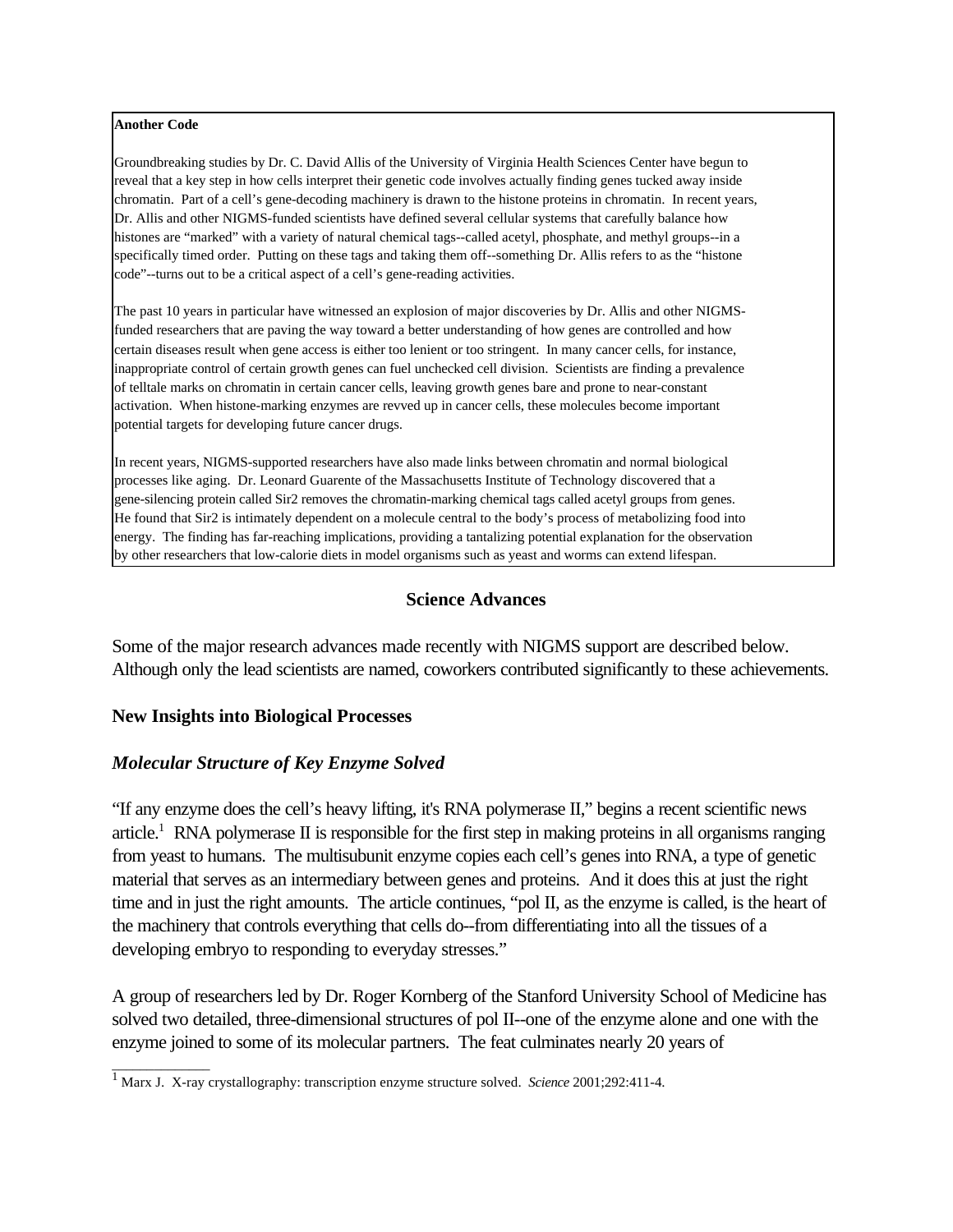effort. It is particularly remarkable because the enzyme is rather scarce in cells and is so large--it contains 12 different subunits--that it is unwieldy for the required technique (X-ray crystallography).

The solved structure gives scientists their first close look at the enzyme in action. It suggests a role for each of the enzyme's dozen subunits and reveals how they fit together to form a molecular machine that copies genes into RNA. The work may have clinical applications as well. Researchers may be able to design new antibiotic drugs by targeting structural differences between human and bacterial forms of the enzyme. They may also be able to design anticancer drugs that prevent pol II from stimulating cell growth in tumor cells.



*The structure of RNA polymerase II shows, at the molecular level, how the enzyme completes the first step in making proteins--copying genes into RNA. It reveals a pair of jaws that appear to grip genes (DNA), a clamp that holds the DNA in place, a pore through which RNA building blocks probably enter, and grooves through which the completed RNA strand may thread out of the enzyme.* 

### *Only Two Genes Needed to Form Heads in Model Organism Embryos*

One of the most intriguing questions in human biology is how a single, fertilized egg can develop into a healthy baby. What tells some cells to form a liver, others to form bones, and still others to become blood vessels or nerves? And, even more basic, how does the developing embryo know right from left, up from down, and front from back so that all the organs are positioned properly?

Like many interesting biological questions, these are far too complex--and unethical--to answer by studying developing human embryos. So many researchers turn to simpler organisms that are genetically similar to humans. Zebrafish eggs are ideal for these studies because they are transparent, inexpensive, and hatch only 3 days after fertilization.

A team of Vanderbilt University geneticists led by Dr. Lilianna Solnica-Krezel discovered, to their surprise, that just two genes make the difference between a normal and a headless zebrafish embryo. The genes, called *bozozok* and *chordino*, were known to be involved in early development. When the scientists "knocked out" these two genes, the resulting embryos developed into overgrown tails--entirely devoid of heads or trunks. The work further showed that the role of these two genes is to suppress the activity of a protein called BMP, which is required for tail formation but blocks head formation.

The study reveals a stunningly simple genetic mechanism, involving just three factors (the two genes and BMP), that is key to the complex development of a single egg into a fully developed fish. Because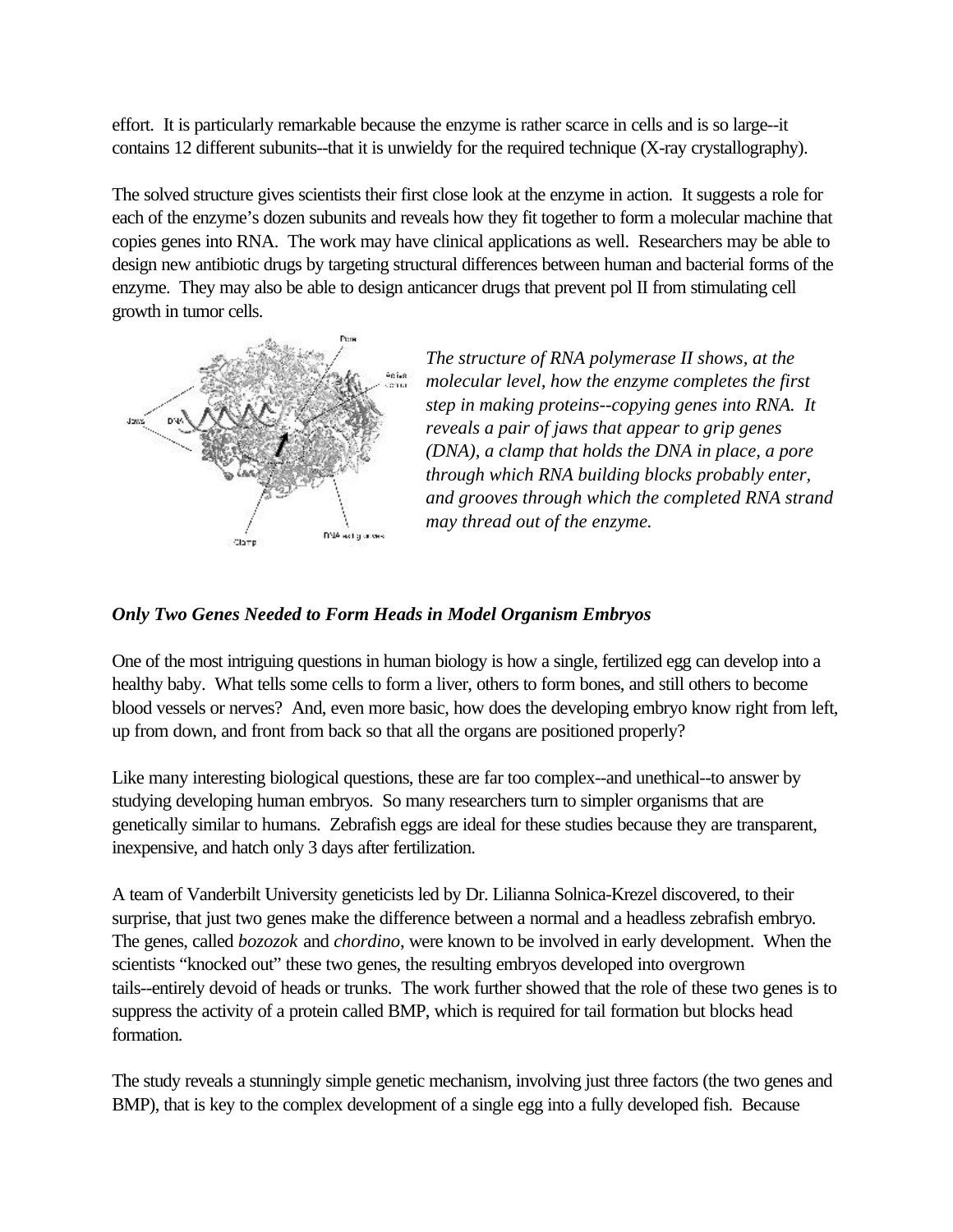zebrafish have biochemical and genetic pathways similar to other vertebrates, the work will greatly advance our understanding of development in humans and other organisms. It will also shed light on the genetic basis of some serious birth defects.

### **Basic Studies Illuminate Disease Mechanisms**

# *Bacterial Slime Clogs Cystic Fibrosis Lungs*

Approximately 30,000 Americans have the disease and an estimated 8 million are carriers of it.<sup>2</sup> Cystic fibrosis (CF) is one of the most common fatal genetic diseases in the United States. Thick, sticky mucus clogs the lungs and intestines of those with CF, causing malnutrition, frequent lung infections, breathing difficulty, and eventually permanent lung damage. Bacteria, especially *Pseudomonas aeruginosa,* thrive in this thick mucus, causing persistent infection. Most people with CF die from respiratory failure caused by these infections--often around the age of 30.

Once these bacteria gain a foothold in CF lungs, they are invincible even to long-term antibiotic treatment. Scientists led by Dr. E. Peter Greenberg of the University of Iowa College of Medicine revealed why. The researchers showed that the bacteria encase themselves in a protective slime called a biofilm. Partial to wet surfaces, biofilms are responsible for everything from dental plaque and bathtub soap scum to bacterial colonies that corrode the bottom of ships. Within gluey pockets in the biofilm, colonies of bacteria flourish, nourished by a network of water-filled channels and shielded from the effects of antibiotics. Dr. Greenberg and his coworkers developed a sensitive lab test that detects biofilms in CF lungs, based on telltale molecules produced by the structures.



\_\_\_\_\_\_\_\_\_\_\_\_\_\_\_

*Biofilms, like this laboratory-grown specimen, form fortress-like structures that protect the bacteria from antibiotics and from the immune system of infected hosts. Because of this, biofilms are extremely difficult to treat and often persist indefinitely.* 

This technique could form the basis for a diagnostic test to detect the presence of biofilms in a wide range of medical conditions and industrial processes. The work might also help scientists design drugs to prevent biofilms from forming or to disrupt them after they have become established.

<sup>&</sup>lt;sup>2</sup> Cystic Fibrosis Research Directions, National Institute of Diabetes and Digestive and Kidney Diseases, NIH Publication No. 97-4200, July 1997.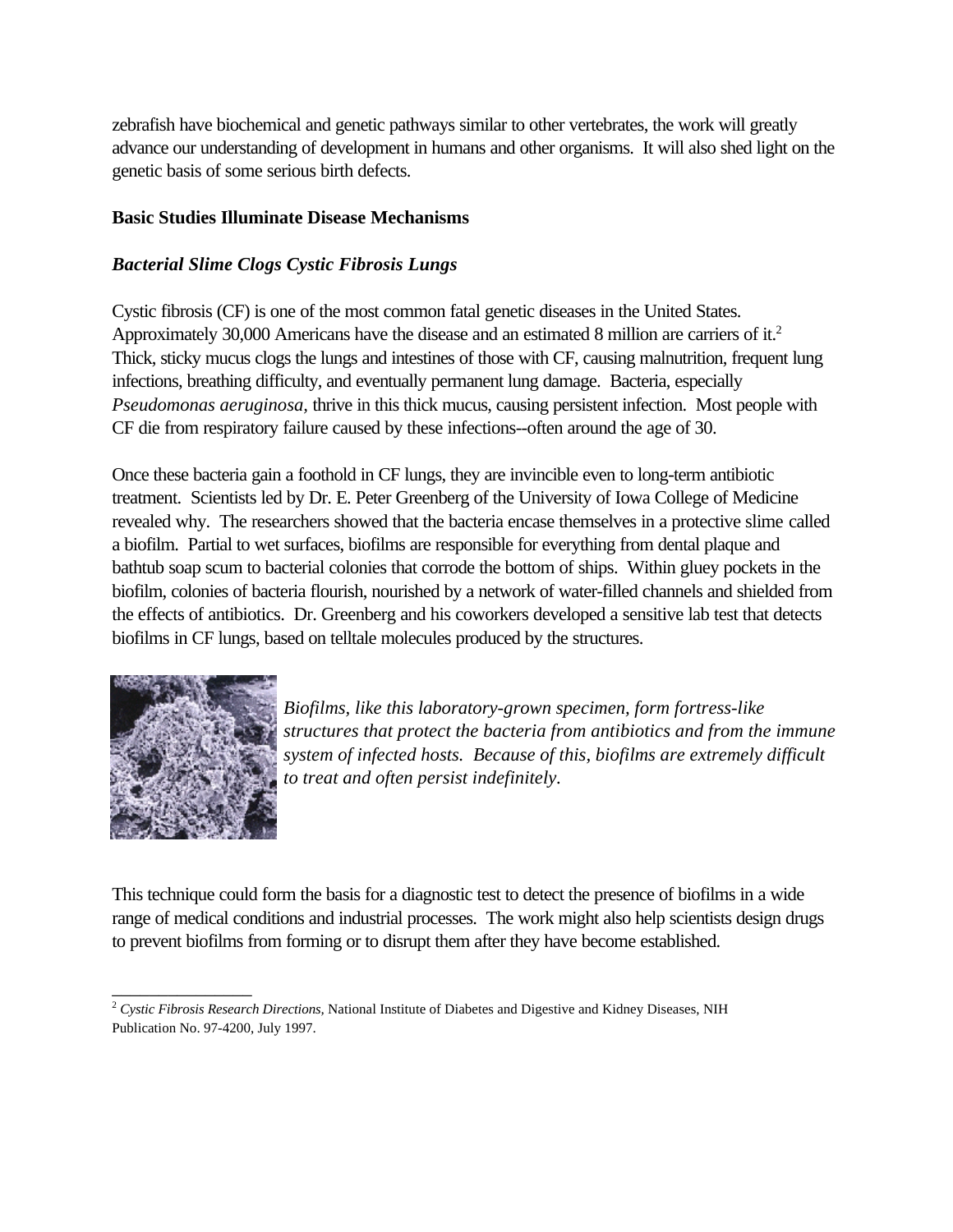# *Scientists Identify Weak Spot in a Parasite's Armor*

Human African trypanosomiasis, known as sleeping sickness, is caused by infection with the parasite *Trypanosoma brucei*. Tsetse fly bites transmit this parasite to humans and livestock, where it feeds on blood. In an infected person, the parasite spreads throughout the entire body, causing at first high fever, weakness, headaches, joint pain, and itching. Over time, symptoms become more severe. People with sleeping sickness experience periods of sleeplike unconsciousness that are followed by coma and death. Although the incidence of sleeping sickness had declined dramatically by the mid-1900s, reduced screening and surveillance have led to new epidemics of the disease over the last 30 years. *T. brucei's* complicated life cycle, like that of many parasites, has limited the success of both prevention and treatment.

Recently, scientists discovered a new weak spot in the armor of the parasite *T. brucei*. Researchers already knew that enigmatic molecular processing events called "RNA editing" took place in both the life-cycle form of *T. brucei* living in tsetse flies and in the bloodstream form of this parasite. Now, Dr. Kenneth Stuart of the Seattle Biomedical Research Institute has determined that RNA editing is an essential process for survival of the bloodstream parasite. In the course of their studies, Dr. Stuart and his coworkers also found a way to thwart the growth of the bloodstream form of *T. brucei* by knocking out one of the enzymes that performs the RNA editing and that is critical to its metabolism.

Dr. Stuart's findings point to a potential new way to treat sleeping sickness by targeting the essential RNA editing function of the bloodstream form of *T. brucei*. By demonstrating that the enzyme that carries out the crucial RNA editing function is absolutely necessary for the survival of the bloodstream form of the parasite, the new work holds promise for enabling scientists to design targeted medicines to kill the parasite.

# *Hepatitis C Study May Lead to New Treatments*

\_\_\_\_\_\_\_\_\_\_\_\_\_\_

Every year, hepatitis C kills up to 10,000 Americans and costs \$600 million in health care expenses and lost wages.3 Most people who are infected develop chronic liver disease, cirrhosis, or liver cancer. Treatments for the disease usually fail, which is why finding new ways to target the virus is so important.

Dr. Joachim Frank of New York's Wadsworth Center led a research group that showed how the hepatitis C virus takes over a host cell's protein-making machinery, known as the ribosome, and forces it to churn out viral proteins for constructing more virus particles. This eventually kills the host cell and allows the spread of the new virus particles to other cells. Using a cryo-electron microscopy technique that he pioneered, Dr. Frank and his group captured the first image of viral genetic material bound to a ribosome and poised to trigger protein synthesis. The image revealed that the end of the virus' genetic material twists into a hook that snags the host's ribosomes. This viral hook forces the ribosomes to change shape dramatically, ensuring that they crank out viral proteins rather than host cell proteins.

<sup>&</sup>lt;sup>3</sup> Recommendations for prevention and control of hepatitis C virus (HCV) infection and HCV-related chronic disease. *MMWR* 1998;47(No. RR-19):1-33.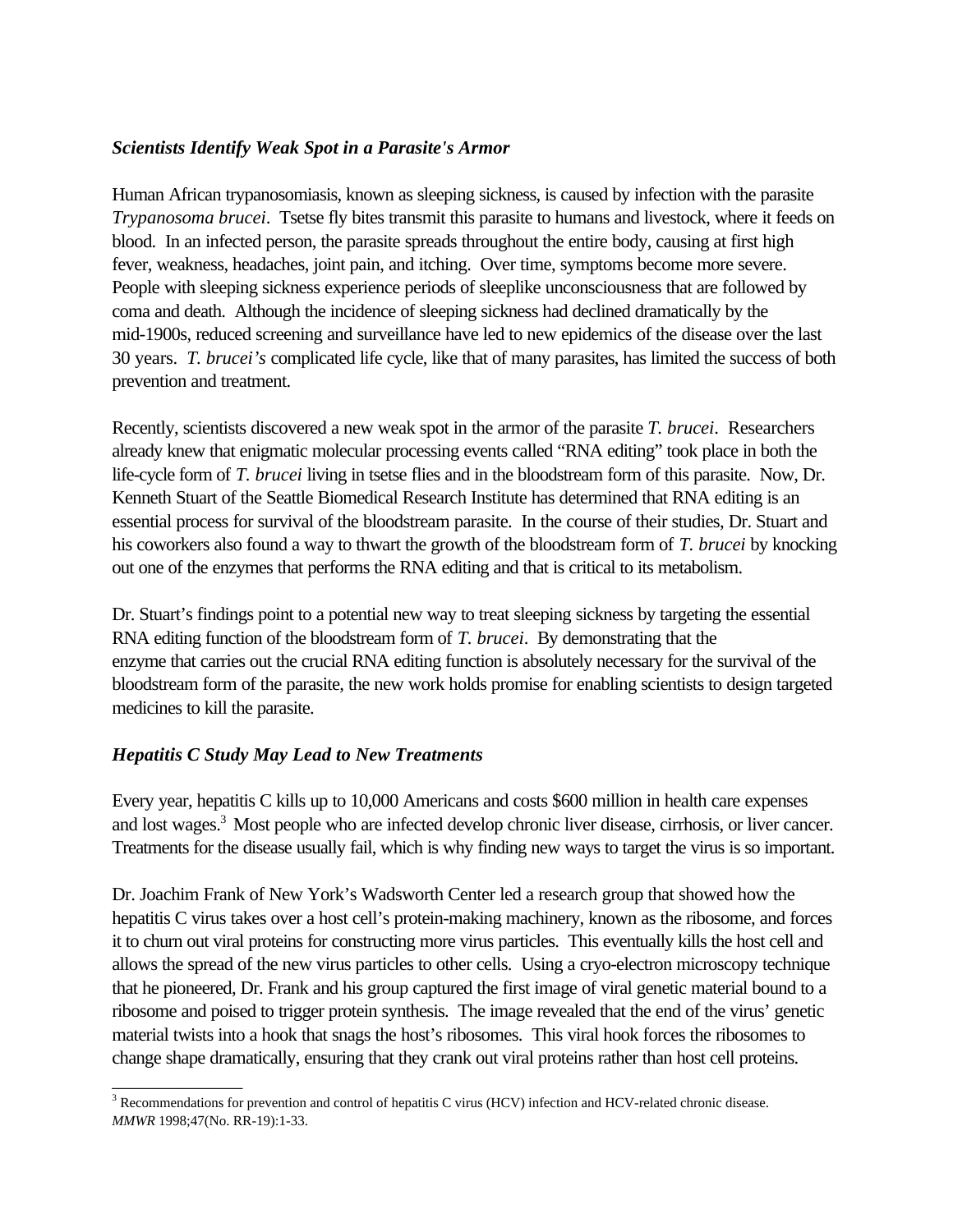By providing a clear view of how hepatitis C commandeers cell machinery in an infected host, the work may point to new molecular targets for drugs to treat the disease. Other viruses--such as those that cause polio, foot-and-mouth disease, and a type of herpes--are thought to use similar infection strategies. A better understanding of how hepatitis C infects cells may also advance efforts to design drugs to treat these viruses. More generally, the work improves our understanding of how proteins are made--a cellular process essential for all life.

# *Designer Mice Eat More, Weigh Less*

"Eat more, weigh less"--it sounds like the advertising slogan of a weight loss program. But it is a reality for a certain type of genetically engineered mouse, providing tantalizing possibilities for treating obese humans. Obesity is responsible for the deaths of 280,000 adult Americans each year,<sup>4</sup> making it a leading cause of preventable death in the United States. The total cost of treating overweight and obese individuals approaches \$100 billion annually.5 Excess body weight and obesity also increase the risk of a range of diseases, including diabetes, heart disease, stroke, and various cancers.

For more than 10 years, Dr. Salih Wakil of Baylor College of Medicine and his coworkers have studied an enzyme called acetyl-CoA carboxylase 2, or ACC2, which governs the body's ability to burn fat. The researchers recently discovered that mice designed to lack this enzyme eat 20 to 30 percent more food, and yet accumulate less fat and weigh about 10 percent less than normal mice. Best of all, the engineered mice are otherwise normal--"[they] seem very happy, live and breed well," says Dr. Wakil. And they have lived such lives for 2 years now, which is the average life expectancy for lab mice. Detailed biochemical studies show that the designer mice simply burn more fat than their normal counterparts.



\_\_\_\_\_\_\_\_\_\_\_\_\_\_\_

*When allowed to eat as much as they'd like, normal mice (left) tend to become overweight. Under the same conditions, mice lacking the ACC2 enzyme (right) actually eat more food but remain thinner.* 

If Dr. Wakil's results in mice hold true for humans, then a drug that blocks the function of ACC2 might allow people to lose weight while maintaining a normal diet. The study, which grew out of a desire to determine the different roles of ACC2 and its relative, ACC1, also sheds light on the normal pathways used to metabolize fat.

<sup>4,5</sup> *Statistics Related to Overweight and Obesity*. National Institute of Diabetes and Digestive and Kidney Diseases, NIH Publication No. 96-4158, July 1996.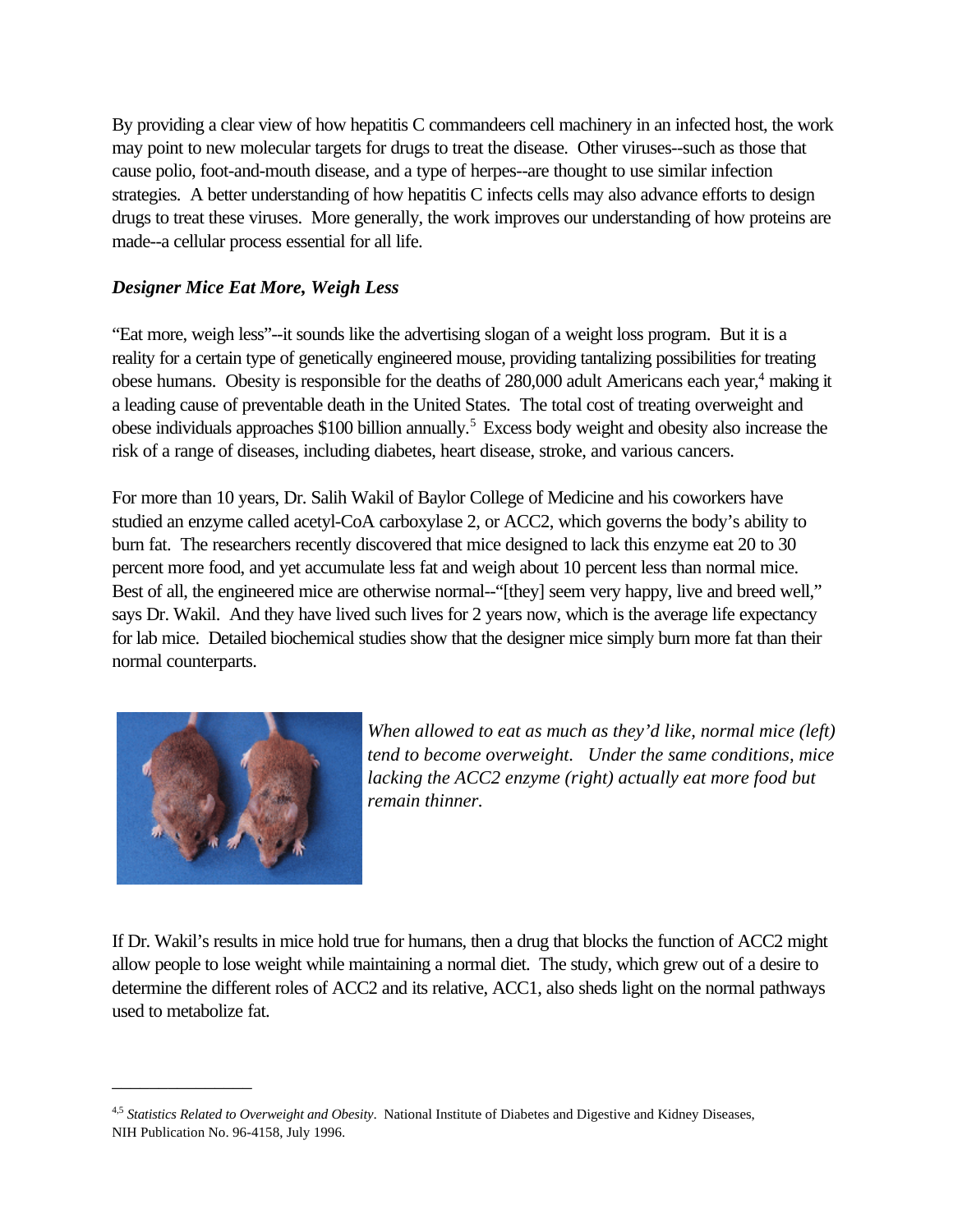# **New Approaches to Therapeutics**

# *Answers on Anthrax*

In the wake of recent bioterrorist releases of anthrax bacteria, some of the most critical questions raised are: What strain of anthrax was released? How can we treat it? and How can we vaccinate against it? Two NIGMS grantees are helping to answer those questions.

Dr. Paul Keim of Northern Arizona University developed the technique that authorities are using to identify the strain of anthrax used in each attack. The identity of the strains suggests whether different attacks were carried out by the same person or group and reveals clues about the source of the bacteria. Using Dr. Keim's technique, investigators concluded that identical strains of anthrax were mailed to Senate Majority Leader Thomas A. Daschle (D-S.D.), NBC News anchor Tom Brokaw, and American Media Inc. in South Florida.

Dr. Keim studies the evolutionary relationships among anthrax strains so that he can determine where any strain originated, even if it is subtly different from its ancestor. His technique relies on slight genetic differences between the hundreds of known strains of anthrax. His team detects these differences using a type of "DNA fingerprinting" technique related to that used in criminal and paternity cases. He has collected a library of about 1,350 different anthrax samples, and he has fingerprinted more than 900 of them.

In 2001, Dr. Keim used the technique to analyze the strain of anthrax released in 1993 by the Japanese cult Aum Shinrikyo. His work showed that the attack failed because the cult members used a veterinary vaccine strain of anthrax that is not dangerous to humans*.* 

Dr. George Whitesides of Harvard University designed a molecule that might lead to a new treatment for anthrax infection. The molecule neutralizes the bacteria's deadly effects by interfering, at a molecular level, with the assembly of anthrax's toxic machinery. It prevented illness in rats exposed to 10 times the lethal dose of anthrax proteins, showing promise as the basis of a future treatment. Dr. Whitesides and his coworkers combined two separate techniques to generate their synthetic molecule. The success of their unique approach suggests it might be widely applicable to the design other useful molecules, such as anticancer drugs or laboratory reagents.

# *Old Drugs Learn New Tricks*

\_\_\_\_\_\_\_\_\_\_\_\_\_\_\_

Diseases caused by tropical parasites are a major worldwide health problem. According to the World Health Organization, malaria alone kills more than 1 million people per year across the globe, and a child dies of malaria every 30 seconds.<sup>6</sup> Other scourges caused by parasites include Chagas' disease, leishmaniasis, sleeping sickness, and the AIDS-related infections toxoplasmosis and cryptosporidiosis. Scientists have not yet succeeded in developing vaccines against these

<sup>6</sup>*Fact Sheet No. 94--Malaria*. World Health Organization, 1998.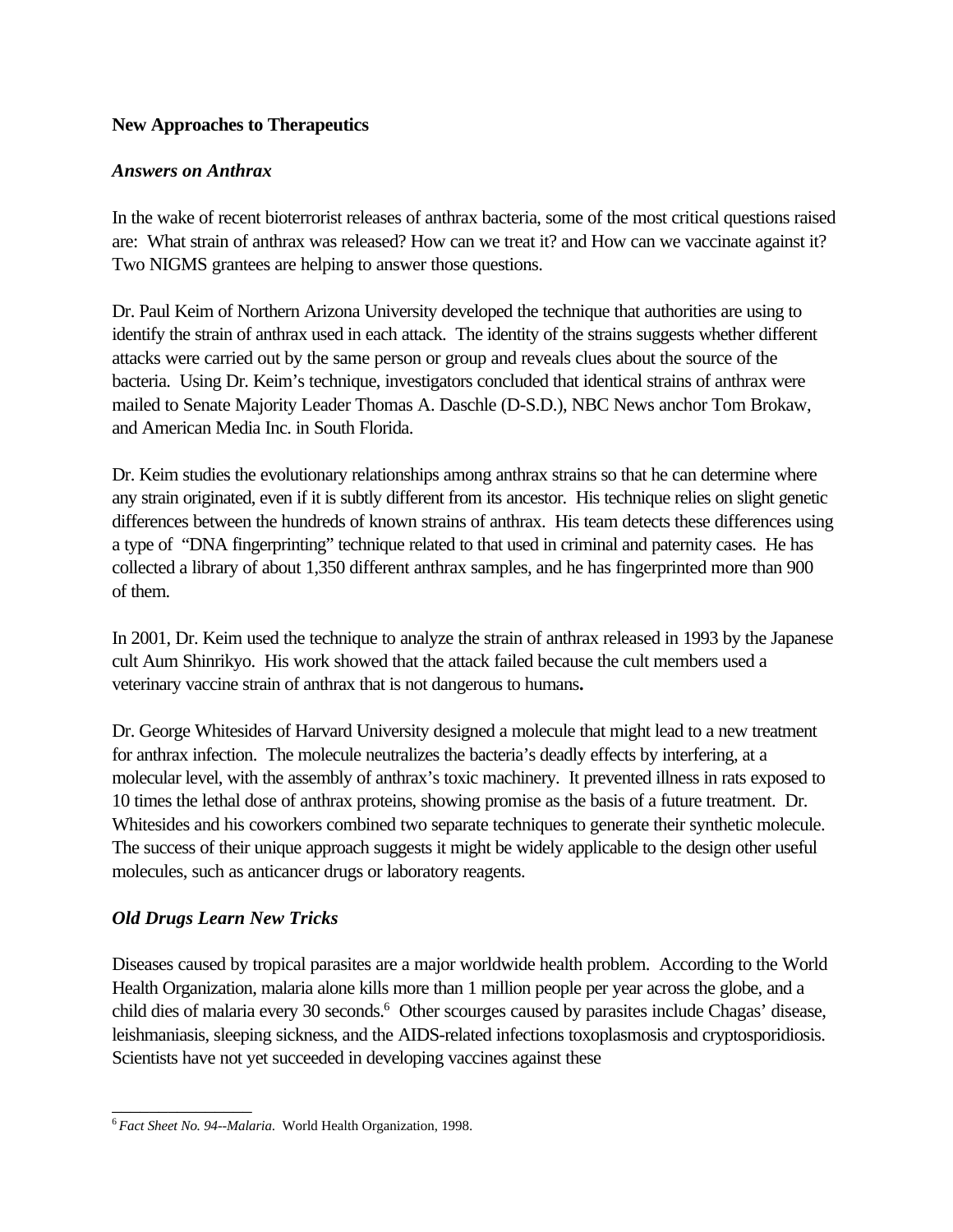parasitic infections, which collectively affect 3 billion people worldwide.7 As a result, there is an urgent need for new, inexpensive treatments for these diseases.

Dr. Eric Oldfield, a chemist at the University of Illinois, discovered that a class of drugs called "bisphosphonates" currently approved by the Food and Drug Administration to treat osteoporosis and other bone ailments may also be useful for treating malaria, Chagas' disease, leishmaniasis, and the AIDS-related infections. Previous research by Dr. Oldfield and his colleagues had hinted that the active ingredient in medicines such as Fosamax®, Actonel®, and Aredia® blocks a key step in parasite metabolism. To test whether this was true, the researchers gave the medicines to five different parasites, each cultured in a plastic lab dish. The scientists found that low concentrations of the osteoporosis drugs killed the parasites, while sparing human cells. The researchers are now testing the drugs in animal models of the parasitic diseases and so far have obtained cures--in mice--of certain types of leishmaniasis.

Patients and doctors alike benefit when existing drugs find new uses. Since research efforts to develop vaccines against parasites have been largely unsuccessful to date, there is an urgent need for scientists to find new medicines to attack tropical parasites, which have also begun to develop resistance to currently effective medicines. If the ongoing studies demonstrate that bisphosphonate drugs work in larger animal models, the next step will be to determine if the medicines can thwart parasitic infections in humans. This could occur relatively quickly, since the medicines have already been approved for other uses, and therefore have already been tested for safety in people.

# **Tiny Nanotubes as New Antibiotics**

One of medicine's greatest triumphs--the development of antibiotics--is steadily growing into one of medicine's greatest fears: that the infectious diseases easily vanquished decades ago will be as deadly to our grandchildren as they were to our grandparents. Within recent years, for example, hospital workers in the United States have detected strains of *Staphylococcus aureus--*"staph," the leading cause of hospital-acquired infections--that are resistant to every known antibiotic medicine. The race is on to find new types antibotic medicines.

Chemistry to the rescue! Dr. M. Reza Ghadiri of The Scripps Research Institute has devised a clever chemical scheme to create a novel class of antibiotic compounds. Dr. Ghadiri and his coworkers invented a way to get laboratory-made rings and strings of amino acids (peptides) to assemble themselves into channels and pores. With just the right mix of ingredients and conditions, the researchers coaxed the rings to stack on top of each other, forming a tube. The artificial tubes work as antibiotics by poking holes in bacterial membranes, making them too leaky to hold their contents. Dr. Ghadiri and his team found that the tiny tubes kill a variety of bacteria in laboratory experiments. The scientists went on to test the compounds in mice infected with a lethal dose of drug-resistant bacteria and discovered that all of the mice survived over the course of a 7-day study. In contrast, all the mice in the control group (which received no nanotubes) died within 48 hours.

This work holds great promise that a new class of nanotube peptides can be effective in treating potentially fatal antibiotic-resistant infections caused by staph and other dangerous microbes.

 $\mathcal{L}_\text{max}$ 7 Hirst SI, Stapley LA. Parasitology: the dawn of a new millennium. *Parasitol. Today* 2000;16:1-3.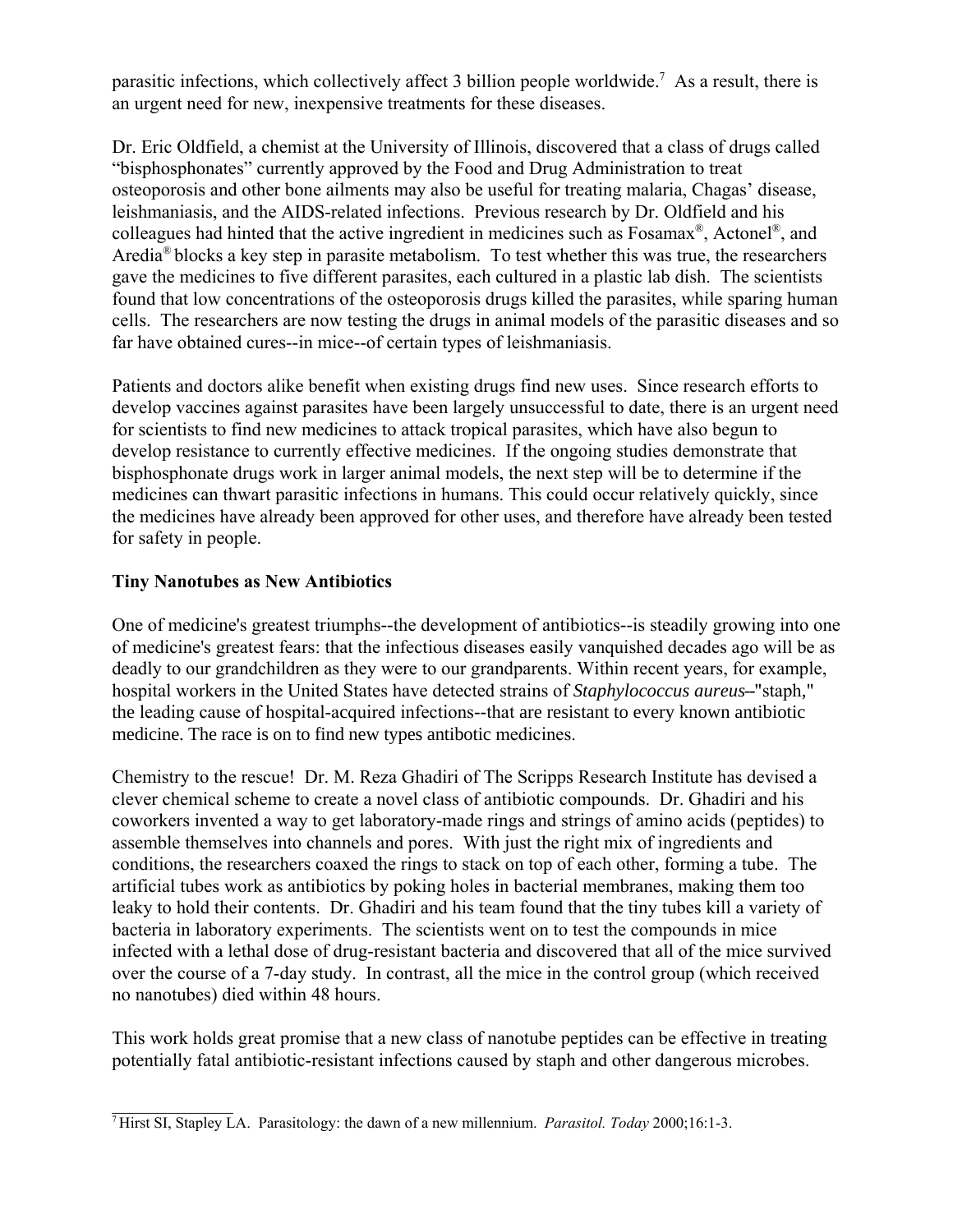# *New Insights Into Why Medicines Work Differently Among People*

On their journey through the body, medicines interact with many different proteins. Some of these proteins work to get rid of medicines, while others help medicines do their jobs treating or preventing illness. Small differences between people in the genes that produce these proteins can affect how people react--or don't react--to certain medicines. Very slight changes in a gene can cause its protein product to be defective, or such changes can lead to either over- or underproduction of the protein. Partly because of these gene differences, when it comes to medicines, one size clearly does not fit all.

Dr. Erin Schuetz of St. Jude Children's Research Hospital has uncovered the genetic basis for why some people do not produce sufficient levels of a drug-metabolizing protein called CYP3A5, which is believed to be capable of metabolizing nearly half of all medicines. Dr. Schuetz and her coworkers found several "single-letter" changes in the DNA spellings of the gene that produces the CYP3A5 protein that affect how much of the protein is manufactured. Moreover, the researchers discovered that racial and ethnic background play a role in determining CYP3A5 protein levels, offering a genetic explanation for why certain individuals from particular racial and ethnic groups can display such a varied response to medicines like HIV protease inhibitors, cholesterol-lowering drugs, organ rejection treatments, and cancer chemotherapy medicines. The study showed that only 25 percent of Americans of European descent and 50 percent of Asians and African Americans produce enough of the CYP3A5 protein to break down drugs properly and avoid reactions caused by the buildup of toxic breakdown products.

The new work provides an explanation for why some people react so differently to a broad range of medicines. The research may lead to genetic tests that could help doctors prescribe accurate doses of medicines based upon patients' ability to metabolize certain drugs. Correct dosing of many CYP3A5-processed medicines with potentially fatal toxicities, such as some forms of cancer chemotherapy and organ rejection treatments, will make these therapies safer and more effective.

### **Promising Technologies**

\_\_\_\_\_\_\_\_\_\_\_\_\_\_\_

### *Detecting Lead Using DNA*

Lead poisoning is the number one environmental hazard to American children.<sup>8</sup> Nearly 1 million children in the United States have enough lead in their blood to cause irreversible damage to their brains, nervous systems, kidneys, or reproductive organs.<sup>9</sup> At higher levels, lead poisoning can cause coma, convulsions, and death. Most of these children absorb lead into their blood from sources in and around their own homes: old paint and contaminated dust and soil. Current methods for detecting lead require sophisticated scientific equipment or complicated sample preparation.

<sup>8</sup>*Fact Sheet #8: Lead 3/97*. National Institute of Environmental Health Sciences. 9 *Lead Fact Sheet*. Centers for Disease Control and Prevention, 1998.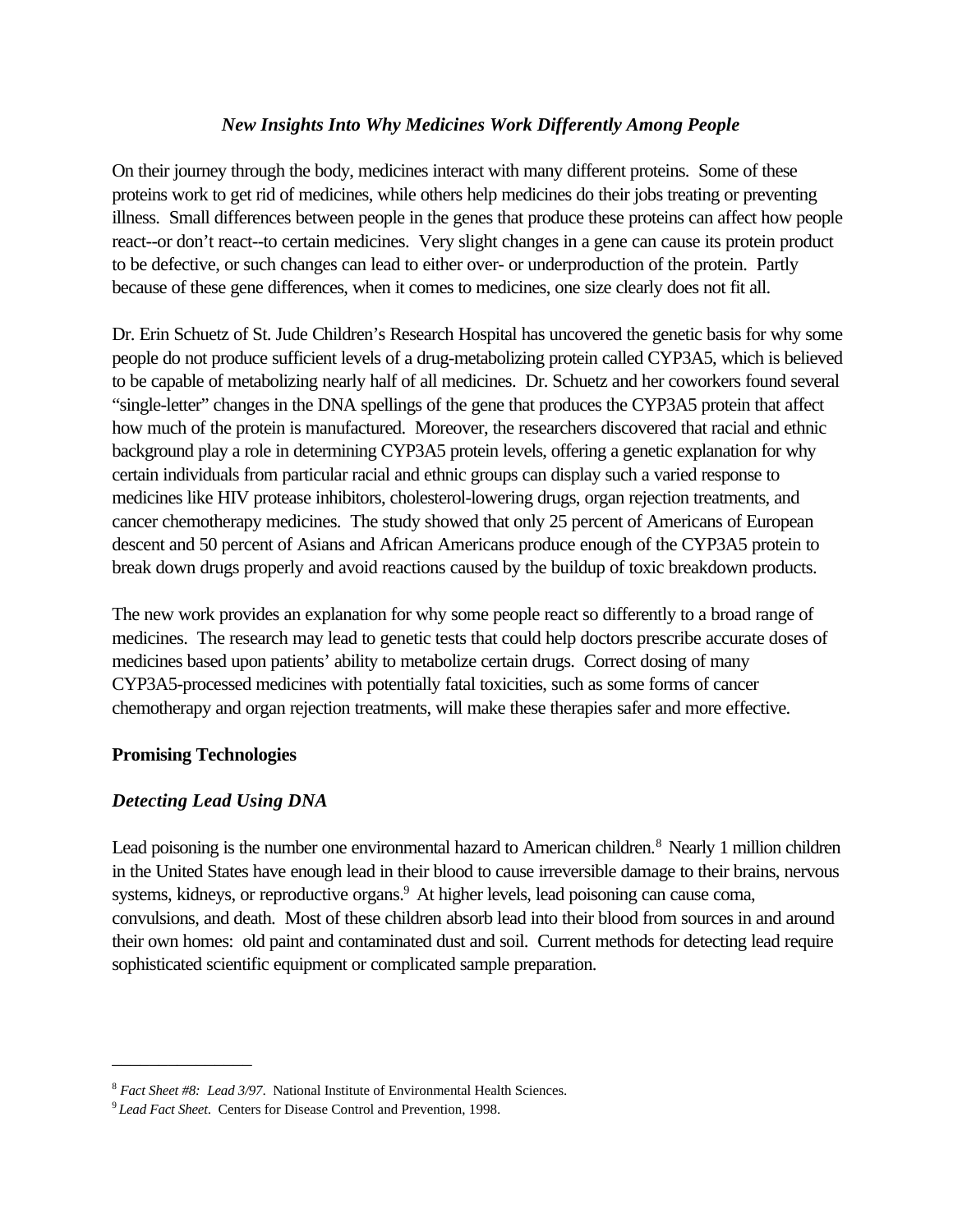Dr. Yi Lu and one of his students at the University of Illinois at Urbana-Champaign developed a simple, inexpensive method to detect and measure lead in the environment. The technique harnesses DNA as a biosensor that literally glows in the dark when it contacts the metal. The scientists designed a specific strand of DNA that twists into a pocket tailor-made to capture lead. The method is extremely sensitive and can measure quantities of the metal over a wide range of concentrations.

Because DNA is stable and can easily be used in optical fibers and microchips, the technique might be used not only to detect household lead, but also on a larger scale to monitor lead in wastewater and industrial processes. The researchers also state that by varying the DNA and other chemicals, they can modify the technique to detect other metals, including those that are toxic, such as mercury and cadmium, and those that are beneficial to humans, such as calcium and potassium. Finally, the work will teach scientists more about the sequences and shapes of DNA that normally bind metals in the body. The researchers have applied for a patent on the work.

# *Glowing "Quantum Dots" May Speed Diagnosis, DNA Testing*

A new technology enables scientists to "see" the molecules they study with more ease and clarity than ever before. The technology--called quantum dots--may one day be used for speedy disease diagnosis, DNA testing, or analysis of biological samples.

Dr. Shuming Nie and coworkers at Indiana University adapted quantum dot technology to label proteins, genes, and other biological molecules. Quantum dots are crystals made of semiconducting compounds and are so small (far less than a millionth of an inch in diameter) that they are referred to as "nanocrystals." Under ultraviolet light, each quantum dot radiates a brilliant color, depending on its size. For example, larger dots radiate red and smaller dots shine blue.

To use quantum dots as molecular labels, the researchers coax the nanocrystals into the pores of tiny, plastic beads that are tagged with a molecular probe--a protein or DNA sequence that binds strongly to the molecule of interest. After the probe binds to its molecular target in a cell or other biological sample, scientists can visualize the location or abundance of the molecule by lighting up the quantum dots with ultraviolet light.

By mixing quantum dots in different colors and intensities as an artist would mix paints, the scientists predict they can create 10,000 to 40,000 distinguishable quantum dot labels. With each label corresponding to a particular gene or protein, the researchers can detect tens of thousands of molecules all at once.

Quantum dots offer many technical advantages over traditional fluorescent dyes and newer DNA chip technologies, which are commonly used to detect and track biological molecules. They are brighter and easier to visualize than organic dyes. They are also more flexible and yield faster results than other current technologies, such as DNA chips.

In addition to their usefulness in identifying and tracking molecules in basic biomedical studies, quantum dots promise faster, more flexible, and less costly tests for on-the-spot clinical analyses such as screening for illegal drugs and diagnosing conditions ranging from HIV infection to allergies.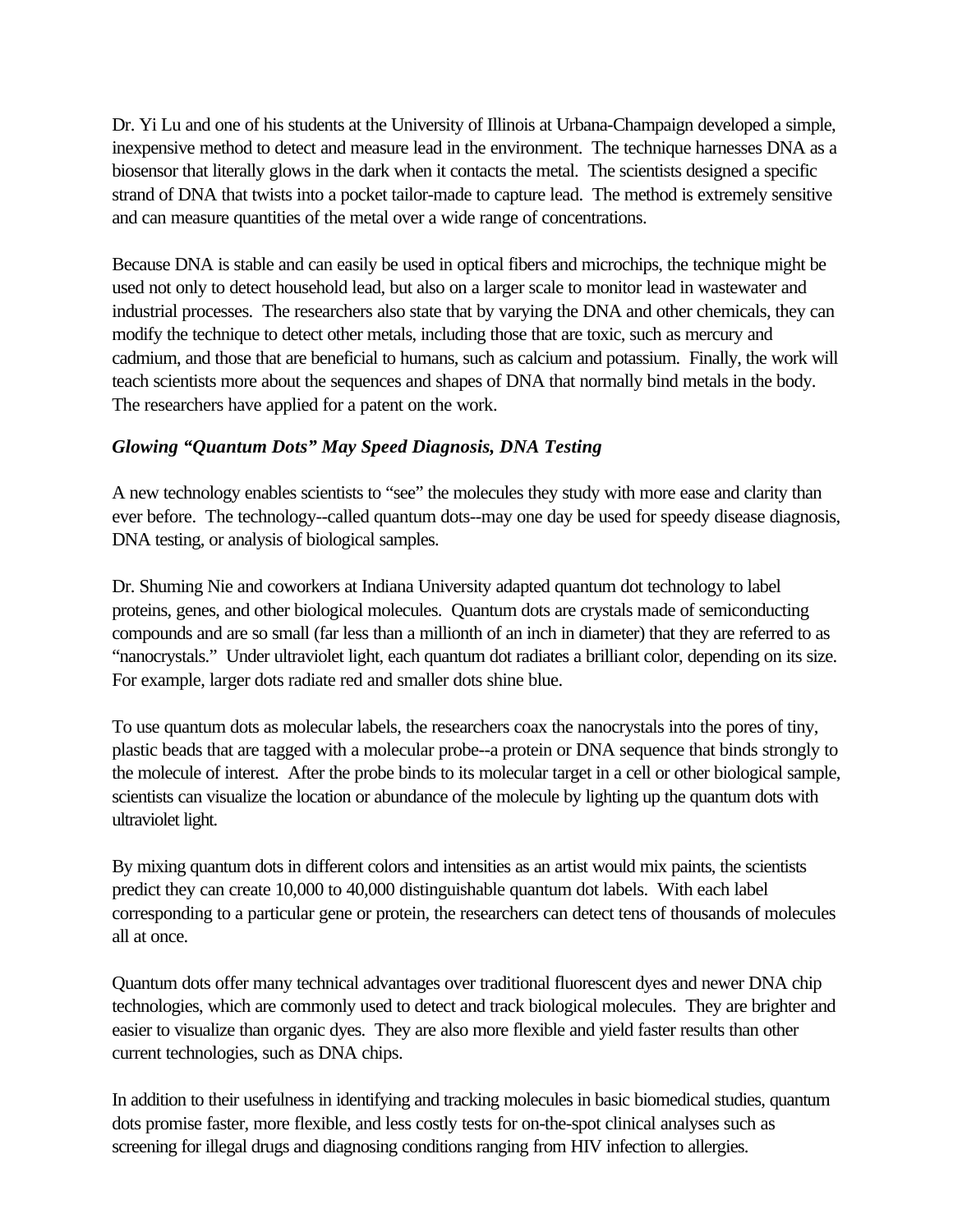# **New Initiatives**

# **NIGMS Creates Center for Bioinformatics and Computational Biology**

Recognizing that the future of biomedical science will be driven by advances in bioinformatics and computational biology, NIGMS established a new Center for Bioinformatics and Computational Biology (CBCB) in May 2001. CBCB will support research and training in areas that join biology with the computer sciences, engineering, mathematics, and physics. NIGMS formally announced its interest in nurturing this interdisciplinary research area in 1998, but created the Center to provide a stronger focus for the Institute's efforts.

A key goal of computational biologists and bioinformatics scientists is to use computer technologies to solve enormously complex biomedical problems, such as how cells communicate and how organs or embryos develop. CBCB will encourage biomedical scientists and so-called quantitative (mathematically based) researchers to work together to generate mathematical models of biological networks, create modeling and simulation tools, conduct basic theoretical studies related to the organization of biological networks, and develop bioinformatics tools for integrating and interpreting data. In addition, the Center will fund training and fellowship grants and will sponsor workshops, courses, and meetings.

The Center will also oversee NIH's Biomedical Information Science and Technology Initiative (BISTI) through its management of the BISTIC Consortium (BISTIC). The goal of this initiative is to make optimal use of computer science and technology to address problems in biology and medicine. BISTIC is composed of senior-level representatives from NIH institutes and centers as well as representatives of other Federal agencies concerned with bioinformatics and computer-based applications.

# **New Synchrotron Beamlines Will Advance Studies of Molecular Structures**

Synchrotrons are enormous machines that produce powerful X-ray beams used by researchers to tease apart the three-dimensional structures of molecules. The use of synchrotrons by biological scientists has exploded in recent years, but the availability of synchrotron resources has been limited, leading to long waits for scarce synchrotron "beam time."

To improve access to synchrotron beamlines and advance structural studies of biological molecules, NIGMS and the National Cancer Institute are supporting the design and construction of a facility with three new beamlines at Argonne National Laboratory's Advanced Photon Source, the newest and most advanced synchrotron in the country. The institutes estimate that the beamlines will be fully operational in 3 years.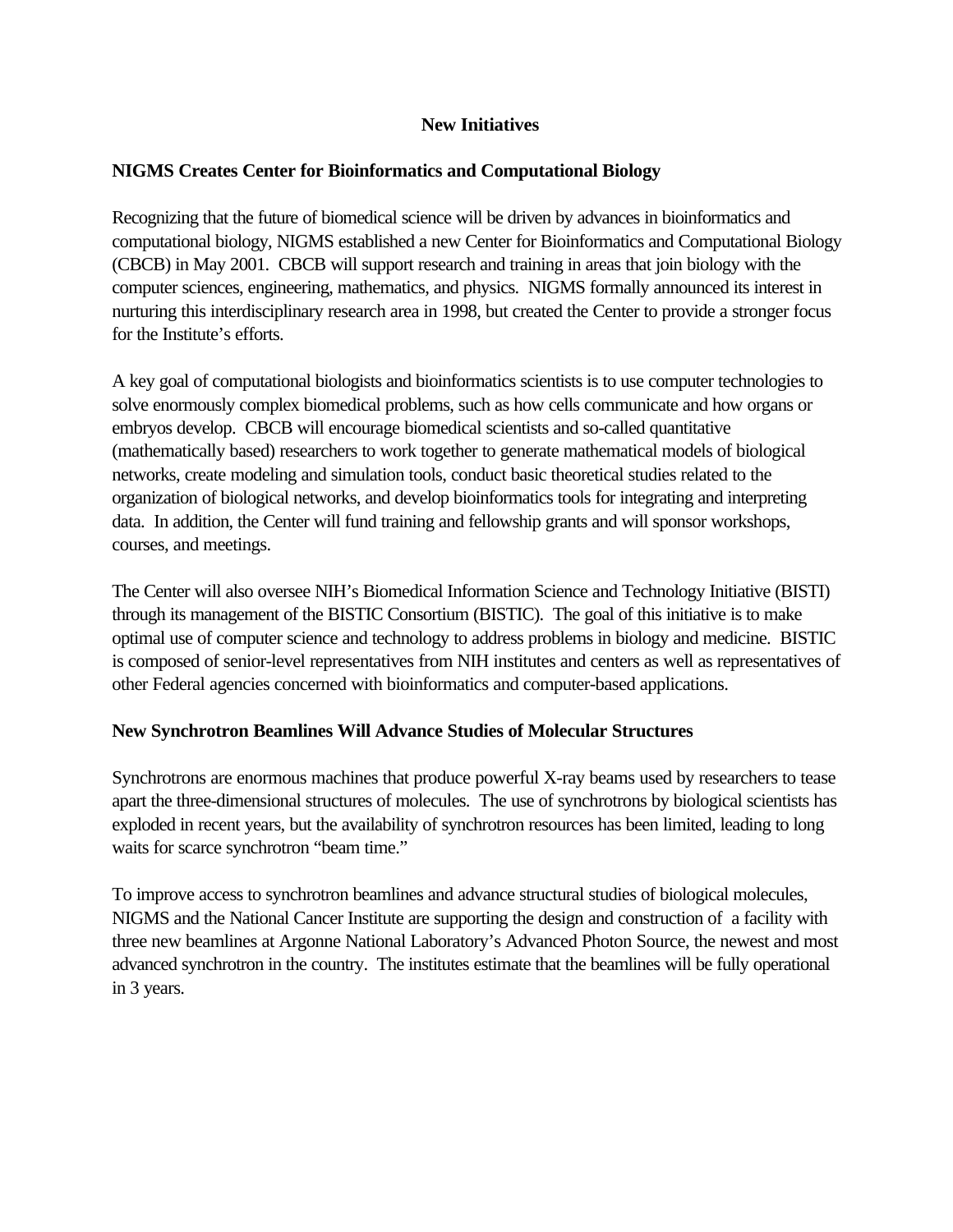# **Glue Grants Address Major, Unsolved Biological Mysteries**

As reported last year, in response to advice from leaders in the scientific community, NIGMS established a program of grants to "glue" together large, multifaceted groups of scientists pursuing some of the biggest unsolved mysteries in biomedicine today. In September 2000, NIGMS made the first "glue" grant award to a consortium of basic scientists who are studying cellular communication. The consortium is led by Dr. Alfred Gilman of the University of Texas Southwestern Medical Center, who won the Nobel Prize in 1994 for work on signaling molecules called G proteins.

In the fall of 2001, NIGMS awarded three more large glue grants. One is to a consortium of scientists who will work to unlock the secrets of cell movement, a process that plays a role in embryonic development, immune response, and wound healing, as well as in diseases like cancer, arthritis, and osteoporosis. Despite many years of intensive study, biologists still do not have a good understanding of the mechanics of cell movement. The "Cell Migration Consortium" will be led by two scientists at the University of Virginia School of Medicine, Dr. Alan F. "Rick" Horwitz and Dr. J. Thomas Parsons.

The second new glue grant is to a team of clinical and basic scientists that will attempt to tease apart the complex set of events culminating in the immune system's reaction to a traumatic injury. Researchers know that inflammation is one common thread in the body's response to a burn or other traumatic injury. While inflammation is a necessary defense mechanism, excessive inflammation can lead to a body-wide, often fatal infection called sepsis. The scientists, led by Dr. Ronald G. Tompkins, a surgeon and biomedical engineer at Massachusetts General Hospital, hopeto find ways to guide physicians in predicting patient outcomes and choosing the best treatments. This could increase the likelihood of survival, reduce the length of hospitalization and the cost of treatment, and improve the quality of life for patients who have suffered burns and other traumatic injuries.

The third new glue grant looks at the roles that carbohydrates--sugar molecules that blanket every cell in our bodies--play in cellular communication. Carbohydrates and proteins associated with them permit cells to transmit and receive chemical, electrical, and mechanical messages that underlie everything from growth to movement to thought. Unlike proteins, which are produced for the most part from a single template--an individual gene--carbohydrates are made by a cascade of chemical reactions in the body. Many of these reactions are extremely hard to reproduce in the lab. In addition, the complex, branched structures of carbohydrates have stymied the development of efficient and routine methods to study them. Because immune cells rely on carbohydrates to travel to sites of inflammation and prompt responses to foreign invaders, the scientists expect that many of their findings will improve understanding of the immune system. This grant will be led by Dr. James Paulson of The Scripps Research Institute.

### **Protein Structure Initiative Expands**

NIGMS is the world's single largest funder of research in structural genomics, a field dedicated to piecing together the three-dimensional structures of proteins using computational analyses of genome sequence data. Determining the structures of proteins can help scientists understand how these workhorses of our bodies function. Visualizing protein structures also helps researchers tailor the design of new drugs to treat a host of diseases. The NIGMS Protein Structure Initiative (PSI) aims to streamline and automate structural determination methods.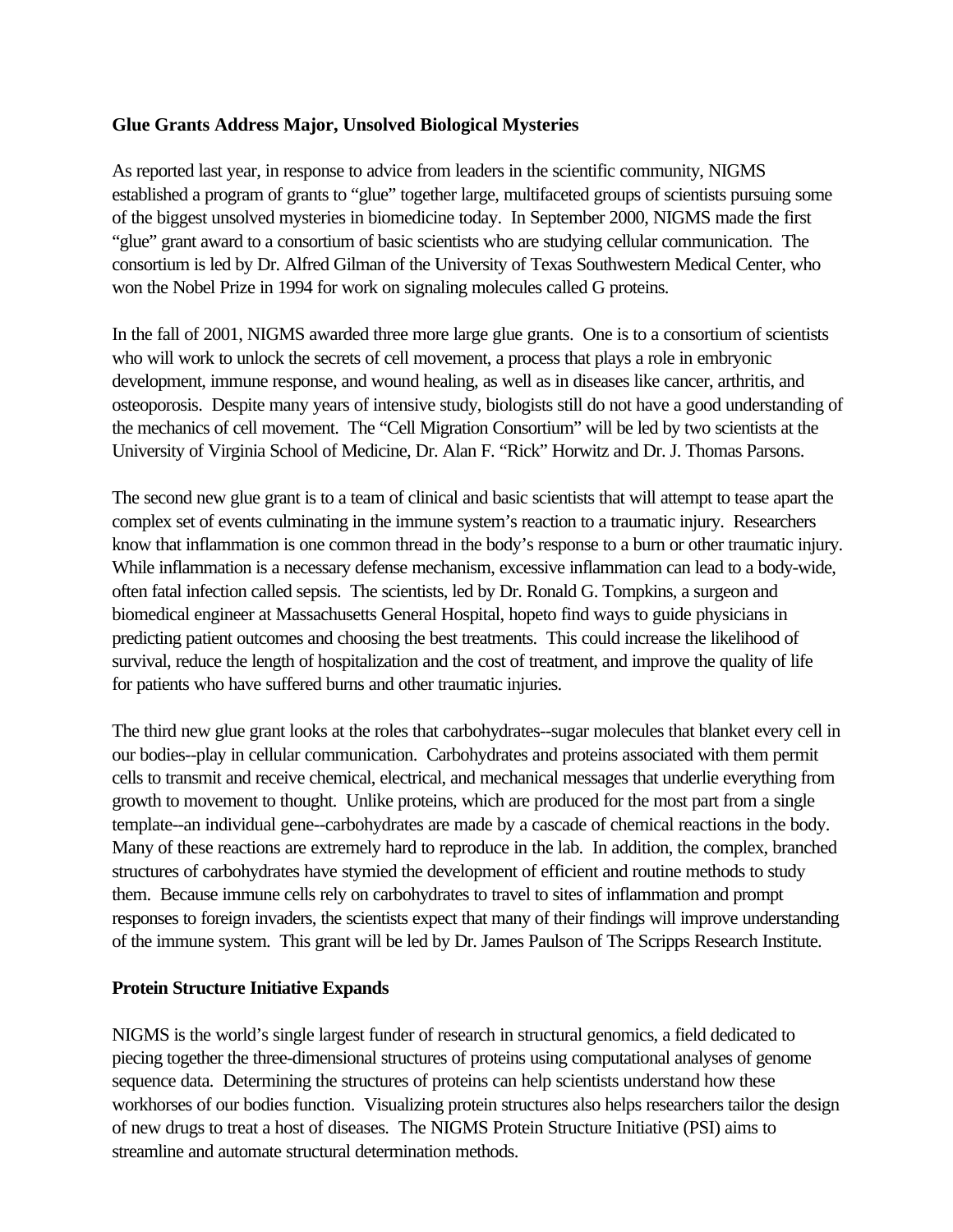NIGMS expanded its support of structural genomics research in 2001 by awarding two new PSI grants. These awards bring the number of PSI grants to nine; the first seven awards were made in 2000. One of the new grants is to Dr. Wim G.J. Hol of the University of Washington, who will lead the "Structural Genomics of Pathogenic Protozoa Consortium" to develop new methods and technologies for obtaining protein structures from protozoa, many species of which cause deadly diseases. The other new grant is to Dr. John L. Markley of the University of Wisconsin, Madison, whose "Center for Eukaryotic Structural Genomics" will develop high-throughput methods for protein production, characterization, and structure determination. The scientists will work with *Arabidopsis thaliana*, a plant that is frequently used as a model organism for laboratory research, in part because it has many genes in common with humans and animals, including genes linked to diseases.

Also in 2001, a Protein Structure Initiative Advisory Committee was established as a working group of the National Advisory General Medical Sciences Council, the advisory body to NIGMS. The committee will advise NIGMS on the management of the PSI pilot structural genomics research centers and the subsequent establishment of the production phase of this project.

### **Pharmacogenetics Research Network Adds New Members**

In September 2001, NIGMS and the National Heart, Lung, and Blood Institute (NHLBI) awarded grants to four new members of the NIH Pharmacogenetics Research Network. The Institute also extended the funding of one existing network investigator after the successful completion of a one year pilot project. The new grants will look at the role of gene variation in people's response to drugs to treat heart disease, depression, and stomach and intestinal cancers.

The Pharmacogenetics Research Network, established in April 2000 with the awarding of the first nine grants, aims to understand how a person's genetic makeup determines the way a medicine works in his or her body. In addition to NIGMS and NHLBI, other NIH components funding this nationwide research effort are the National Cancer Institute, the National Human Genome Research Institute, the National Institute of Environmental Health Sciences, and the National Library of Medicine. The network held its first annual meeting in April 2001.

The network has also formed an Industry Liaison Group to promote a dialogue with the pharmaceutical industry and identify areas of high priority and interest to both network members and pharmaceutical companies. The group held its inaugural meeting in January 2001.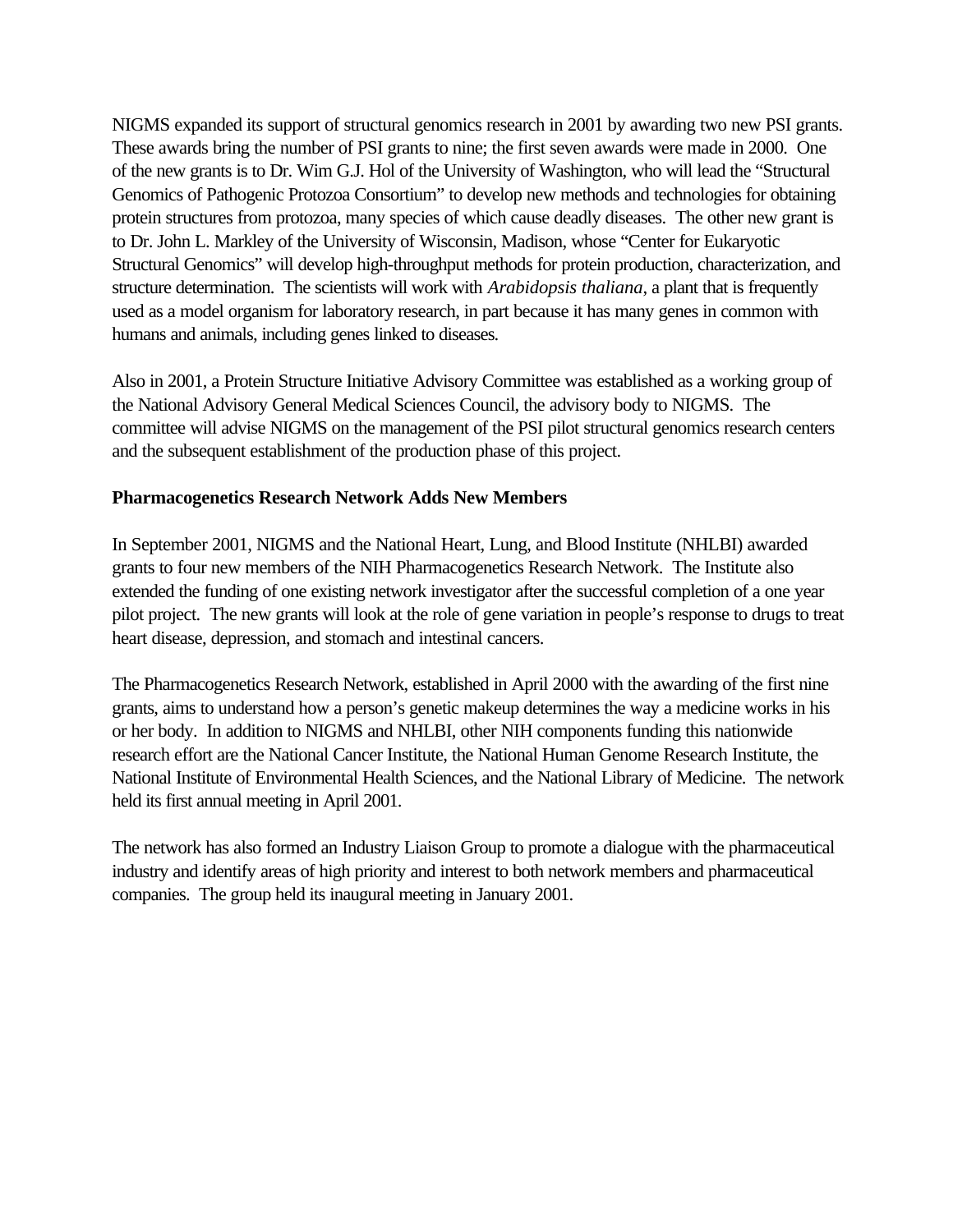### **Other Areas of Interest**

#### **Research Grants**

During FY 2001, NIGMS continued its efforts to stimulate "high-risk/high-impact" research proposals and support new investigators. It also announced its special interest in supporting research in several areas, ranging from the organization and dynamic behaviors of complex biological systems to the study of single molecules. Examining single molecules can yield information on dynamic processes in living cells that cannot be obtained by using less sensitive techniques that look at the average behavior of large numbers of molecules. Another way to dramatically advance our understanding of important biological molecules and events is through the use of instruments called nuclear magnetic resonance (NMR) spectrometers. NIGMS plans to support shared access to extremely powerful NMR machines by groups of grantees who are studying significant and challenging biological problems that can uniquely benefit from this technology.

Additional areas of interest include a joint initiative in mathematical biology with the National Science Foundation; improved understanding of the role of metals in cells, which could lead to the identification of targets for new medicines; and the development of methods for designing, synthesizing, analyzing, and handling libraries of molecules that can be screened for physiological effects and possible therapeutic use.

### **Research Training**

NIGMS maintains its leading role at NIH in research training by supporting nearly 44 percent of the predoctoral trainees and approximately 29 percent of all of the trainees who receive assistance from NIH. In recognition of the interdisciplinary nature of biomedical research today, the Institute's research training programs stress approaches to biological problems that cut across disciplinary and departmental lines. Such experience prepares trainees to pursue creative research in a wide variety of areas. The Institute also requires its institutional training programs to document how they plan to recruit minority students and report on the success of their efforts. To promote the sharing of best practices in this area, NIGMS sponsored a workshop in May 2001 at which institutions presented effective programs and strategies for the recruitment and retention of minority science students.

A new NIGMS program provides opportunities for undergraduate students in the quantitative and physical sciences to take part in summer biomedical research experiences mentored by NIH-supported investigators. NIGMS recently made the first 10 awards in this program.

Two ongoing special training programs are the Medical Scientist Training Program (MSTP) and the Pharmacology Research Associate (PRAT) Program. The MSTP supports research training leading to the combined M.D.-Ph.D. degree and produces investigators who can bridge the critical gap between basic and clinical research. In response to the pressing need for more investigators with such training,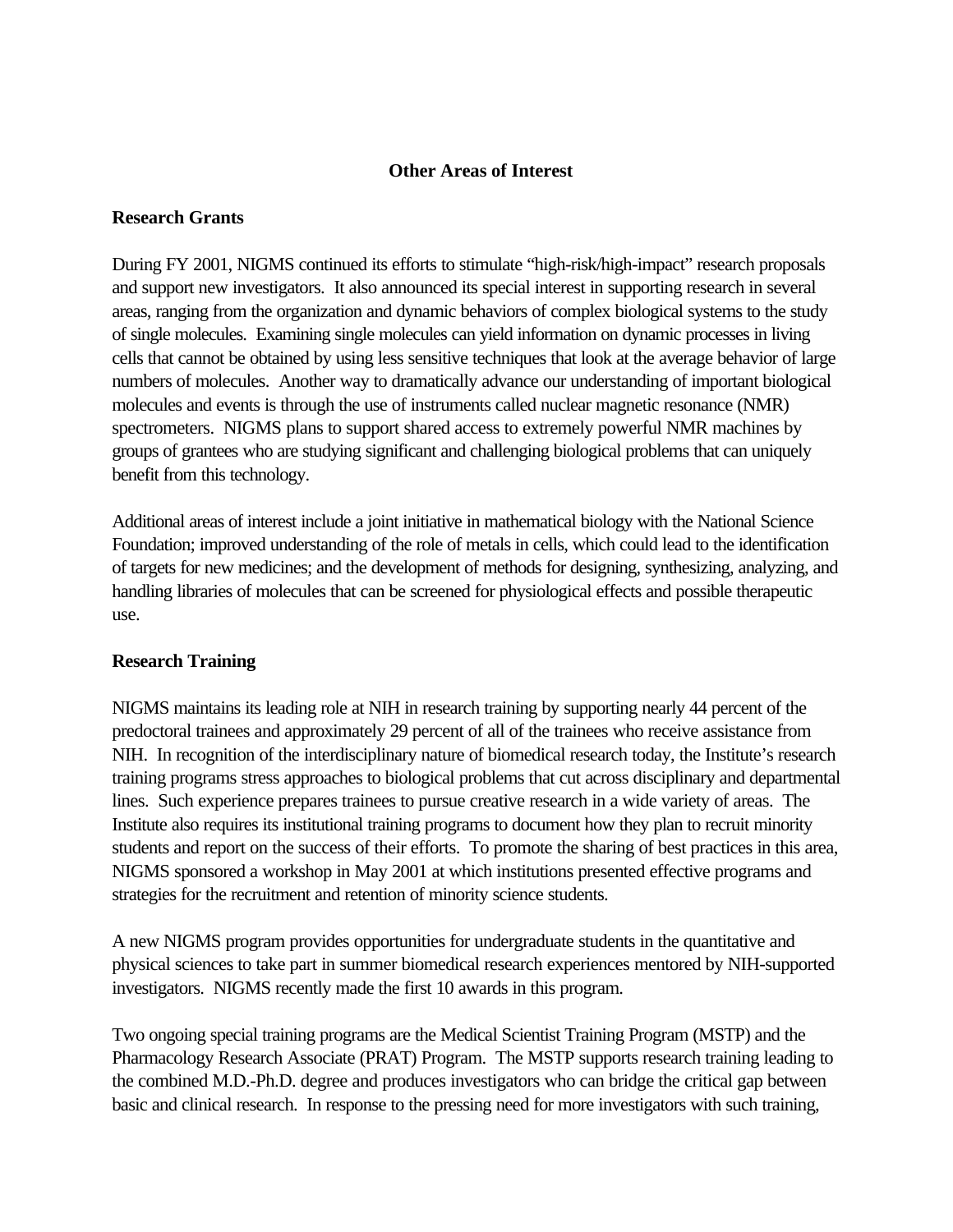NIGMS has expanded the number of trainees in this program by nearly 100 between FY 1998 (828 trainees) and FY 2001 (925 trainees). The PRAT Program is NIGMS' only intramural activity. PRAT fellows conduct 2 years of postdoctoral research in NIH intramural laboratories, working in such cutting-edge areas as neurobiology, tumor biology, and cell signaling.

# **AIDS Program**

NIGMS support related to AIDS falls into three areas: program project grants that fund structurebased drug design, AIDS-related research training in molecular biophysics, and investigator-initiated research grants focused on improving the understanding of AIDS and its associated opportunistic infections.

NIGMS initiated its AIDS-related program project grants in 1987 to bring together crystallographers, chemists, and biologists to determine the detailed, three-dimensional structures of potential drug targets in HIV. In 2001, one of the program's grantees, Dr. Ian Wilson at The Scripps Research Institute, determined the structure of an antibody that neutralizes HIV. This research could provide the basis for designing a vaccine against the virus.

The NIGMS research training program in molecular biophysics, which was established in 1988, prepares scientists to apply the techniques of physics and computer modeling to biological problems, chief among them HIV infection. Graduates of this program are trained to use structural biology in the design of drugs to fight HIV.

### **Minority Opportunities in Research**

NIGMS has a long-standing commitment to increasing the number and capabilities of underrepresented minorities engaged in biomedical research. The focal point for this effort is the Division of Minority Opportunities in Research (MORE). The goal of the MORE Division is to encourage minority students to pursue training for scientific careers and to enhance the science curricula and faculty research capabilities at institutions with substantial minority enrollments. Support is available at the undergraduate, graduate, postdoctoral, and faculty levels.

The MORE Division has three components: the Minority Biomedical Research Support (MBRS) Branch, the Minority Access to Research Careers (MARC) Branch, and a section that handles special initiatives. Through MORE's programs, NIGMS takes a leading role at NIH in research and research training activities targeted to underrepresented minorities.

### *Minority Biomedical Research Support Branch*

MBRS awards grants to minority-serving institutions (MSIs) through three programs: Support of Continuous Research Excellence (SCORE), the Research Initiative for Scientific Enhancement (RISE), and the Initiative for Minority Student Development (IMSD).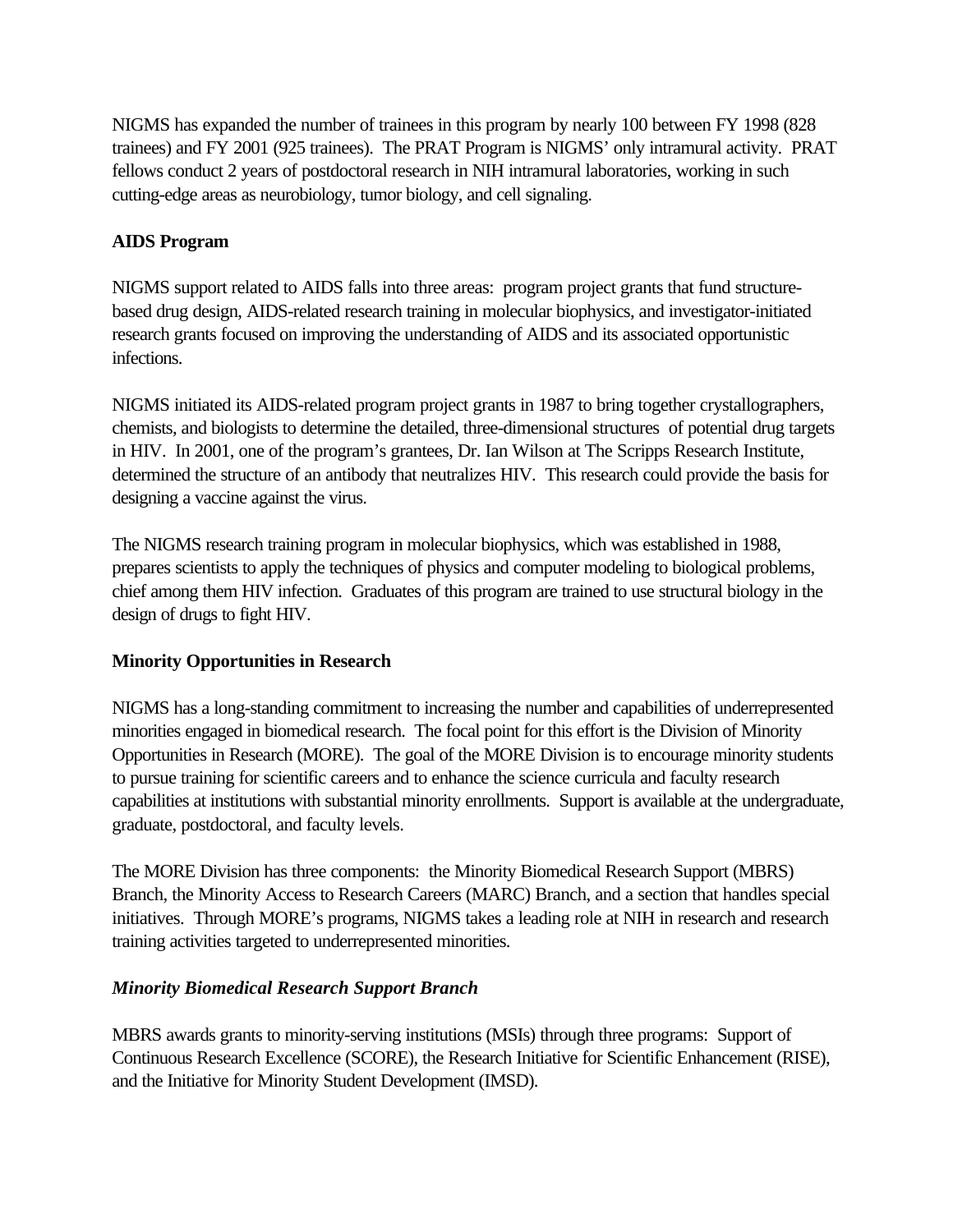The purpose of the SCORE Program is to assist biomedical research faculty at MSIs in developing competitive research programs and to increase the number of underrepresented minorities professionally engaged in biomedical research. The RISE Program seeks to enhance the research environment and increase the interest, skills, and competitiveness of students and faculty in pursuit of biomedical research careers. The IMSD encourages public and private educational institutions with fully developed and funded research programs to initiate and/or expand innovative efforts to improve the academic and research capabilities of underrepresented minority students and to facilitate their progress toward careers in biomedical research.

MBRS awards also support student and faculty developmental activities identified by applicant institutions, including attendance at scientific meetings and workshops, novel classes and curriculum changes, and participation in research at on- and off-campus laboratories. In FY 2001, 683 faculty members at 113 institutions worked on 407 MBRS research projects, and 1,195 undergraduate and 765 graduate students participated in these projects as research assistants. The number of MBRS student participants has nearly doubled since 1997.

# *Minority Access to Research Careers Branch*

MARC supports special research training opportunities for students and faculty at educational institutions with substantial minority enrollments. MARC programs also enable grantee institutions to develop and strengthen their biomedical research training capabilities. As a result, these schools are able to interest students in, and prepare them for, pursuing doctoral study and biomedical research careers.

MARC accomplishes these goals through Undergraduate Student Training in Academic Research (U\*STAR) institutional grants, predoctoral fellowships, faculty predoctoral and senior fellowships, a visiting scientist program, and grants for ancillary training activities. MARC also manages a program of NIH predoctoral fellowships for minorities.

MARC support in FY 2001 went to 647 students at 63 institutions that participated in the undergraduate program; 45 students who received MARC predoctoral fellowships; 2 faculty members who received training and/or degrees through the faculty fellowship program; and 75 NIH predoctoral fellowships, 25 of which were new in FY 2001.

# *Special Initiatives*

MORE supports several special initiatives that strive to develop new approaches for the recruitment and retention of minority biomedical scientists. One such activity is the Bridges to the Future Program, which is co-sponsored by NIGMS and the NIH National Center on Minority Health and Health Disparities. This program encourages students in associate's or master's degree programs to make the transition to the next level of training (the bachelor's or Ph.D. degree, respectively) toward careers in biomedical research. Since the inception of the Bridges Program in 1992, NIGMS has supported 130 programs, 12 of which received initial funding in FY 2001.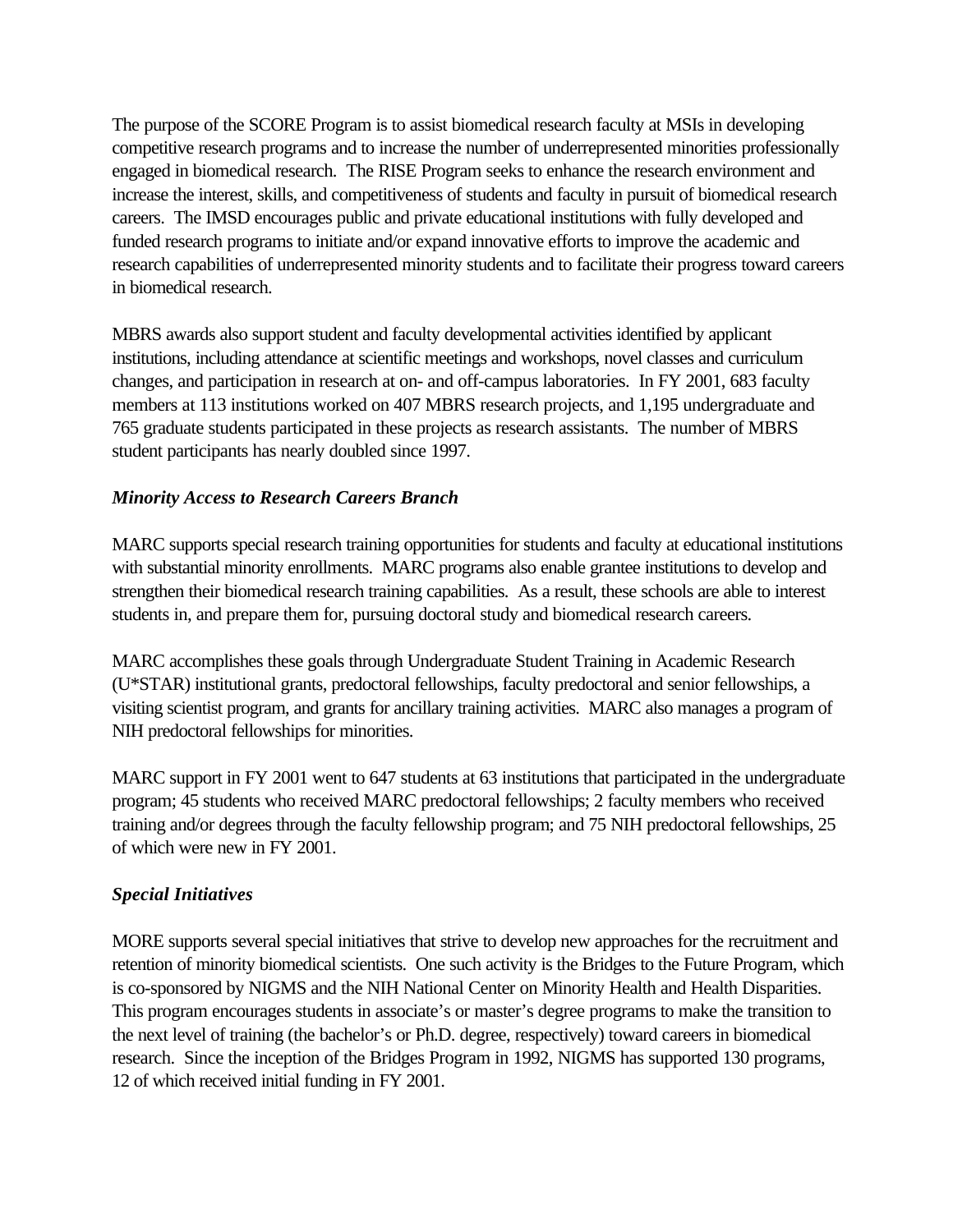The division also supports two innovative awards to foster the development of new skills. The MORE Faculty Development Award enables eligible faculty members to update or enhance their research skills by spending a summer (or one academic term) every year for 2 to 5 years in full-time research in a research-intensive laboratory outside their home institutions. The Institutional Research and Academic Career Development Award combines a traditional mentored postdoctoral research experience with an opportunity to develop teaching skills through mentored assignments at an MSI. The goals of the program are to provide a resource to motivate the next generation of scientists at MSIs and to promote linkages between research-intensive institutions and MSIs that can lead to further collaborations in research and teaching.

In September 2001, NIGMS and the Indian Health Service made the first eight awards in a program designed to promote, develop, and support centers that link the Native American community with organizations that conduct health research. The program, Native American Research Centers for Health (NARCH), encourages research on diseases and health conditions of importance to American Indians and Alaska Natives, and seeks to develop a cadre of Native American biomedical and behavioral scientists and health professionals who are able to compete successfully for NIH funding. At the same time, the program aims to increase the capacity of both the research-intensive organizations and the Native American organizations to work in partnership to produce competitive research proposals.

An activity that has continued to be a success is the MORE Division's support of technical assistance workshops and mini-courses in a number of areas, including grant writing and program evaluation. In addition, staff from the MORE Division conducted seven technical assistance workshops at sites across the country to assist current and potential grantees in writing more effective grants for student development activities.

# *Success Stories*

MORE program directors who have recently received national recognition for their achievements include:

- Dr. Carlos G. Gutierrez, a chemistry professor and director of the MARC and MBRS programs at California State University, Los Angeles, received the 2001 American Chemical Society Award for Encouraging Disadvantaged Students into Careers in the Chemical Sciences.
- Dr. Edward R. Garrison, an MBRS investigator at the Shiprock campus of Diné College in New Mexico, was honored as the recipient of the Community College/Tribal College Mentor award from the Society for Advancement of Chicanos and Native Americans in Science.
- Dr. Maria Elena Zavala, a professor of biology and the MARC and Bridges to the Future program director at California State University, Northridge, received the Wang Family Excellence Award from the California State University system for her mentoring efforts.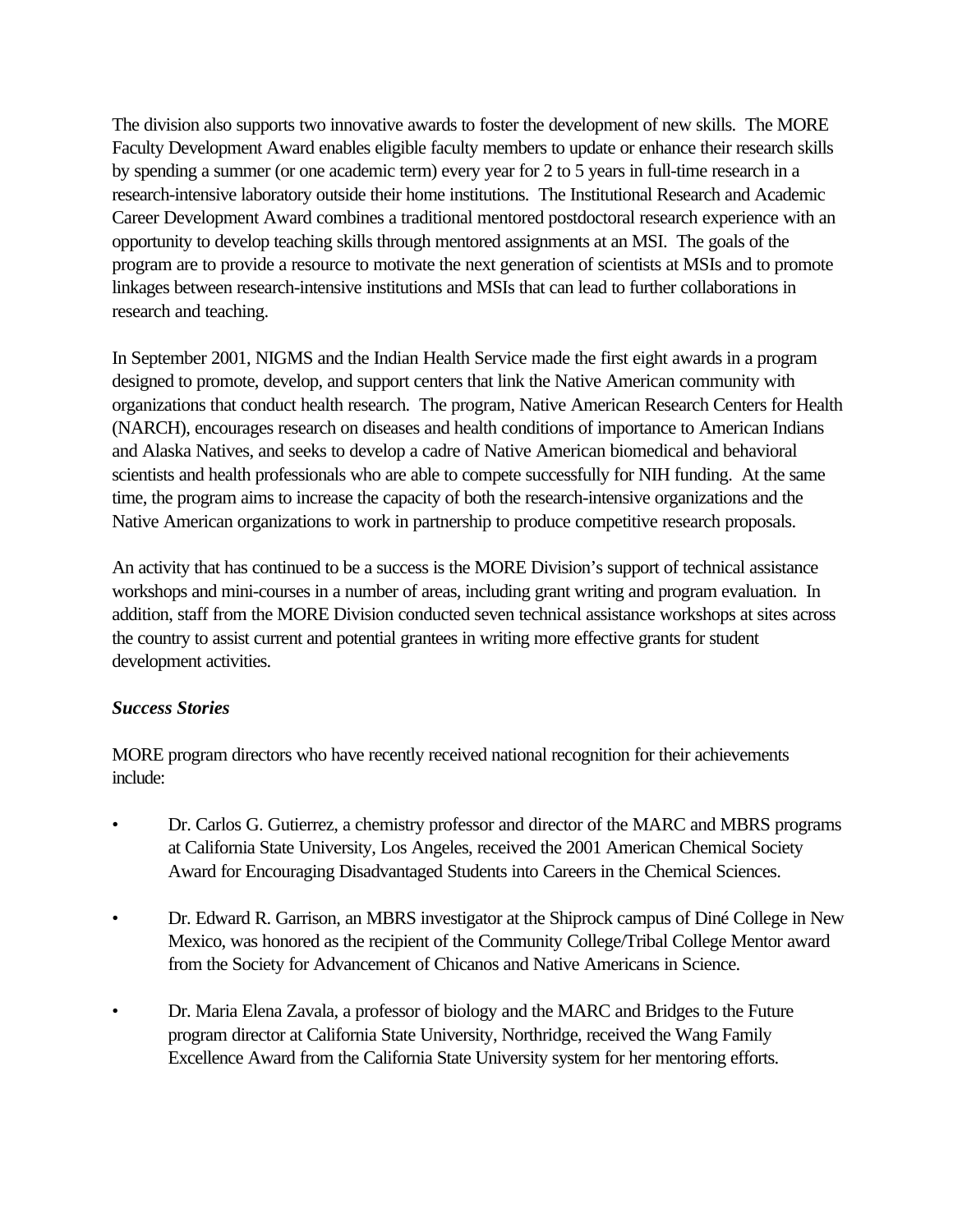Many participants in MORE programs go on to productive academic careers and professions in research or research administration. This provides evidence that the educational strategy of involving students in hands-on research experiences is one that works. Among this year's success stories are:

- Dr. Liz Reynoso Paz, a former MARC trainee at San Jose State University, is currently doing postdoctoral research in biochemistry at the University of California, Davis, School of Medicine.
- Henry Rodriguez, a former MBRS program participant at Florida International University, is now a molecular and cell biologist at the National Institute of Standards and Technology.
- Dr. Paul Lamont Bryant, a former Bridges to the Future program participant at North Carolina Central University, is now a researcher with the Procter & Gamble company.

# **Innovations in Management and Administration**

NIGMS promotes a culture of continuous improvement in the areas of management and administration. Several of the Institute's efforts in these areas are described below.

# **Administrative Best Practices**

NIGMS maintains its partnership with the National Heart, Lung, and Blood Institute and the National Institute of Neurological Disorders and Stroke to share administrative best practices, form collaborations to undertake common problem solving, and discuss strategies for overcoming administrative barriers. Early in 2002, administrative leaders from the three institutes will again assemble to address a pressing current topic. These information-sharing sessions have had a number of positive outcomes, including the establishment of an NIH-wide Management Analyst Working Group, the development of creative approaches for recruiting and retaining a highly qualified and diverse workforce, and the identification of shared opportunities for using information technology to streamline administrative processes.

# **Information Technology Resource Management**

The NIGMS Information Resources Management Committee sets the Institute's priorities for information technology-related initiatives and serves as a forum for discussions between the Institute's Information Resources Management Branch and end users. This committee ensures that the Institute's technology needs are adequately addressed and that its information technology plans and activities meet the shared vision of the NIGMS staff.

The Institute has already implemented or has begun efforts to implement a number of the recommendations from an external study of its information technology operations. This included recruiting a Chief Information Officer, increasing the role of the Information Resources Management Committee, and documenting all of the Institute's major business processes.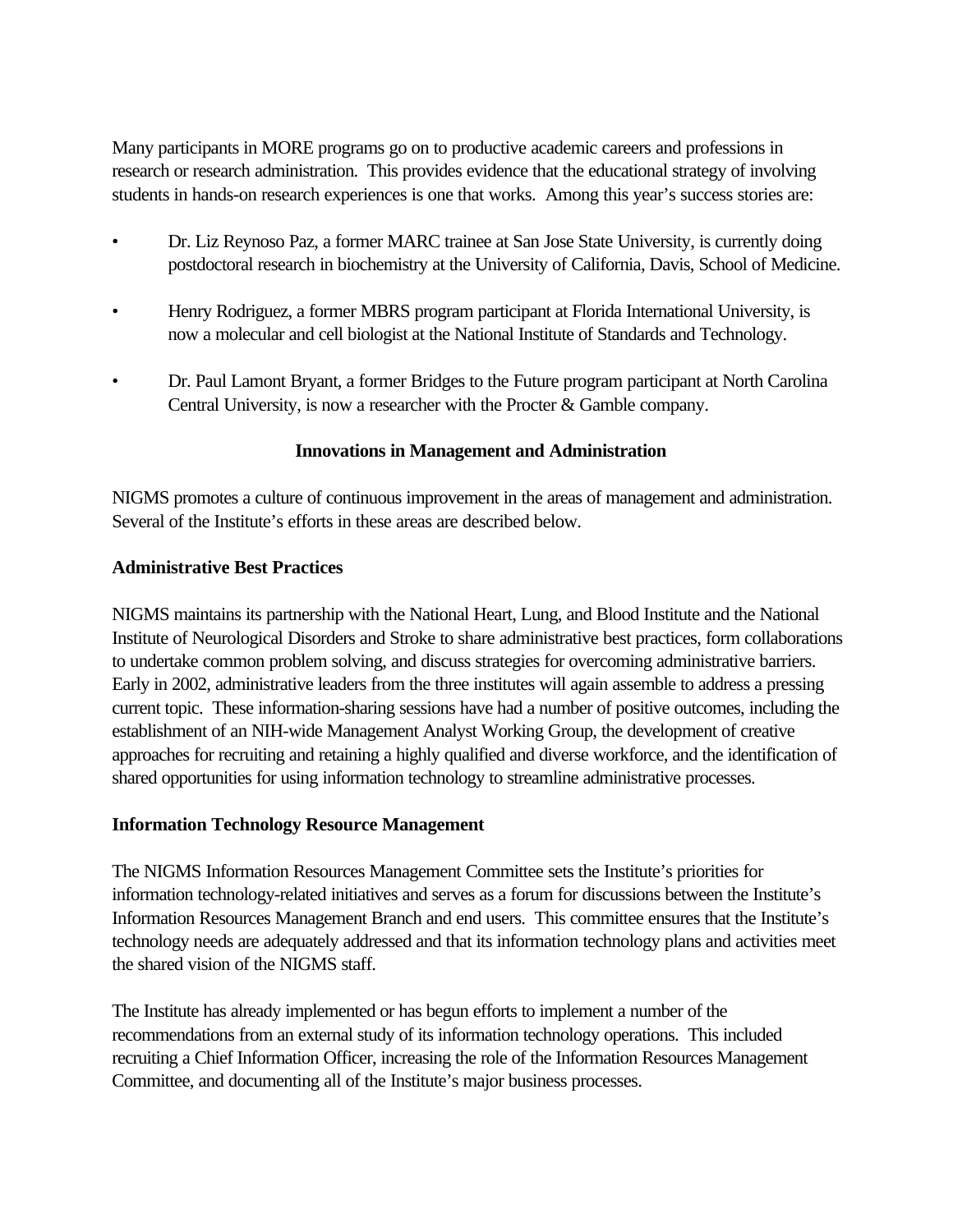### **Council Information Web Site**

NIGMS continues to operate a Web site that provides its National Advisory General Medical Sciences Council members with orientation information and the latest information on meeting agendas and Institute activities. The site allows Council members to easily access up-to-date information at their desktops and eliminates the need for mailing large volumes of paper materials.

# **E-IMPACT Committee**

The E-IMPACT Committee is an NIGMS workgroup charged with discussing ways to position the Institute for anticipated changes due to reinvention initiatives, such as Electronic Research Administration and IMPAC II. The group discusses how these impending initiatives may impact work processes and staffing, and it offers recommendations to better position the Institute to deal with and plan for the anticipated changes. The committee suggested the creation of a database that will allow the Institute to keep track of and relate specific NIGMS staff members' job responsibilities to IMPAC II module capabilities. The tracking and mapping capabilities of the database will help the Institute make informed choices about assigning job responsibilities and overall staffing. In addition, the database will serve as a management tool for supervisors when dealing with IMPAC II-related workload issues, as well as determining staff training needs in these areas.

# **NIH Competitive Service Center Participation**

NIGMS currently participates in three NIH competitive service centers. The Institute is a user of the Center for Scientific Review's Scientific Review Evaluation Award Check Writing Competitive Service Center, the National Institute of Child Health and Human Development's Committee Management Service Center, and the NIH Office of Extramural Research's National Research Service Awards Payback Service Center.

# **Budget Policy**

The Fiscal Year 2003 budget request for the NIGMS is \$1,881,378,000 including AIDS, an increase of \$154,911,000 and 9 percent over the FY 2002 level.

A five year history of FTEs and Funding Levels for NIGMS are shown in the graphs below. Note that Fiscal Years 2000 and 1999 are not comparable for the Managerial Flexibility Act of 2001 legislative proposal.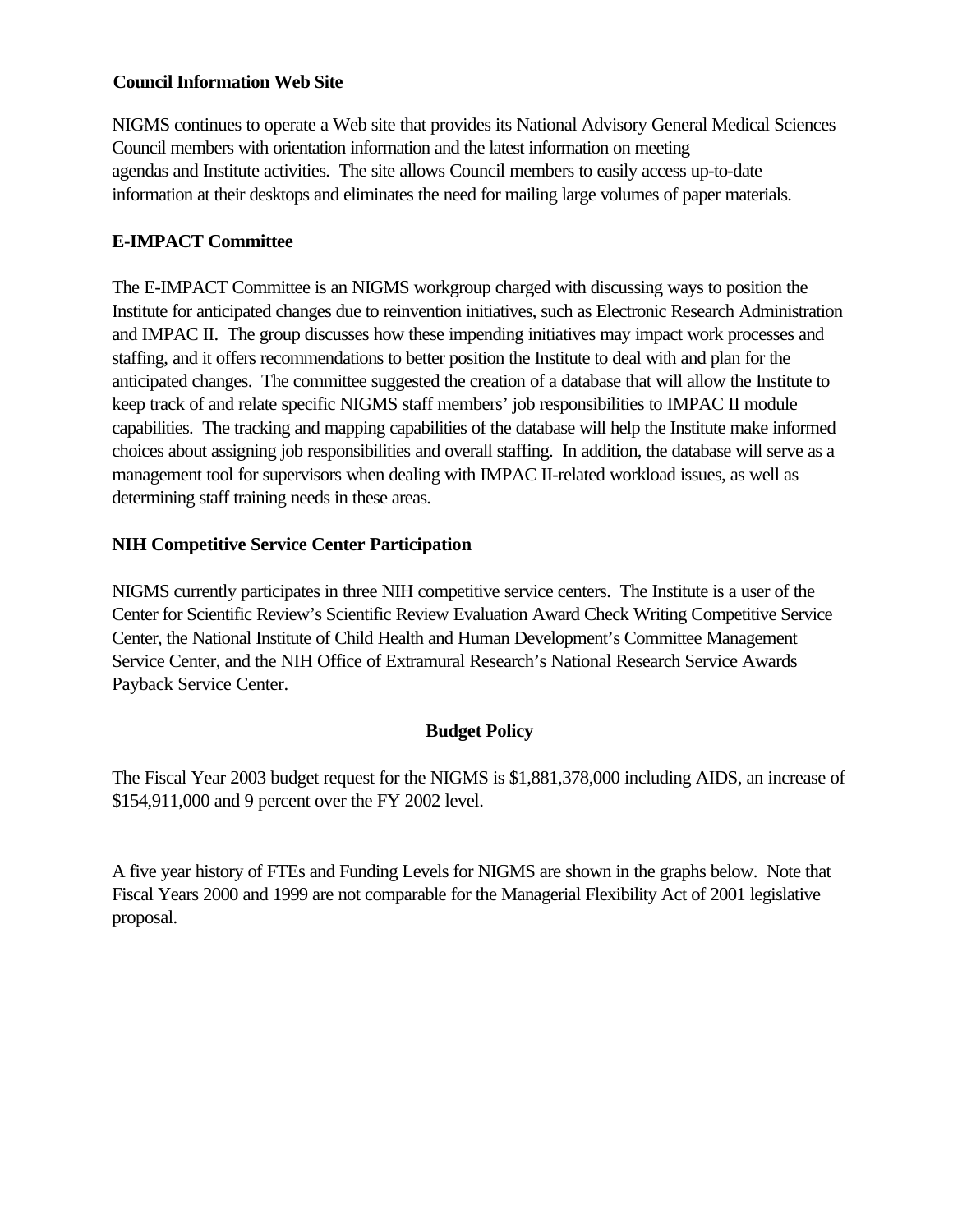

One of NIH's highest priorities is the funding of medical research through research project grants (RPGs). Support for RPGs allows NIH to sustain the scientific momentum of investigator-initiated research while providing new research opportunities. The Fiscal Year 2003 request provides average cost increases for competing RPGs equal to the Biomedical Research and Development Price Index (BRDPI), estimated at 4.0 percent. Noncompeting RPGs will be funded at committed levels which include increases of 3 percent on average for recurring direct costs.

Promises for advancement in medical research are dependent on maintaining the supply of new investigators with new ideas. In the Fiscal Year 2003 request, NIGMS will support 4,482 pre- and postdoctoral trainees in full-time training positions, the same number as in FY 2002. Stipend levels for NRSA trainees will increase by 4 percent over Fiscal Year 2002 levels.

The Fiscal Year 2003 request includes funding for 49 research centers, 286 other research grants, including 42 career awards, and 24 R&D contracts. Within the increase for contracts, \$11,270,000 is directed toward support of laser debridment for burned tissue. Intramural Research and Research Management and Support receive increases of 9 percent over FY 2002.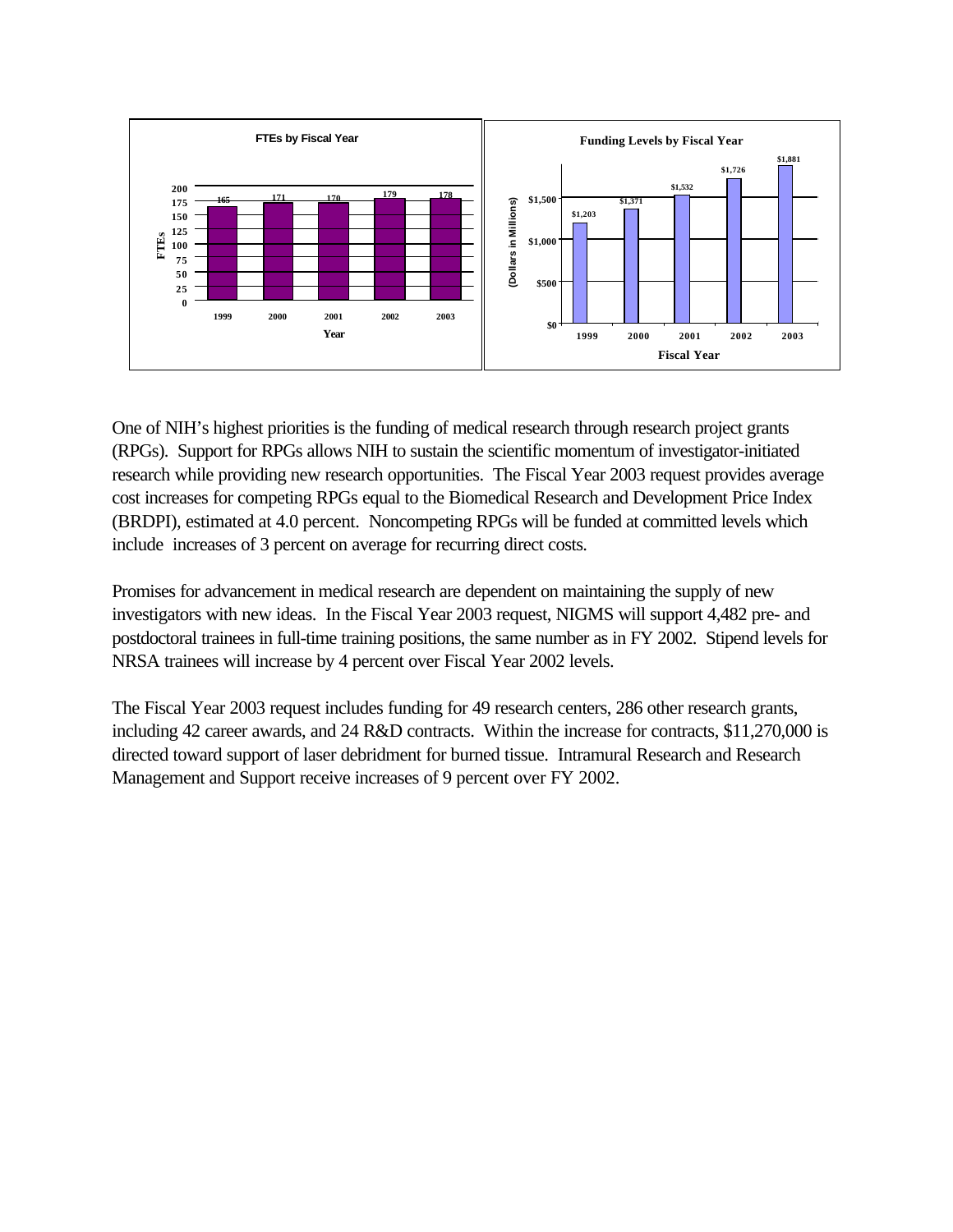

The mechanism distribution by dollars and percent change are displayed below: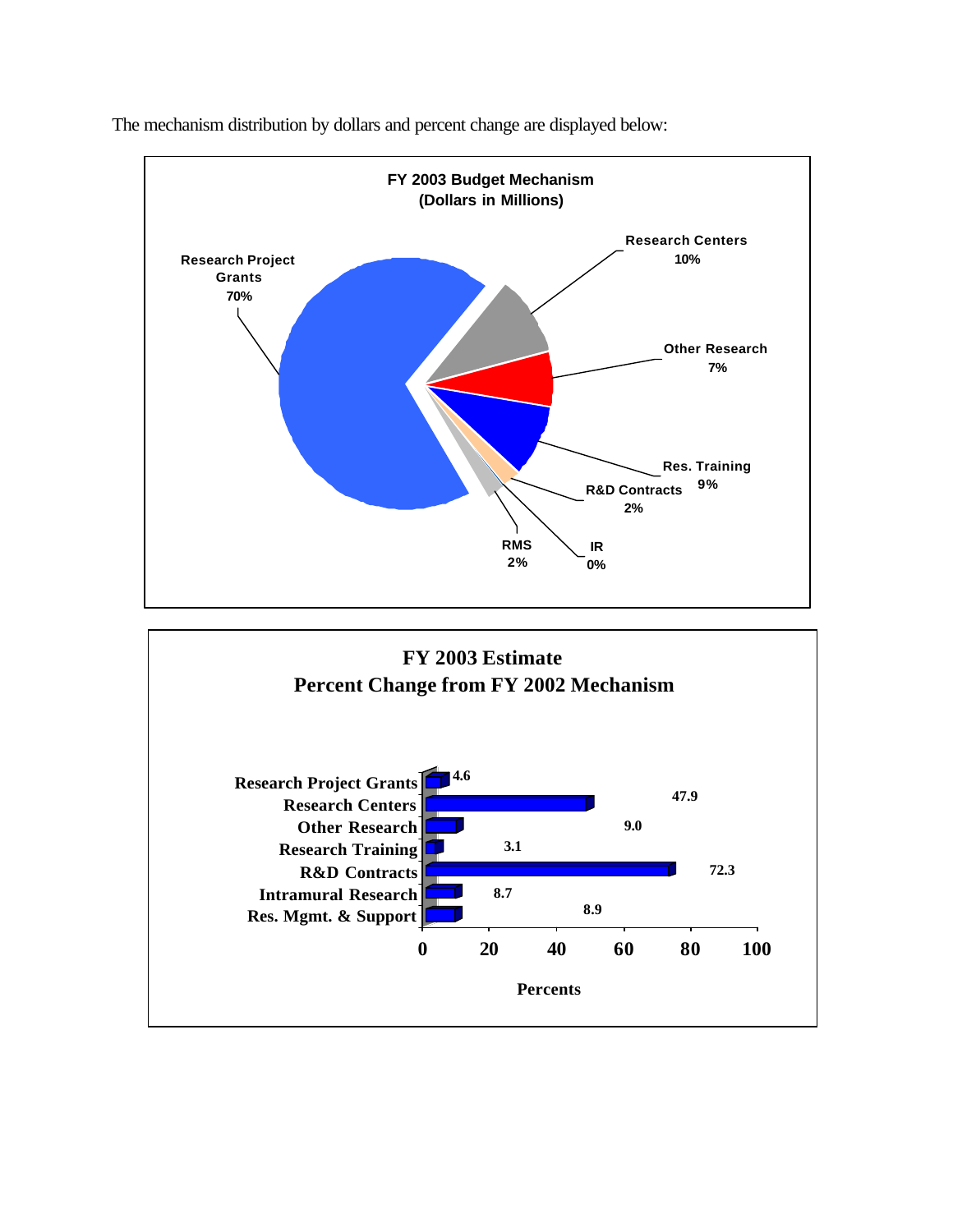#### **National Institute of General Medical Sciences TOTAL - Current Law Budget Mechanism**

<span id="page-27-0"></span>

|                                          | FY 2001        |               | FY 2002      |               | FY 2002      |                         | FY 2003      |               |
|------------------------------------------|----------------|---------------|--------------|---------------|--------------|-------------------------|--------------|---------------|
| <b>MECHANISM</b>                         |                | Actual        |              | Appropriation |              | <b>Current Estimate</b> |              | Estimate      |
| <b>Research Grants:</b>                  | No.            | Amount        | No.          | Amount        | No.          | Amount                  | No.          | Amount        |
|                                          |                |               |              |               |              |                         |              |               |
| Research Projects:                       |                |               |              |               |              |                         |              |               |
| Noncompeting                             | 2873           | \$790,081,000 | 3024         | \$890,512,000 | 3024         | \$890,512,000           | 2975         | \$907,969,000 |
| Administrative supplements               | (266)          | 14,530,000    | (264)        | 14,966,000    | (264)        | 14,966,000              | (264)        | 15,415,000    |
| Competing:                               |                |               |              |               |              |                         |              |               |
| Renewal                                  | 508            | 162,677,000   | 494          | 165,614,000   | 494          | 165,614,000             | 565          | 197,021,000   |
| <b>New</b>                               | 491            | 123,998,000   | 510          | 135,044,000   | 510          | 135,044,000             | 511          | 138,535,000   |
| Supplements                              | $\overline{7}$ | 790,000       | 8            | 945,000       | 8            | 945,000                 | 10           | 1,181,000     |
| Subtotal, competing                      | 1006           | 287,465,000   | 1012         | 301,603,000   | 1012         | 301,603,000             | 1086         | 336,737,000   |
| Subtotal, RPGs                           | 3879           | 1,092,076,000 | 4036         | 1,207,081,000 | 4036         | 1,207,081,000           | 4061         | 1,260,121,000 |
| <b>SBIR/STTR</b>                         | 153            | 33,632,000    | 172          | 37,811,000    | 172          | 37,811,000              | 189          | 41,463,000    |
| Subtotal, RPGs                           | 4032           | 1,125,708,000 | 4208         | 1,244,892,000 | 4208         | 1,244,892,000           | 4250         | 1,301,584,000 |
|                                          |                |               |              |               |              |                         |              |               |
| <b>Research Centers:</b>                 |                |               |              |               |              |                         |              |               |
| Specialized/comprehensive                | 25             | 88,390,000    | 41           | 126,536,000   | 41           | 126,536,000             | 49           | 187,128,000   |
| Clinical research                        | 0              | 0             | $\mathbf 0$  | 0             | 0            | 0                       | $\mathbf 0$  | $\mathbf 0$   |
| Biotechnology                            | $\mathbf 0$    | $\mathbf 0$   | 0            | 0             | $\mathbf 0$  | 0                       | $\mathbf 0$  | $\mathbf 0$   |
| Comparative medicine                     | $\mathbf 0$    | $\Omega$      | 0            | 0             | $\mathbf 0$  | 0                       | $\mathbf 0$  | $\mathbf 0$   |
| Research Centers in Minority Institution | $\mathbf 0$    | $\Omega$      | 0            | 0             | $\mathbf 0$  | $\Omega$                | $\Omega$     | $\Omega$      |
| Subtotal, Centers                        | 25             | 88,390,000    | 41           | 126,536,000   | 41           | 126,536,000             | 49           | 187,128,000   |
|                                          |                |               |              |               |              |                         |              |               |
| Other Research:                          |                |               |              |               |              |                         |              |               |
| Research careers                         | 30             | 6,278,000     | 37           | 7,982,000     | 37           | 7,982,000               | 42           | 8,700,000     |
| Cancer education                         | $\mathbf 0$    | $\Omega$      | 0            | 0             | $\mathbf 0$  | $\Omega$                | $\Omega$     | $\Omega$      |
| Cooperative clinical research            | 0              | $\mathbf 0$   | 0            | 0             | $\mathbf 0$  | 0                       | $\mathbf 0$  | 0             |
| Biomedical research support              | 0              | $\Omega$      | 0            | 0             | $\mathbf 0$  | $\Omega$                | $\mathbf 0$  | $\Omega$      |
| Minority biomedical research support     | 146            | 81,444,000    | 156          | 91,787,000    | 156          | 91,787,000              | 165          | 100,048,000   |
| Other                                    | 53             | 15,353,000    | 71           | 22,884,000    | 71           | 22,884,000              | 79           | 24,944,000    |
| Subtotal, Other Research                 | 229            | 103,075,000   | 264          | 122,653,000   | 264          | 122,653,000             | 286          | 133,692,000   |
| <b>Total Research Grants</b>             | 4286           | 1,317,173,000 | 4513         | 1,494,081,000 | 4513         | 1,494,081,000           | 4585         | 1,622,404,000 |
|                                          |                |               |              |               |              |                         |              |               |
| Training:                                | <b>FTTPs</b>   |               | <b>FTTPs</b> |               | <b>FTTPs</b> |                         | <b>FTTPs</b> |               |
| Individual awards                        | 528            | 18,393,000    | 543          | 21,142,000    | 543          | 21.142.000              | 543          | 21,852,000    |
| Institutional awards                     | 3920           | 134,705,000   | 3939         | 144,438,000   | 3939         | 144,438,000             | 3939         | 148,824,000   |
| Total, Training                          | 4448           | 153,098,000   | 4482         | 165,580,000   | 4482         | 165,580,000             | 4482         | 170,676,000   |
|                                          |                |               |              |               |              |                         |              |               |
| Research & development contracts         | 17             | 24,534,000    | 16           | 24,534,000    | 16           | 24,534,000              | 24           | 42,276,000    |
| (SBIR/STTR)                              | (0)            | (0)           | (0)          | (0)           | (0)          | (0)                     | (0)          | (0)           |
|                                          |                |               |              |               |              |                         |              |               |
|                                          | <b>FTEs</b>    |               | <b>FTEs</b>  |               | <b>FTEs</b>  |                         | <b>FTEs</b>  |               |
| Intramural research                      | 14             | 1,622,000     | 18           | 1,841,000     | 18           | 1,841,000               | 18           | 2,006,000     |
|                                          |                |               |              |               |              |                         |              |               |
| Research management and support          | 156            | 34,561,000    | 161          | 39,227,000    | 161          | 39,103,000              | 160          | 42,622,000    |
|                                          |                |               |              |               |              |                         |              |               |
| Cancer prevention & control              | $\mathbf 0$    | $\mathbf 0$   | $\mathbf 0$  | 0             | $\Omega$     | 0                       | $\Omega$     | $\mathbf 0$   |
|                                          |                |               |              |               |              |                         |              |               |
| Construction                             |                | $\Omega$      |              | $\Omega$      |              | $\Omega$                |              | $\mathbf 0$   |
|                                          |                |               |              |               |              |                         |              |               |
| <b>Total, NIGMS</b>                      | 170            | 1,530,988,000 | 179          | 1,725,263,000 | 179          | 1,725,139,000           | 178          | 1,879,984,000 |
| (Clinical Trials)                        |                | (0)           |              | (0)           |              | (0)                     |              | (0)           |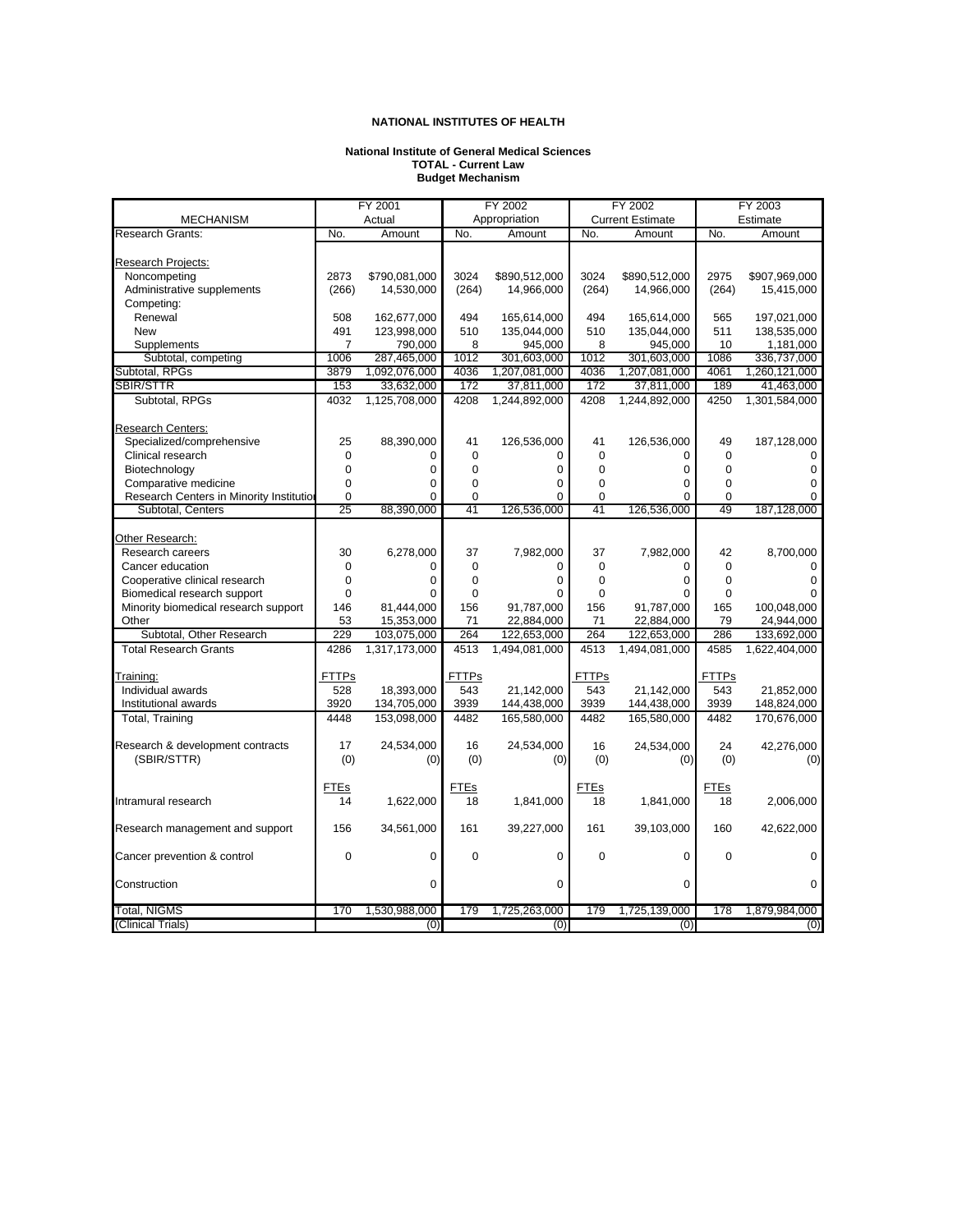#### **National Institute of General Medical Sciences TOTAL - Accrued Costs for Retirement and Health Benefits Budget Mechanism**

|                                           |                | FY 2001<br>FY 2002 |                | FY 2002       |                         | FY 2003   |                |           |
|-------------------------------------------|----------------|--------------------|----------------|---------------|-------------------------|-----------|----------------|-----------|
| <b>MECHANISM</b>                          |                | Actual             |                | Appropriation | <b>Current Estimate</b> |           |                | Estimate  |
| <b>Research Grants:</b>                   | No.            | Amount             | No.            | Amount        | No.                     | Amount    | No.            | Amount    |
|                                           |                |                    |                |               |                         |           |                |           |
| Research Projects:                        |                |                    |                |               |                         |           |                |           |
| Noncompeting                              |                |                    |                |               |                         |           |                |           |
| Administrative supplements                |                |                    |                |               |                         |           |                |           |
| Competing:                                |                |                    |                |               |                         |           |                |           |
| Renewal                                   |                |                    |                |               |                         |           |                |           |
| <b>New</b>                                |                |                    |                |               |                         |           |                |           |
| Supplements                               |                |                    |                |               |                         |           |                |           |
| Subtotal, competing                       |                |                    |                |               |                         |           |                |           |
| Subtotal, RPGs                            |                |                    |                |               |                         |           |                |           |
| <b>SBIR/STTR</b>                          |                |                    |                |               |                         |           |                |           |
|                                           |                |                    |                |               |                         |           |                |           |
| Subtotal, RPGs                            |                |                    |                |               |                         |           |                |           |
|                                           |                |                    |                |               |                         |           |                |           |
| <b>Research Centers:</b>                  |                |                    |                |               |                         |           |                |           |
| Specialized/comprehensive                 |                |                    |                |               |                         |           |                |           |
| Clinical research                         |                |                    |                |               |                         |           |                |           |
| Biotechnology                             |                |                    |                |               |                         |           |                |           |
| Comparative medicine                      |                |                    |                |               |                         |           |                |           |
| Research Centers in Minority Institutions |                |                    |                |               |                         |           |                |           |
| Subtotal, Centers                         |                |                    |                |               |                         |           |                |           |
|                                           |                |                    |                |               |                         |           |                |           |
| Other Research:                           |                |                    |                |               |                         |           |                |           |
| Research careers                          |                |                    |                |               |                         |           |                |           |
| Cancer education                          |                |                    |                |               |                         |           |                |           |
| Cooperative clinical research             |                |                    |                |               |                         |           |                |           |
| Biomedical research support               |                |                    |                |               |                         |           |                |           |
| Minority biomedical research support      |                |                    |                |               |                         |           |                |           |
| Other                                     |                |                    |                |               |                         |           |                |           |
| Subtotal, Other Research                  |                |                    |                |               |                         |           |                |           |
| <b>Total Research Grants</b>              |                |                    |                |               |                         |           |                |           |
|                                           |                |                    |                |               |                         |           |                |           |
|                                           |                |                    |                |               |                         |           |                |           |
| Training:                                 | <b>FTTPs</b>   |                    | <u>FTTPs</u>   |               | <b>FTTPs</b>            |           | <b>FTTPs</b>   |           |
| Individual awards                         |                |                    |                |               |                         |           |                |           |
| Institutional awards                      |                |                    |                |               |                         |           |                |           |
| <b>Total, Training</b>                    |                |                    |                |               |                         |           |                |           |
|                                           |                |                    |                |               |                         |           |                |           |
| Research & development contracts          |                |                    |                |               |                         |           |                |           |
| (SBIR/STTR)                               |                |                    |                |               |                         |           |                |           |
|                                           |                |                    |                |               |                         |           |                |           |
|                                           | <b>FTEs</b>    |                    | <b>FTEs</b>    |               | <b>FTEs</b>             |           | <b>FTEs</b>    |           |
| Intramural research                       | 0              | 119,000            | 0              | 133,000       | 0                       | 133,000   | 0              | 139,000   |
|                                           |                |                    |                |               |                         |           |                |           |
| Research management and support           | 0              | 1,073,000          | 0              | 1,195,000     | 0                       | 1,195,000 | 0              | 1,255,000 |
|                                           |                |                    |                |               |                         |           |                |           |
| Cancer prevention & control               | $\mathbf 0$    | 0                  | 0              | 0             | 0                       | 0         | 0              | 0         |
|                                           |                |                    |                |               |                         |           |                |           |
| Construction                              |                |                    |                |               |                         |           |                |           |
|                                           |                |                    |                |               |                         |           |                |           |
| <b>Total, NIGMS</b>                       | $\overline{0}$ | 1,192,000          | $\overline{0}$ | 1,328,000     | $\overline{0}$          | 1,328,000 | $\overline{0}$ | 1,394,000 |
| (Clinical Trials)                         |                | (0)                |                | (0)           |                         | (0)       |                | (0)       |
|                                           |                |                    |                |               |                         |           |                |           |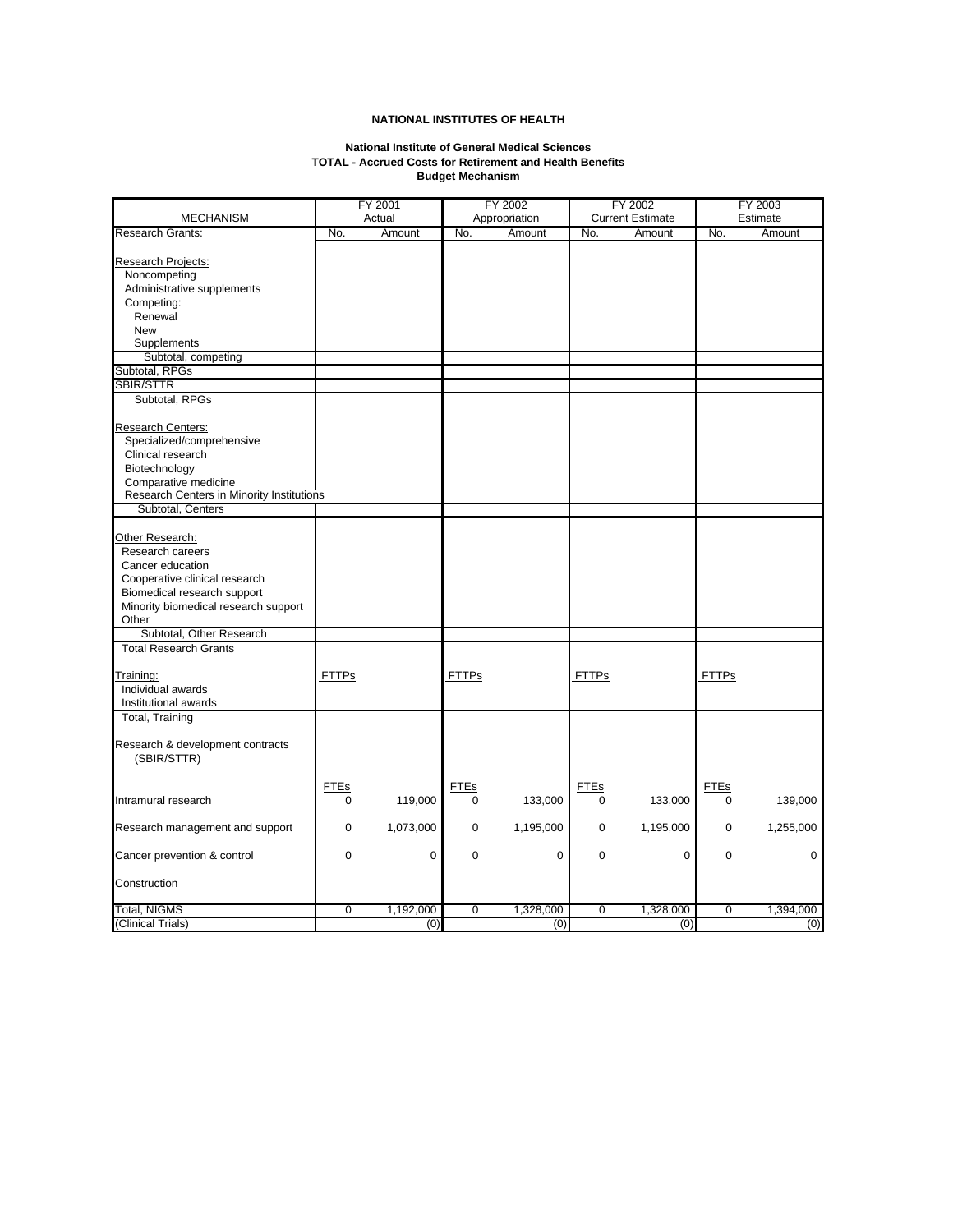#### **National Institute of General Medical Sciences TOTAL - Proposed Law Budget Mechanism**

|                                          | FY 2001        |               | FY 2002      |               |              | FY 2002                 | FY 2003      |               |
|------------------------------------------|----------------|---------------|--------------|---------------|--------------|-------------------------|--------------|---------------|
| <b>MECHANISM</b>                         |                | Actual        |              | Appropriation |              | <b>Current Estimate</b> |              | Estimate      |
| <b>Research Grants:</b>                  | No.            | Amount        | No.          | Amount        | No.          | Amount                  | No.          | Amount        |
|                                          |                |               |              |               |              |                         |              |               |
| Research Projects:                       |                |               |              |               |              |                         |              |               |
| Noncompeting                             | 2873           | \$790,081,000 | 3024         | \$890,512,000 | 3024         | \$890,512,000           | 2975         | \$907,969,000 |
| Administrative supplements               | (266)          | 14,530,000    | (264)        | 14,966,000    | (264)        | 14,966,000              | (264)        | 15,415,000    |
| Competing:                               |                |               |              |               |              |                         |              |               |
| Renewal                                  | 508            | 162,677,000   | 494          | 165,614,000   | 494          | 165,614,000             | 565          | 197,021,000   |
| <b>New</b>                               | 491            | 123,998,000   | 510          | 135,044,000   | 510          | 135,044,000             | 511          | 138,535,000   |
| Supplements                              | $\overline{7}$ | 790,000       | 8            | 945,000       | 8            | 945,000                 | 10           | 1,181,000     |
| Subtotal, competing                      | 1006           | 287,465,000   | 1012         | 301,603,000   | 1012         | 301,603,000             | 1086         | 336,737,000   |
| Subtotal, RPGs                           | 3879           | 1,092,076,000 | 4036         | 1,207,081,000 | 4036         | 1,207,081,000           | 4061         | 1,260,121,000 |
| <b>SBIR/STTR</b>                         | 153            | 33,632,000    | 172          | 37,811,000    | 172          | 37,811,000              | 189          | 41,463,000    |
| Subtotal, RPGs                           | 4032           | 1,125,708,000 | 4208         | 1,244,892,000 | 4208         | 1,244,892,000           | 4250         | 1,301,584,000 |
|                                          |                |               |              |               |              |                         |              |               |
| Research Centers:                        |                |               |              |               |              |                         |              |               |
| Specialized/comprehensive                | 25             | 88,390,000    | 41           | 126,536,000   | 41           | 126,536,000             | 49           | 187,128,000   |
| Clinical research                        | 0              | 0             | 0            | 0             | $\mathbf 0$  | 0                       | $\mathbf 0$  | $\mathbf 0$   |
| Biotechnology                            | $\mathbf 0$    | $\mathbf 0$   | 0            | 0             | $\mathbf 0$  | 0                       | $\mathbf 0$  | $\mathbf 0$   |
| Comparative medicine                     | 0              | $\mathbf 0$   | 0            | 0             | $\mathbf 0$  | 0                       | $\mathbf 0$  | $\mathbf 0$   |
| Research Centers in Minority Institution | $\mathbf 0$    | $\Omega$      | 0            | 0             | $\mathbf 0$  | $\Omega$                | $\Omega$     | $\Omega$      |
| Subtotal, Centers                        | 25             | 88,390,000    | 41           | 126,536,000   | 41           | 126,536,000             | 49           | 187,128,000   |
|                                          |                |               |              |               |              |                         |              |               |
| Other Research:                          |                |               |              |               |              |                         |              |               |
| Research careers                         |                | 6,278,000     | 37           | 7,982,000     | 37           | 7,982,000               | 42           |               |
|                                          | 30             |               |              |               |              |                         |              | 8,700,000     |
| Cancer education                         | $\mathbf 0$    | $\Omega$      | 0            | 0             | 0            | $\Omega$                | $\Omega$     | $\Omega$      |
| Cooperative clinical research            | $\mathbf 0$    | $\mathbf 0$   | 0            | 0             | $\mathbf 0$  | 0                       | $\mathbf 0$  | $\mathbf 0$   |
| Biomedical research support              | 0              | $\Omega$      | 0            | 0             | $\mathbf 0$  | $\Omega$                | 0            | $\Omega$      |
| Minority biomedical research support     | 146            | 81,444,000    | 156          | 91,787,000    | 156          | 91,787,000              | 165          | 100,048,000   |
| Other                                    | 53             | 15,353,000    | 71           | 22,884,000    | 71           | 22,884,000              | 79           | 24,944,000    |
| Subtotal, Other Research                 | 229            | 103,075,000   | 264          | 122,653,000   | 264          | 122,653,000             | 286          | 133,692,000   |
| <b>Total Research Grants</b>             | 4286           | 1,317,173,000 | 4513         | 1,494,081,000 | 4513         | 1,494,081,000           | 4585         | 1,622,404,000 |
|                                          |                |               |              |               |              |                         |              |               |
| Training:                                | <b>FTTPs</b>   |               | <b>FTTPs</b> |               | <b>FTTPs</b> |                         | <b>FTTPs</b> |               |
| Individual awards                        | 528            | 18,393,000    | 543          | 21,142,000    | 543          | 21.142.000              | 543          | 21,852,000    |
| Institutional awards                     | 3920           | 134,705,000   | 3939         | 144,438,000   | 3939         | 144,438,000             | 3939         | 148,824,000   |
| Total, Training                          | 4448           | 153,098,000   | 4482         | 165,580,000   | 4482         | 165,580,000             | 4482         | 170,676,000   |
|                                          |                |               |              |               |              |                         |              |               |
| Research & development contracts         | 17             | 24,534,000    | 16           | 24,534,000    | 16           | 24,534,000              | 24           | 42,276,000    |
| (SBIR/STTR)                              | (0)            | (0)           | (0)          | (0)           | (0)          | (0)                     | (0)          | (0)           |
|                                          |                |               |              |               |              |                         |              |               |
|                                          | <b>FTEs</b>    |               | <u>FTEs</u>  |               | <b>FTEs</b>  |                         | <b>FTEs</b>  |               |
| Intramural research                      | 14             | 1,741,000     | 18           | 1,974,000     | 18           | 1,974,000               | 18           | 2,145,000     |
|                                          |                |               |              |               |              |                         |              |               |
| Research management and support          | 156            | 35,634,000    | 161          | 40,422,000    | 161          | 40,298,000              | 160          | 43,877,000    |
|                                          |                |               |              |               |              |                         |              |               |
| Cancer prevention & control              | $\mathbf 0$    | $\mathbf 0$   | $\mathbf 0$  | 0             | $\Omega$     | 0                       | $\Omega$     | $\mathbf 0$   |
|                                          |                |               |              |               |              |                         |              |               |
| Construction                             |                | $\Omega$      |              | $\Omega$      |              | 0                       |              | $\mathbf 0$   |
|                                          |                |               |              |               |              |                         |              |               |
| <b>Total, NIGMS</b>                      | 170            | 1,532,180,000 | 179          | 1,726,591,000 | 179          | 1,726,467,000           | 178          | 1,881,378,000 |
| (Clinical Trials)                        |                | (0)           |              | (0)           |              | (0)                     |              | (0)           |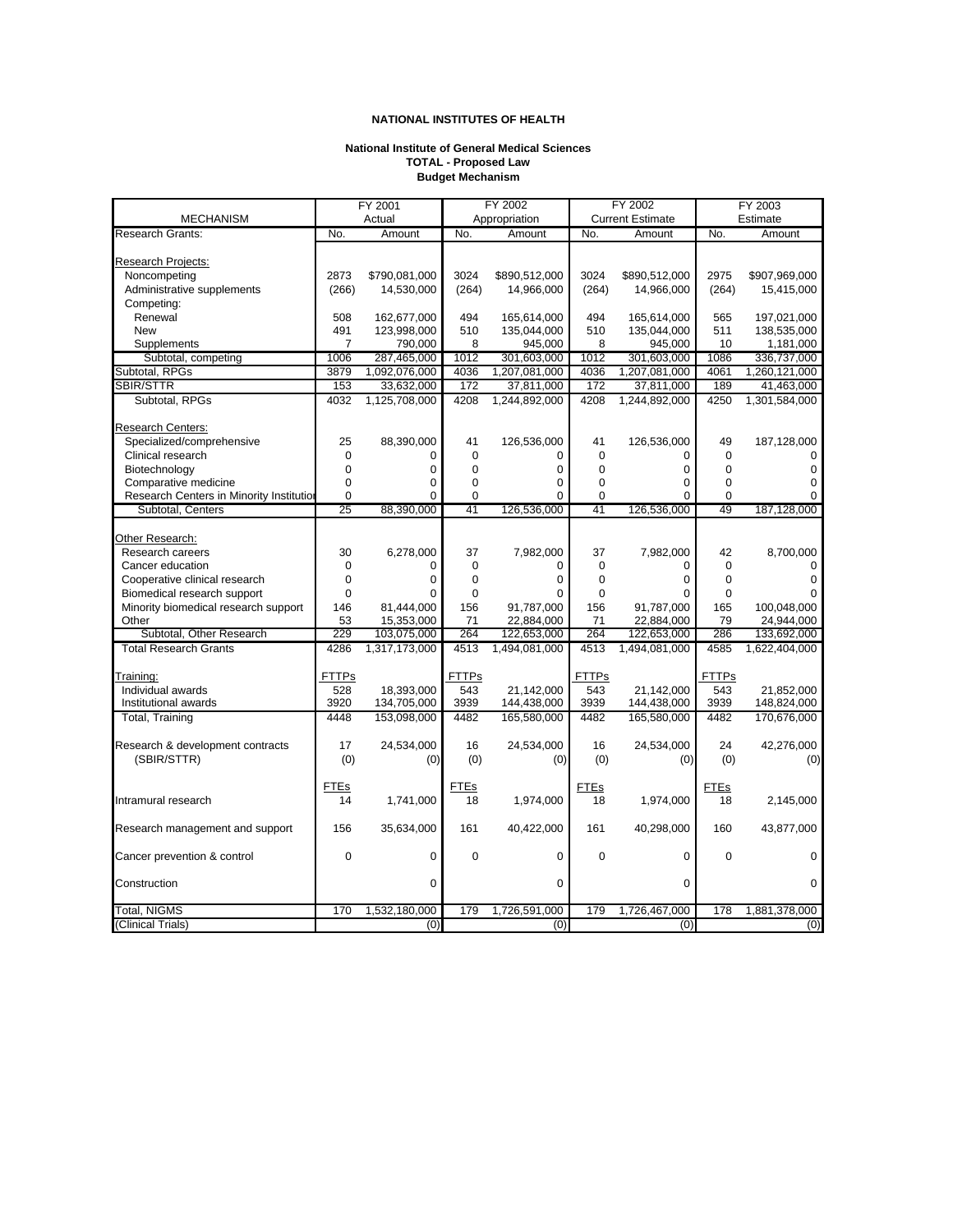#### Budget Authority by Activity 1/ National Institute of General Medical Sciences (dollars in thousands)

<span id="page-30-0"></span>

|                                     |             | FY 2001   |             | FY 2002   |             | FY 2003   |             |         |
|-------------------------------------|-------------|-----------|-------------|-----------|-------------|-----------|-------------|---------|
| <b>ACTIVITY</b>                     | Actual      |           | Estimate    |           | Estimate    |           | Change      |         |
|                                     | <b>FTEs</b> | Amount    | <b>FTEs</b> | Amount    | <b>FTEs</b> | Amount    | <b>FTEs</b> | Amount  |
| <b>Extramural Research:</b>         |             |           |             |           |             |           |             |         |
| <b>Biomedical Research</b>          |             | 1,341,707 |             | 1,518,615 |             | 1,664,680 |             | 146,065 |
| <b>Biomedical Research Training</b> |             | 153,098   |             | 165,580   |             | 170,676   |             | 5,096   |
|                                     |             |           |             |           |             |           |             |         |
| Subtotal, extramural research       |             | 1,494,805 |             | 1,684,195 |             | 1,835,356 |             | 151,161 |
| Intramural research                 | 14          | 1,741     | 18          | 1,974     | 18          | 2,145     | 0           | 171     |
| Research managament and support     | 156         | 35,634    | 161         | 40,298    | 160         | 43,877    | (1)         | 3,579   |
| Total                               | 170         | 1,532,180 | 179         | 1,726,467 | 178         | 1,881,378 | (1)         | 154,911 |

1/ Please see the following tables for the crosswalk from current law to proposed law to reflect the administration's proposal for full accrued retirement and health benefits.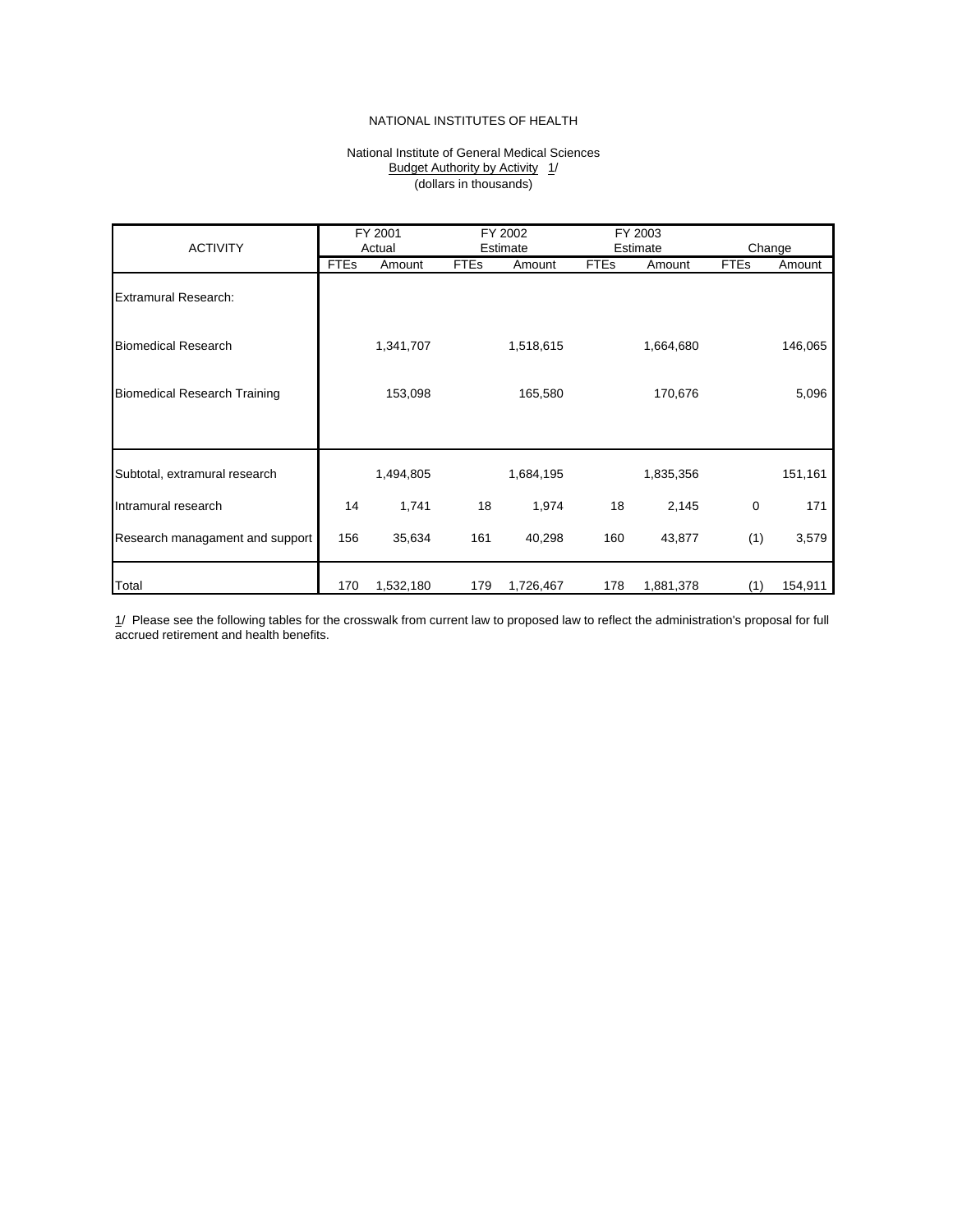### National Institute of General Medical Sciences

# 2001 Crosswalk for Accrued Retirement and Health Benefit Costs (Dollars in thousands)

|                                 | 2001 Actual<br><b>Current Law</b> | 2001<br>Additional<br><b>Accrual Costs</b> | 2001 Actual<br><b>Proposed Law</b> |
|---------------------------------|-----------------------------------|--------------------------------------------|------------------------------------|
| <b>Extramural Research:</b>     | \$1,494,805                       | \$0                                        | \$1,494,805                        |
|                                 |                                   |                                            |                                    |
| Subtotal, extramural resarch    | 1,494,805                         | 0                                          | 1,494,805                          |
| <b>Intramural Research</b>      | 1,622                             | 119                                        | 1,741                              |
| Research management and support | 34,561                            | 1,073                                      | 35,634                             |
| Total                           | 1,530,988                         | 1,192                                      | 1,532,180                          |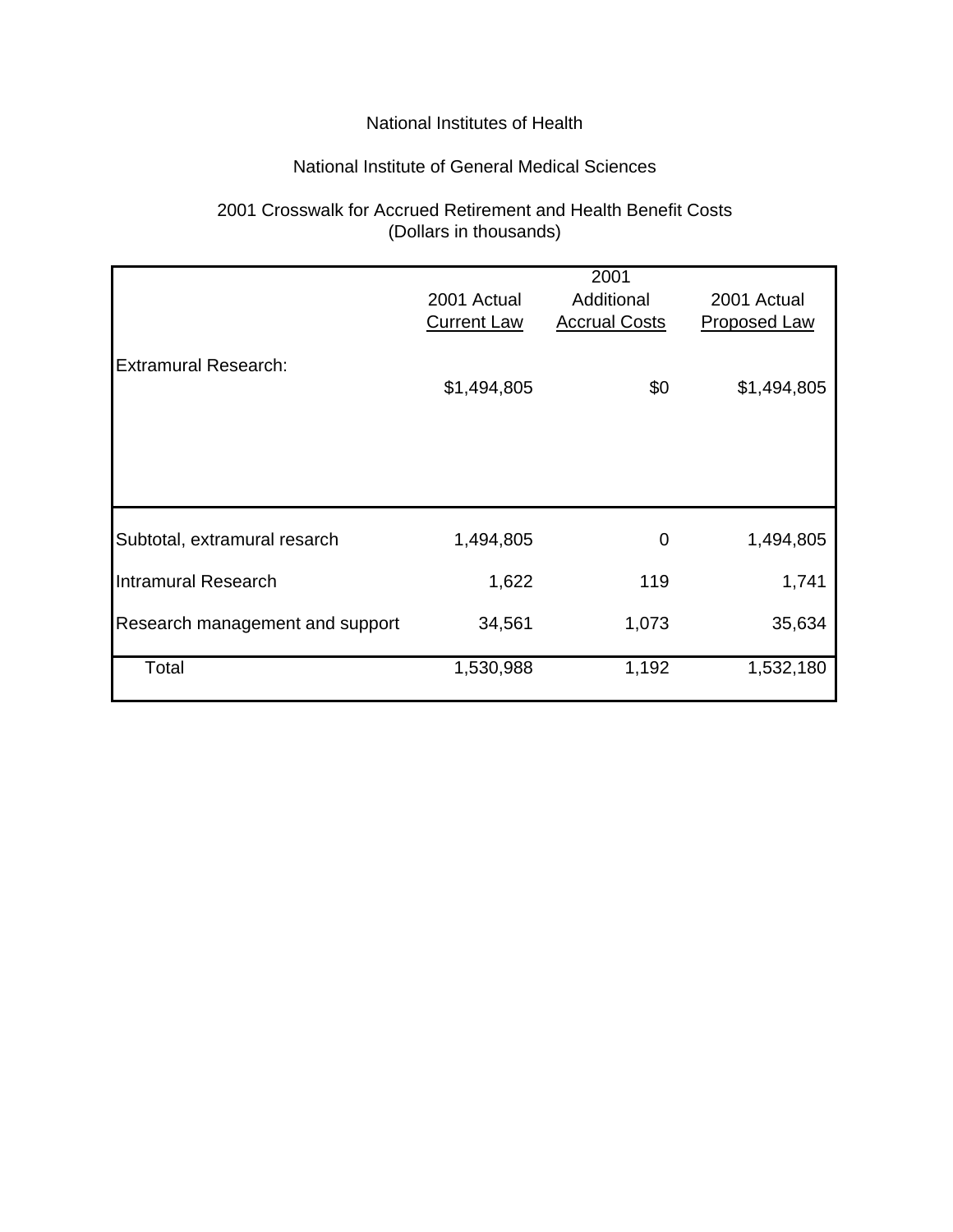### National Institute of General Medical Sciences

# 2002 Crosswalk for Accrued Retirement and Health Benefit Costs (Dollars in thousands)

|                                 | 2002               | 2002                 | 2002                |
|---------------------------------|--------------------|----------------------|---------------------|
|                                 | Appropriation      | Additional           | Appropriation       |
|                                 | <b>Current Law</b> | <b>Accrual Costs</b> | <b>Proposed Law</b> |
|                                 |                    |                      |                     |
| <b>Extramural Research:</b>     |                    |                      |                     |
|                                 | \$1,684,195        | \$0                  | \$1,684,195         |
|                                 |                    |                      |                     |
|                                 |                    |                      |                     |
|                                 |                    |                      |                     |
|                                 |                    |                      |                     |
|                                 |                    |                      |                     |
|                                 |                    |                      |                     |
| Subtotal, extramural resarch    | 1,684,195          | 0                    | 1,684,195           |
|                                 |                    |                      |                     |
| Intramural Research             | 1,841              | 133                  | 1,974               |
|                                 |                    |                      |                     |
| Research management and support | 39,103             | 1,195                | 40,298              |
|                                 |                    |                      |                     |
| Total                           | 1,725,139          | 1,328                | 1,726,467           |
|                                 |                    |                      |                     |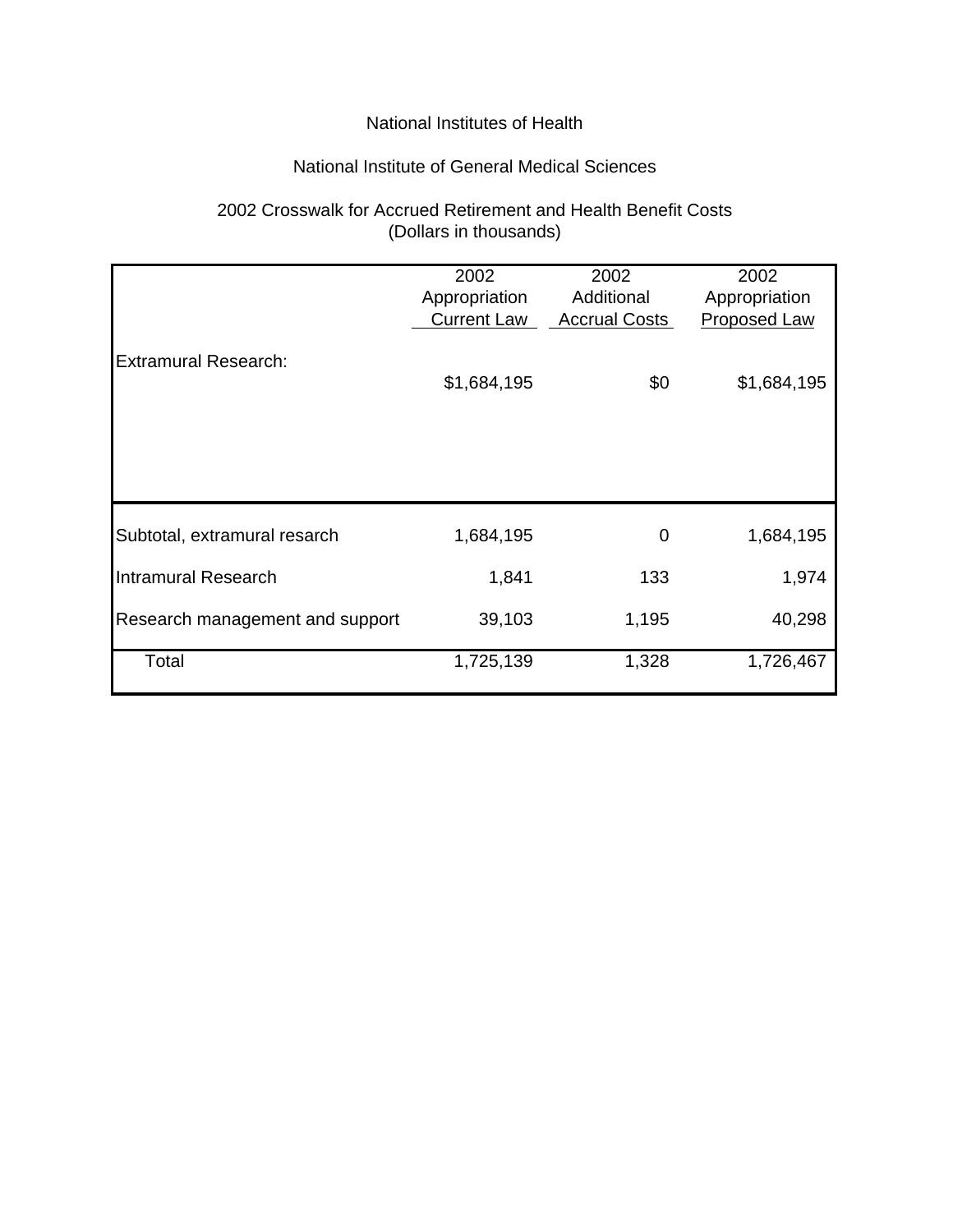### National Institute of General Medical Sciences

# 2003 Crosswalk for Accrued Retirement and Health Benefit Costs (Dollars in thousands)

|                                 | 2003               | 2003                 | 2003                |
|---------------------------------|--------------------|----------------------|---------------------|
|                                 | Estimate           | Additional           | Estimate            |
|                                 | <b>Current Law</b> | <b>Accrual Costs</b> | <b>Proposed Law</b> |
|                                 |                    |                      |                     |
| <b>Extramural Research:</b>     |                    |                      |                     |
|                                 |                    |                      |                     |
|                                 | \$1,835,356        | \$0                  | \$1,835,356         |
|                                 |                    |                      |                     |
|                                 |                    |                      |                     |
|                                 |                    |                      |                     |
|                                 |                    |                      |                     |
| Subtotal, extramural research   | 1,835,356          | 0                    | 1,835,356           |
|                                 |                    |                      |                     |
| <b>Intramural Research</b>      | 2,006              | 139                  | 2,145               |
|                                 |                    |                      |                     |
| Research management and support | 42,622             | 1,255                | 43,877              |
|                                 |                    |                      |                     |
| Total                           | 1,879,984          | 1,394                | 1,881,378           |
|                                 |                    |                      |                     |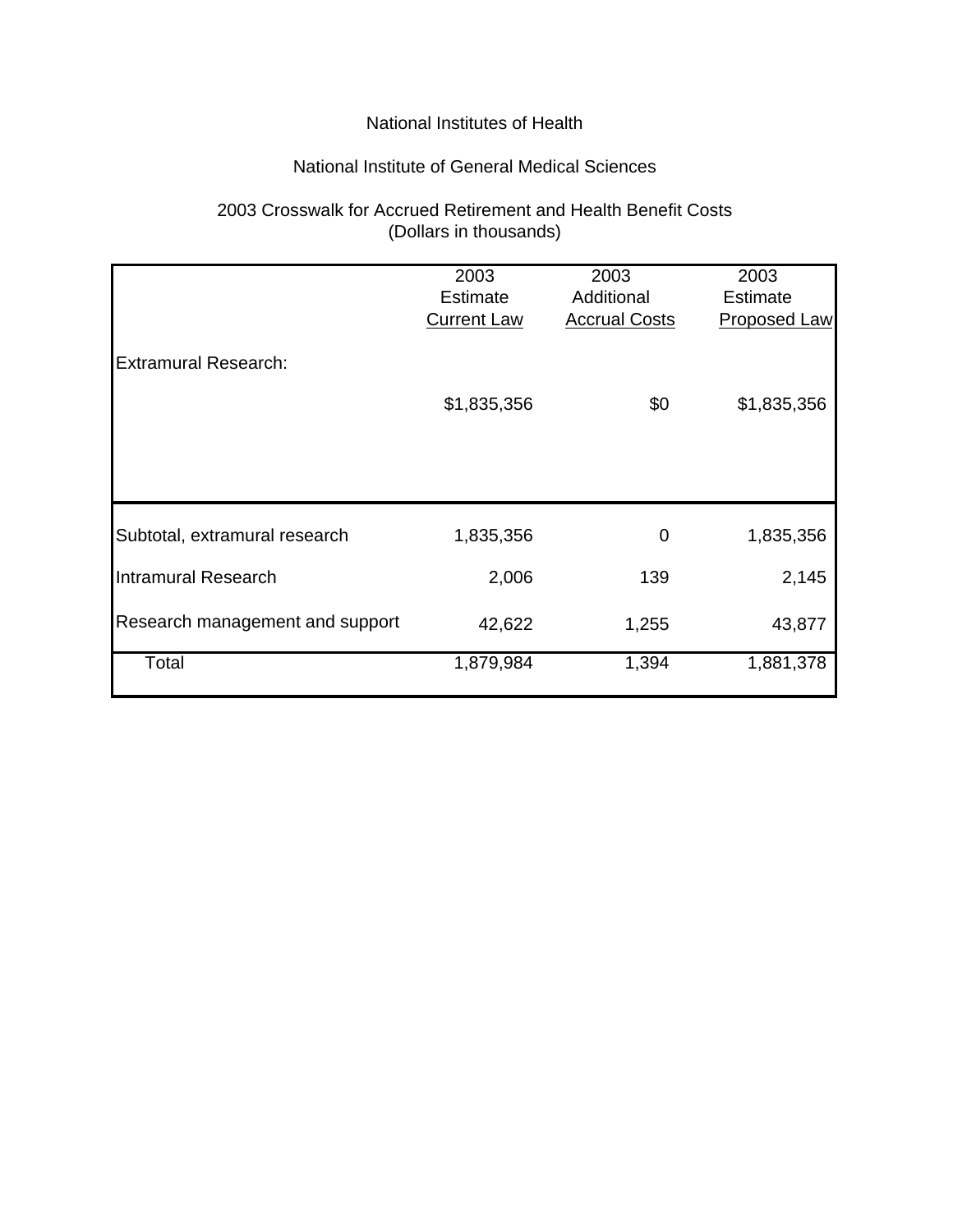#### National Institute of General Medical Sciences Summary of Changes

<span id="page-34-0"></span>

| 2002 Estimated budget authority                                                          |             |                                      |             | \$1,726,467,000  |
|------------------------------------------------------------------------------------------|-------------|--------------------------------------|-------------|------------------|
| 2003 Estimated budget authority                                                          |             |                                      |             | 1,881,378,000    |
| Net change                                                                               |             |                                      |             | 154,911,000      |
|                                                                                          |             | 2002 Current<br><b>Estimate Base</b> |             | Change from Base |
|                                                                                          |             | <b>Budget</b>                        |             | <b>Budget</b>    |
| <b>CHANGES</b>                                                                           | <b>FTEs</b> | Authority                            | <b>FTEs</b> | Authority        |
| A. Built-in:<br>1. Intramural research:                                                  | 18          |                                      |             |                  |
| a. Within grade increase<br>b. Annualization of January                                  |             | \$1,429,000                          |             | \$26,000         |
| 2002 pay increase                                                                        |             | 1,429,000                            |             | 18,000           |
| c. January 2003 pay increase                                                             |             | 1,429,000                            |             | 29,000           |
| d. Payment for centrally furnished services<br>e. Increased cost of laboratory supplies, |             | 253,000                              |             | 23,000           |
| materials, and other expenses<br>f. Accrued costs for retirement and health              |             | 214,000                              |             | 4,000            |
| benefits                                                                                 |             | 133,000                              |             | 6,000            |
| Subtotal                                                                                 |             |                                      |             | 106,000          |
| 2. Research Management and Support:                                                      | 161         |                                      |             |                  |
| a. Within grade increase<br>b. Annualization of January                                  |             | 14,926,000                           |             | 259,000          |
| 2002 pay increase                                                                        |             | 14,926,000                           |             | 188,000          |
| c. January 2003 pay increase                                                             |             | 14,926,000                           |             | 305,000          |
| d. Payment for centrally furnished services<br>e. Increased cost of laboratory supplies, |             | 7,258,000                            |             | 653,000          |
| materials, and other expenses<br>f. Accrued costs for retirement and health              |             | 17,412,000                           |             | 856,000          |
| benefits                                                                                 |             | 1,195,000                            |             | 60,000           |
| Subtotal                                                                                 |             |                                      |             | 2,321,000        |
| Subtotal, Built-in                                                                       |             |                                      |             | 2,427,000        |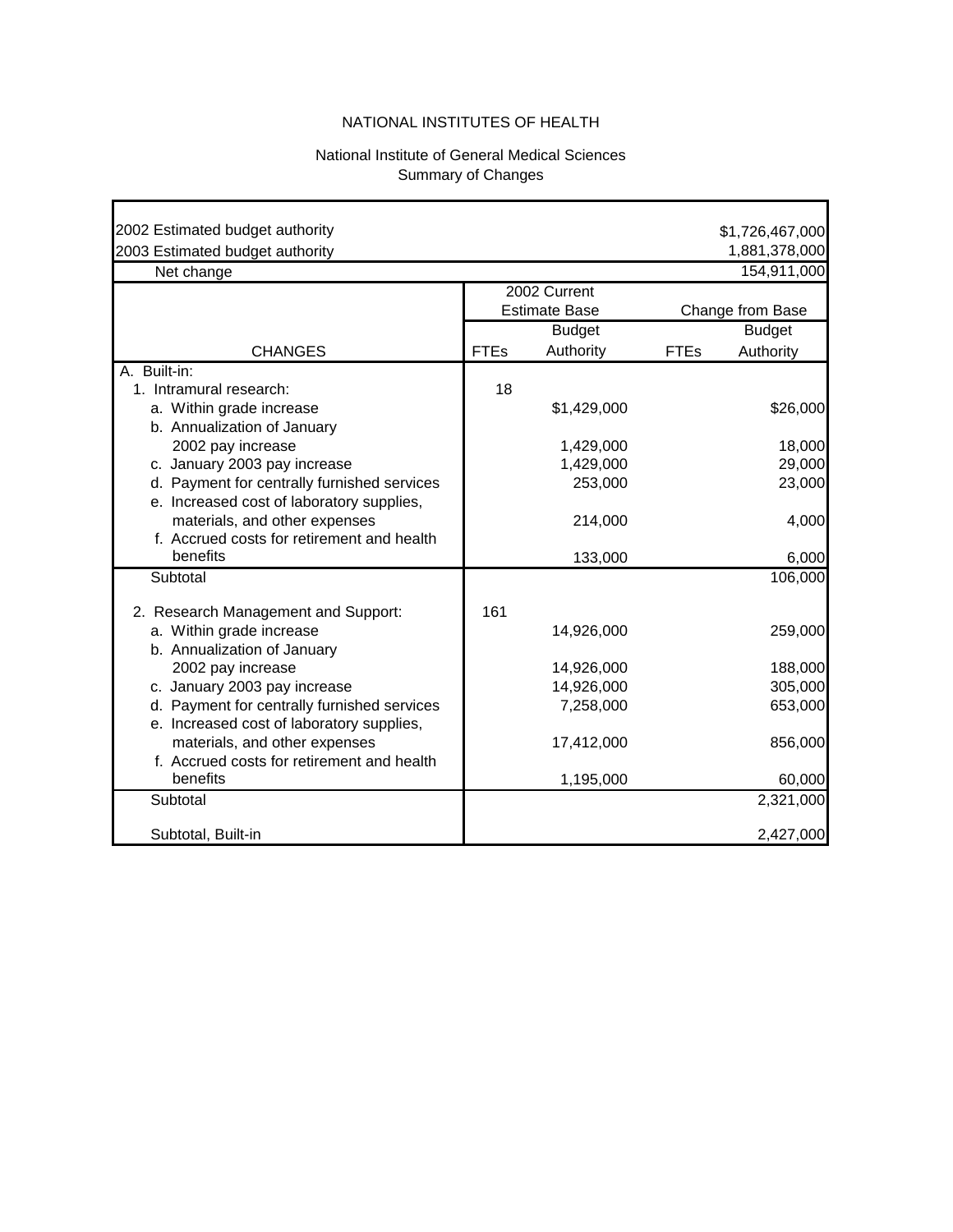#### National Institute of General Medical Sciences Summary of Changes--continued

|                                    |             | 2002 Current         |             |                  |
|------------------------------------|-------------|----------------------|-------------|------------------|
|                                    |             | <b>Estimate Base</b> |             | Change from Base |
| <b>CHANGES</b>                     | No.         | Amount               | No.         | Amount           |
| B. Program:                        |             |                      |             |                  |
| 1. Research project grants:        |             |                      |             |                  |
| a. Noncompeting                    | 3,024       | 905,478,000          | (49)        | 17,906,000       |
| b. Competing                       | 1,012       | 301,603,000          | 74          | 35,134,000       |
| c. SBIR/STTR                       | 172         | 37,811,000           | 17          | 3,652,000        |
| Total                              | 4,208       | 1,244,892,000        | 42          | 56,692,000       |
| 2. Centers                         | 41          | 126,536,000          | 8           | 60,592,000       |
| 3. Other research                  | 264         | 122,653,000          | 22          | 11,039,000       |
| 4. Research training               | 4,482       | 165,580,000          | $\Omega$    | 5,096,000        |
| 5. Research and development        |             |                      |             |                  |
| contracts                          | 16          | 24,534,000           | 8           | 17,742,000       |
| Subtotal, extramural               |             | 1,684,195,000        |             | 151,161,000      |
|                                    | <b>FTEs</b> |                      | <b>FTEs</b> |                  |
| 6. Intramural research             | 18          | 1,974,000            | 0           | 65,000           |
| 7. Research management and support | 161         | 40,298,000           | (1)         | 1,258,000        |
| 8. Construction                    |             | 0                    | 0           | 0                |
| Subtotal, program                  |             | 1,726,467,000        |             | 152,484,000      |
| Total changes                      | 179         |                      | (1)         | 154,911,000      |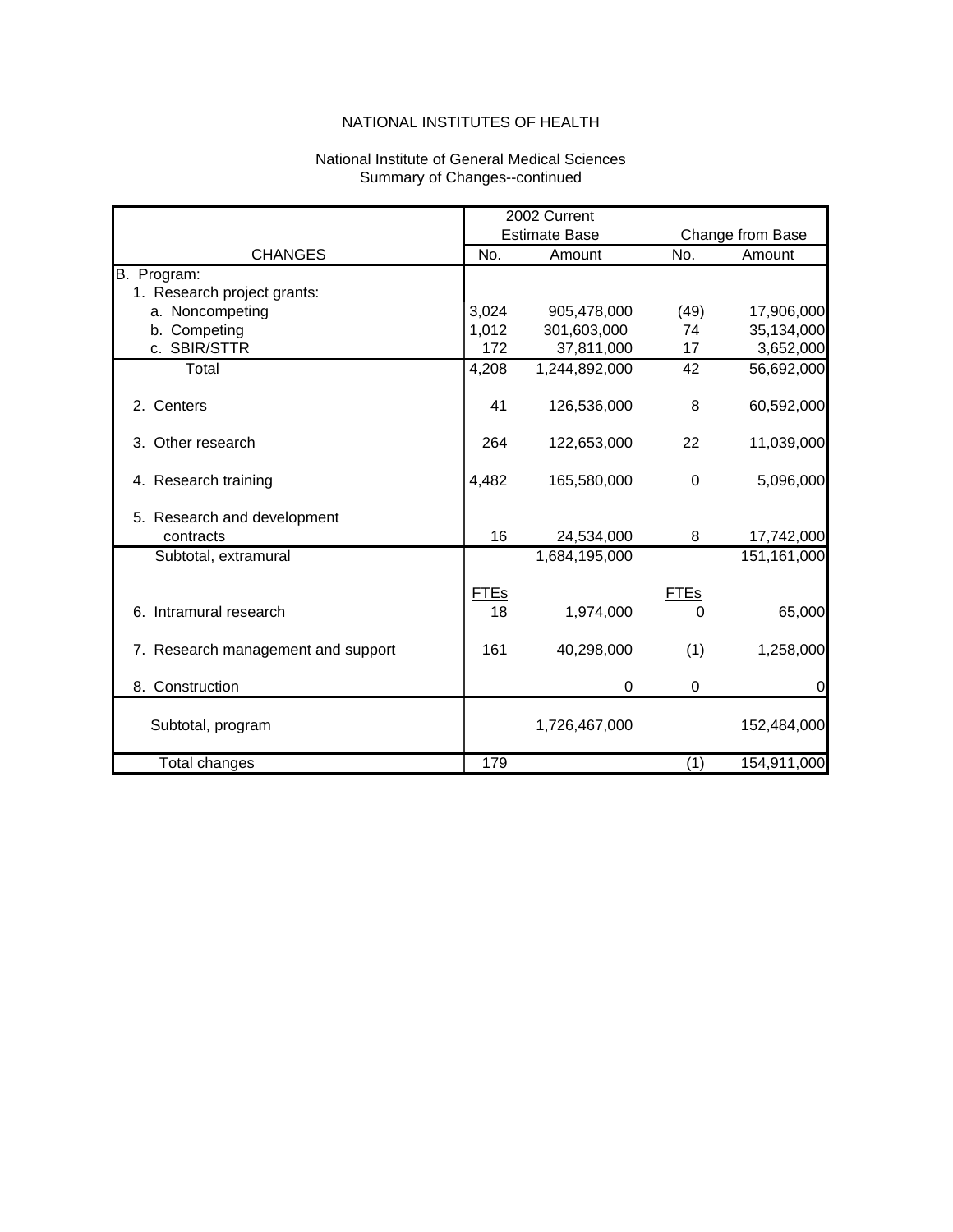#### National Institute of General Medical Sciences Budget Authority by Object

<span id="page-36-0"></span>

|              |                                                                               | FY 2002        | FY 2002                 | FY 2003       | Increase or |
|--------------|-------------------------------------------------------------------------------|----------------|-------------------------|---------------|-------------|
|              |                                                                               | Appropriation  | <b>Current Estimate</b> | Estimate      | Decrease    |
|              | Total compensable workyears:                                                  |                |                         |               |             |
|              |                                                                               |                |                         |               |             |
|              | Full-time employment<br>Full-time equivalent of overtime and holiday hours    | 179            | 179<br>1                | 178<br>1      | (1)         |
|              |                                                                               |                |                         |               |             |
|              | Average ES salary                                                             | \$138,125      | \$138,125               | \$142,495     | \$4,370     |
|              | Average GM/GS grade                                                           | 10.6           | 10.6                    | 10.6          | 0.0         |
|              | Average GM/GS salary                                                          |                |                         |               |             |
|              | Average salary, grades established by act of                                  | \$66,561       | \$66,561                | \$68,666      | \$2,105     |
|              | July 1, 1944 (42 U.S.C. 207)                                                  | \$0            | \$0                     | \$0           | \$0         |
|              | Average salary of ungraded positions                                          | \$88,713       | \$88,713                | \$91,519      | \$2,806     |
|              |                                                                               | FY 2002        | FY 2002                 | FY 2003       | Increase or |
|              | <b>OBJECT CLASSES</b>                                                         | Appropriation  | Estimate                | Estimate      | Decrease    |
|              | Personnel Compensation:                                                       |                |                         |               |             |
| 11.1         | <b>Full-Time Permanent</b>                                                    | \$11,010,000   | \$11,010,000            | \$11,578,000  | \$568,000   |
| 11.3         | Other than Full-Time Permanent                                                | 1,824,000      | 1,824,000               | 1,918,000     | 94,000      |
| 11.5         | <b>Other Personnel Compensation</b>                                           | 444,000        | 444,000                 | 467,000       | 23,000      |
| 11.8         | <b>Special Personnel Services Payments</b>                                    | $\Omega$       |                         |               |             |
| 11.9         | <b>Total Personnel Compensation</b>                                           | 13,278,000     | 13,278,000              | 13,963,000    | 685,000     |
| 12.1         | <b>Personnel Benefits</b>                                                     | 3,077,000      | 3,077,000               | 3,235,000     | 158,000     |
| 12.1         | Personnel Benefits, Accrued Retirement Costs                                  | 780,000        | 780,000                 | 812,000       | 32,000      |
| 13.0         | <b>Benefits for Former Personnel</b>                                          |                |                         |               |             |
|              | Subtotal, Pay Cost, Current Law                                               | 16,355,000     | 16,355,000              | 17,198,000    | 843,000     |
|              | Subtotal, Pay Cost, Proposed Law                                              | 17,135,000     | 17,135,000              | 18,010,000    | 875,000     |
| 21.0         | Travel and Transportation of Persons                                          | 483,000        | 483,000                 | 559.000       | 76,000      |
| 22.0         | <b>Transportation of Things</b>                                               | 87,000         | 87,000                  | 93,000        | 6,000       |
| 23.1         | Rental Payments to GSA                                                        |                |                         |               |             |
| 23.2         | Rental Payments to Others                                                     | 16,000         | 16,000                  | 17,000        | 1,000       |
| 23.3         | Communications, Utilities and                                                 |                |                         |               |             |
|              | Miscellaneous Charges                                                         | 191,000        | 191,000                 | 220,000       | 29,000      |
| 24.0         | Printing and Reproduction                                                     | 719,000        | 719,000                 | 784,000       | 65,000      |
| 25.1         | <b>Consulting Services</b>                                                    | 77,000         | 77,000                  | 83,000        | 6,000       |
| 25.2         | <b>Other Services</b>                                                         | 4,021,000      | 3,897,000               | 4,423,000     | 526,000     |
| 25.3         | Purchase of Goods and Services from                                           |                |                         |               |             |
|              | <b>Government Accounts</b>                                                    | 60,209,000     | 60,209,000              | 84,204,000    | 23,995,000  |
| 25.3         | <b>Accrued Retirement Costs</b>                                               | 548,000        | 548,000                 | 582,000       | 34,000      |
| 25.4         | Operation and Maintenance of Facilities                                       | 21,000         | 21,000                  | 23,000        | 2,000       |
| 25.5         | Research and Development Contracts                                            | 4,721,000      | 4,721,000               | 5,004,000     | 283,000     |
| 25.6<br>25.7 | <b>Medical Care</b><br>Operation and Maintenance of Equipment                 |                |                         |               |             |
| 25.8         | Subsistence and Support of Persons                                            | 261,000<br>O   | 261,000                 | 285,000       | 24,000      |
| 25.0         | Subtotal, Other Contractual Services,                                         |                |                         |               |             |
|              | <b>Current Law</b>                                                            | 69,310,000     | 69,186,000              | 94,022,000    | 24,836,000  |
| 25.0         | Subtotal, Other Contractual Services,                                         |                |                         |               |             |
|              | <b>Proposed Law</b>                                                           | 69,858,000     | 69,734,000              | 94,604,000    | 24,870,000  |
| 26.0         | <b>Supplies and Materials</b>                                                 | 413,000        | 413,000                 | 450,000       | 37,000      |
| 31.0         | Equipment                                                                     | 1,300,000      | 1,300,000               | 1,417,000     | 117,000     |
| 32.0         | Land and Structures                                                           | $\overline{0}$ |                         | 0             |             |
| 33.0         | Investments and Loans                                                         |                |                         |               |             |
| 41.0         | Grants, Subsidies and Contributions                                           | 1,636,389,000  | 1,636,389,000           | 1,765,224,000 | 128,835,000 |
| 42.0         | Insurance Claims and Indemnities                                              |                |                         |               |             |
| 43.0<br>44.0 | <b>Interest and Dividends</b><br>Refunds                                      | $\Omega$       |                         | 0             | 0           |
|              |                                                                               | 1,708,908,000  | 1,708,784,000           | 1,862,786,000 | 154,002,000 |
|              | Subtotal, Non-Pay Costs, Current Law<br>Subtotal, Non-Pay Costs, Proposed Law | 1,709,456,000  | 1,709,332,000           | 1,863,368,000 | 154,036,000 |
|              |                                                                               |                |                         |               |             |
|              | <b>Total Budget Authority by Object, Current</b>                              | 1,725,263,000  | 1,725,139,000           | 1,879,984,000 | 154,845,000 |
|              | <b>Total Budget Authority by Object, Proposed</b>                             | 1,726,591,000  | 1,726,467,000           | 1,881,378,000 | 154,911,000 |
|              | <b>Total Accrued Retirement Costs</b>                                         | 1,328,000      | 1,328,000               | 1,394,000     | 66,000      |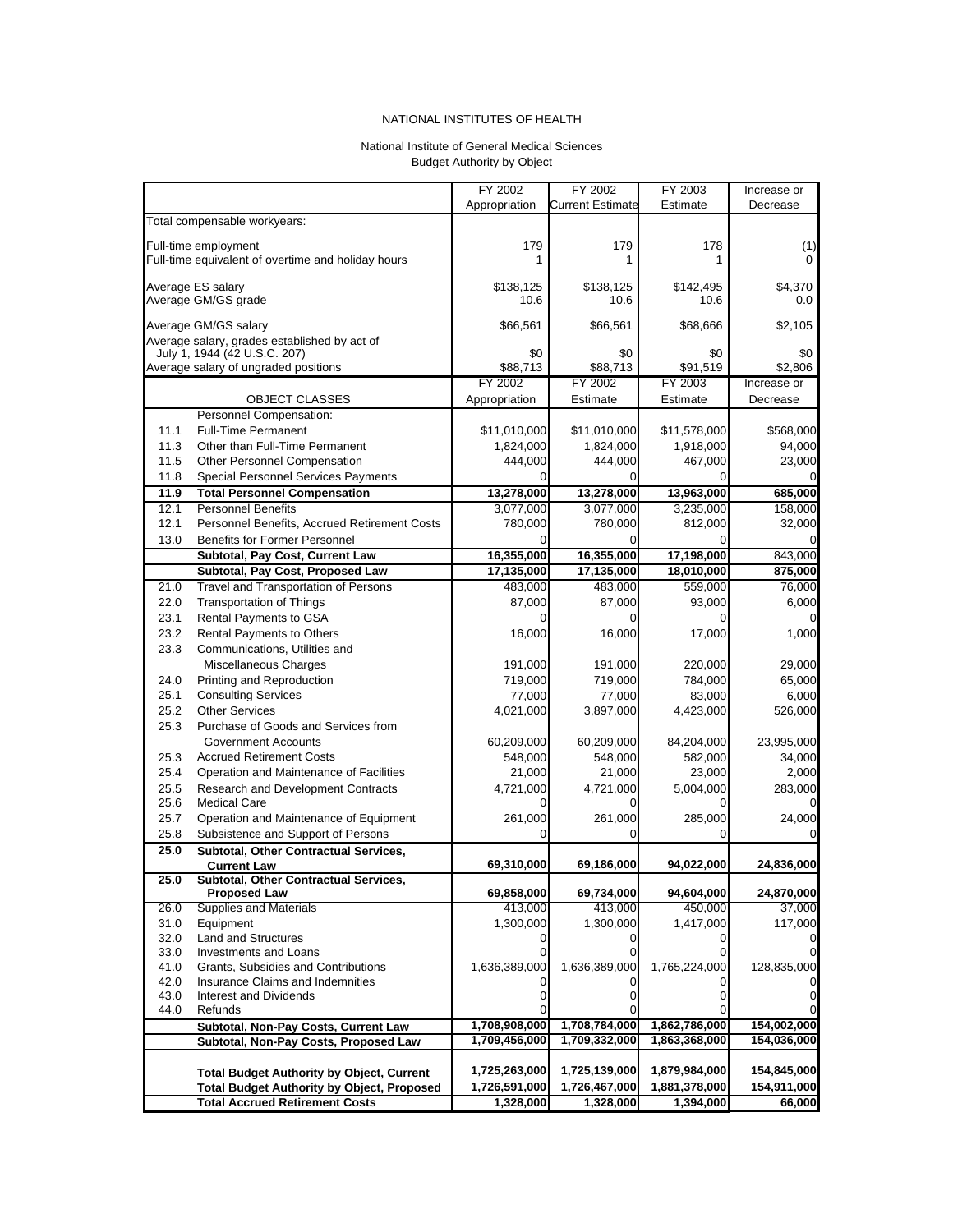#### National Institute of General Medical Sciences Salaries and Expenses

<span id="page-37-0"></span>

|                                                    | FY 2002       | FY 2002                 | FY 2003      | Increase or |
|----------------------------------------------------|---------------|-------------------------|--------------|-------------|
| <b>OBJECT CLASSES</b>                              | Appropriation | <b>Current Estimate</b> | Estimate     | Decrease    |
| <b>Personnel Compensation:</b>                     |               |                         |              |             |
| Full-Time Permanent (11.1)                         | \$11,010,000  | \$11,010,000            | \$11,578,000 | \$568,000   |
| Other Than Full-Time Permanent (11.3)              | 1,824,000     | 1,824,000               | 1,918,000    | 94,000      |
| Other Personnel Compensation (11.5)                | 444,000       | 444,000                 | 467,000      | 23,000      |
| Special Personnel Services Payments (11.8)         |               |                         |              | 0           |
| <b>Total Personnel Compensation (11.9)</b>         | 13,278,000    | 13,278,000              | 13,963,000   | 685,000     |
| Civilian Personnel Benefits (12.1)                 | 3,077,000     | 3,077,000               | 3,235,000    | 158,000     |
| Accrued Costs of Retirement Benefits (12.1)        | 780,000       | 780,000                 | 812,000      | 32,000      |
| Benefits to Former Personnel (13.0)                |               |                         |              | $\mathbf 0$ |
| Subtotal, Pay Costs, Current Law                   | 16,355,000    | 16,355,000              | 17,198,000   | 843,000     |
| Subtotal, Pay Costs, Proposed Law                  | 17,135,000    | 17,135,000              | 18,010,000   | 875,000     |
| Travel (21.0)                                      | 483,000       | 483,000                 | 559,000      | 76,000      |
| Transportation of Things (22.0)                    | 87,000        | 87,000                  | 93,000       | 6,000       |
| Rental Payments to Others (23.2)                   | 16,000        | 16,000                  | 17,000       | 1,000       |
| Communications, Utilities and                      |               |                         |              |             |
| Miscellaneous Charges (23.3)                       | 191,000       | 191.000                 | 220,000      | 29,000      |
| Printing and Reproduction (24.0)                   | 719,000       | 719,000                 | 784,000      | 65,000      |
| <b>Other Contractual Services:</b>                 |               |                         |              |             |
| Advisory and Assistance Services (25.1)            | 67,000        | 67.000                  | 73,000       | 6,000       |
| Other Services (25.2)                              | 4,021,000     | 3,897,000               | 4,423,000    | 526,000     |
| Purchases from Govt. Accounts (25.3)               | 6,588,000     | 6,588,000               | 7,178,000    | 590,000     |
| Accrued Retirement Costs (25.3)                    | 548,000       | 548,000                 | 582,000      | 34,000      |
| Operation & Maintenance of Facilities (25.4)       | 21,000        | 21,000                  | 23,000       | 2,000       |
| Operation & Maintenance of Equipment (25.7)        | 261,000       | 261,000                 | 285,000      | 24,000      |
| Subsistence & Support of Persons (25.8)            |               |                         |              | $\Omega$    |
| Subtotal, Other Contractual Services, Current Law  | 10,958,000    | 10,834,000              | 11,982,000   | 1,148,000   |
| Subtotal, Other Contractual Services, Proposed Law | 11,506,000    | 11,382,000              | 12,564,000   | 1,182,000   |
| Supplies and Materials (26.0)                      | 413,000       | 413,000                 | 450,000      | 37,000      |
| Subtotal, Non-Pay Costs, Current Law               | 11,371,000    | 11,247,000              | 13,928,000   | 2,681,000   |
| Subtotal, Non-Pay Costs, Proposed Law              | 11,919,000    | 11,795,000              | 14,510,000   | 2,715,000   |
|                                                    |               |                         |              |             |
| <b>Total, Administrative Costs, Current Law</b>    | 27,726,000    | 27,602,000              | 31,126,000   | 3,524,000   |
| <b>Total, Accrued Costs</b>                        | 1,328,000     | 1,328,000               | 1,394,000    | 66,000      |
| <b>Total, Administrative Costs, Proposed Law</b>   | 29,054,000    | 28,930,000              | 32,520,000   | 3,590,000   |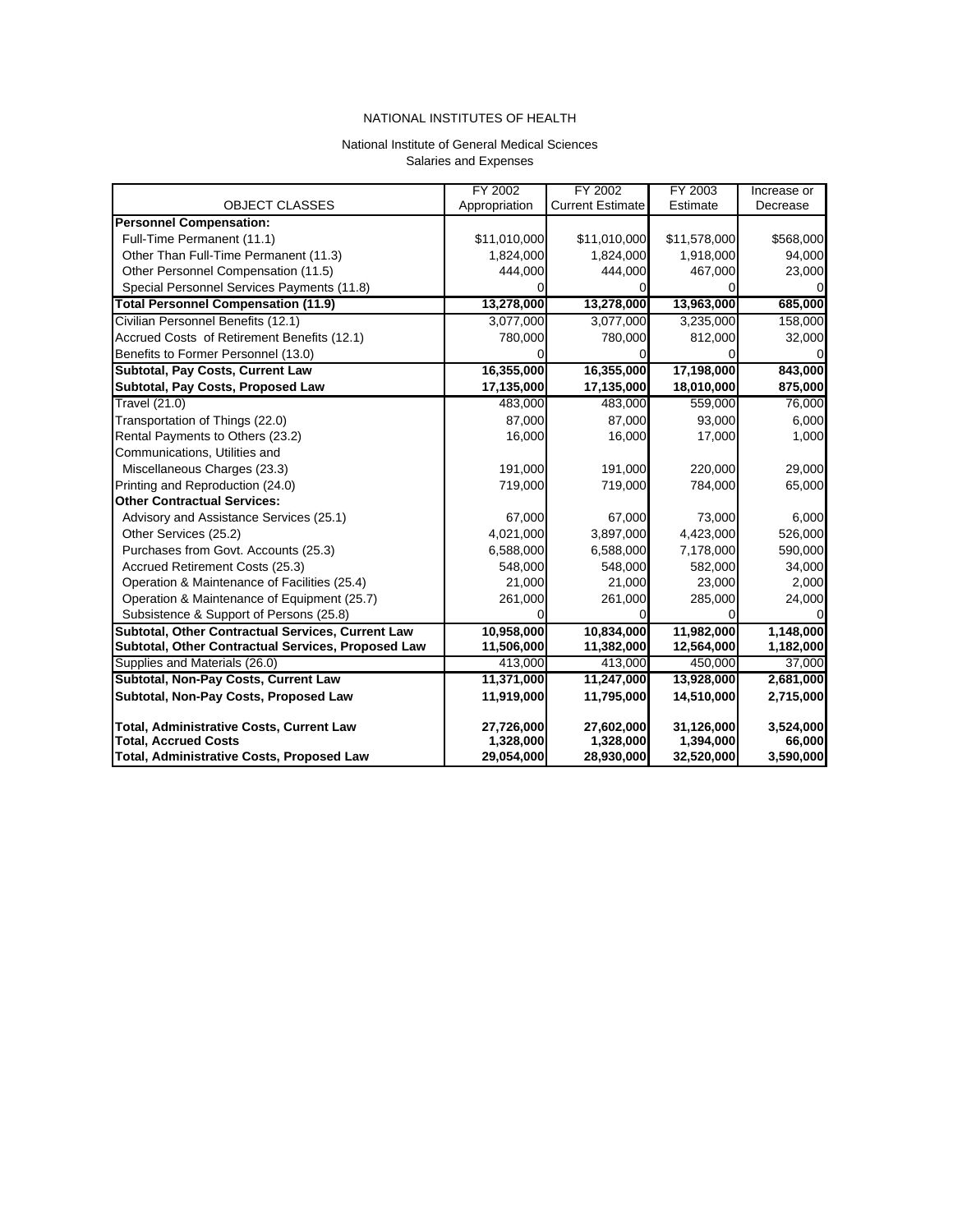#### National Institute of General Medical Sciences

### SIGNIFICANT ITEMS IN HOUSE AND SENATE APPROPRIATIONS COMMITTEE REPORTS

#### FY2002 House Appropriations Committee Report Language (H. Rpt. 107-229)

#### Item

*Minority Scientist Training Programs -* The Committee continues to be pleased with the quality of NIGMS's training programs, particularly those that have a special focus on increasing the number of minority scientists such as Minority Access to Research Careers (MARC) and Minority Biomedical Research Support (MBRS). The Committee urges NIGMS to continue to support these training programs. The Committee commends NIGMS for its support of biomedical research career opportunities programs for high school and undergraduate college students in conjunction with minority institutions. (p.14)

#### Action to be Taken

The Minority Access to Research Careers (MARC) and Minority Biomedical Research Support (MBRS) Programs, have a distinguished forty year history of offering opportunities to underrepresented minorities to prepare for careers in biomedical research, both at minorityserving and other institutions. The Institute remains committed to these long-standing programs, along with other more recent efforts, such as the Bridges to the Future Program. As the FY2003 budget shows, NIGMS will steadfastly support these and other mechanisms, such as the Minority Supplements, to increase the number of minority scientists engaged in biomedical research.

### FY2002 Senate Appropriations Committee Report Language (S. Rpt. 107-84)

### Item

*Behavioral science research and training -* The Committee is concerned that NIGMS does not support behavioral science research training. As the only Institute mandated to support research not targeted to specific diseases or disorders, there is a range of basic behavioral research and training that NIGMS could be supporting. The Committee urges NIGMS, in consultation with the Office of Behavioral and Social Sciences, to develop a plan for pursuing the most promising research topics in this area. (p.27)

### Action to be Taken

The Institute's research training programs mirror the areas of science that fall within the mission of the National Institute of General Medical Sciences (NIGMS). Except for a few fields of inquiry, behavioral studies largely fall outside of the Institute's research mission, and are instead deemed to be within the missions of other institutes at the National Institutes of Health.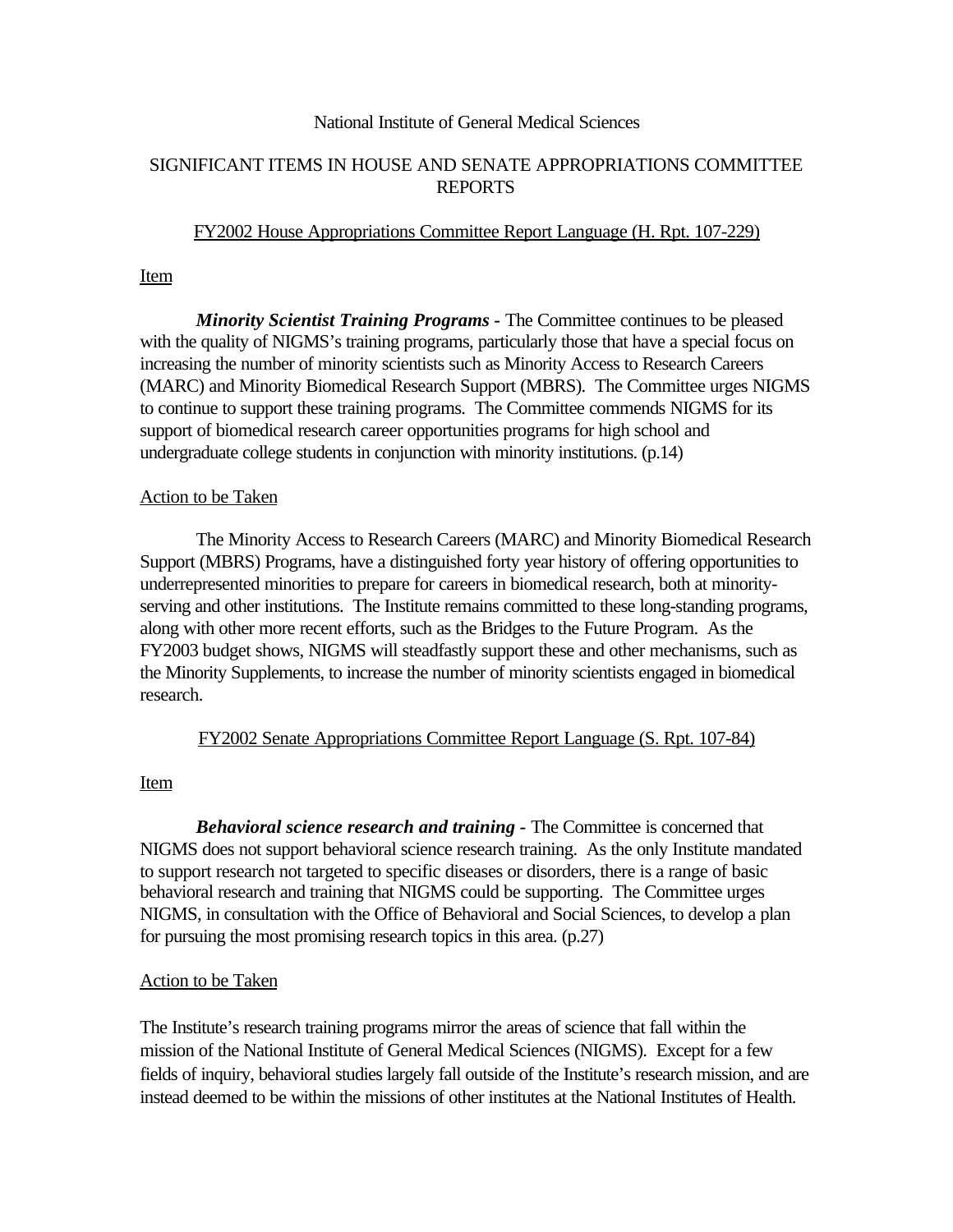The National Institute of Mental Health (NIMH), as well as a number of others with missions focused on diseases, support both basic behavioral research and behavioral research in humans, since many disease states have behavioral dimensions. As is customary at the NIH, behavioral research training programs are mounted by those institutes with sizable behavioral research programs. A major new research or research training effort in basic behavioral sciences by NIGMS would be duplicative and inappropriate. A few of the institutions supported through NIGMS' Systems and Integrative Biology (SIB) training grant program offer participants opportunities to pursue training in the basic behavioral sciences. NIGMS intends to highlight this option of including behavioral science departments in SIB training programs when it reannounces its training programs in the coming months. In addition, individuals supported under the Institute's Medical Scientist Training Program (which leads to the M.D. Ph.D. degree) may pursue research training in behavioral sciences if their institution offers that option. In both cases, the grantee institution chooses to offer this option as part of the multidisciplinary training mandated for all of NIGMS' training programs. NIGMS's individual fellowship support extends to fellows working on the molecular and genetic basis of behavior. In the past, some fellows have studied movement, sensation, and perception.

With regard to research, NIGMS supports studies, primarily in model systems, to examine the genetic and biochemical mechanisms underlying behavior. This includes research on the mechanisms underlying specific behaviors related to circadian rhythms, learning and memory, sensation and perception, pain and its management, and analgesia and anesthesia.

NIGMS is exploring new areas of opportunity. Together with the Office of Behavioral and Social Sciences Research (OBSSR), NIGMS will soon host a workshop to explore whether it is an opportune time to study how allostatic load (that is, the cumulative "wear and tear" on the body's adaptive responses to stress) influences an individual's reaction to traumatic or surgical injury. Also in a joint effort with OBSSR, NIGMS is exploring the feasibility of supporting Ph. D. biomedical scientists who wish to receive a Masters degree in the behavioral sciences enhancing their ability to conduct research in that field or in relevant interdisciplinary fields.

#### Item

*Training -* The Committee continues to be pleased with the quality of NIGMS's training programs, particularly those that have a special focus on increasing the number of minority scientists, such as the Minority Access to Research Careers (MARC) and Minority Biomedical Research Support (MBRS) programs. The Committee expects NIGMS to continue to support these important initiatives, and is particularly pleased that NIGMS has supported biomedical research career opportunity programs for high school

and undergraduate college students in conjunction with minority institutions. The Committee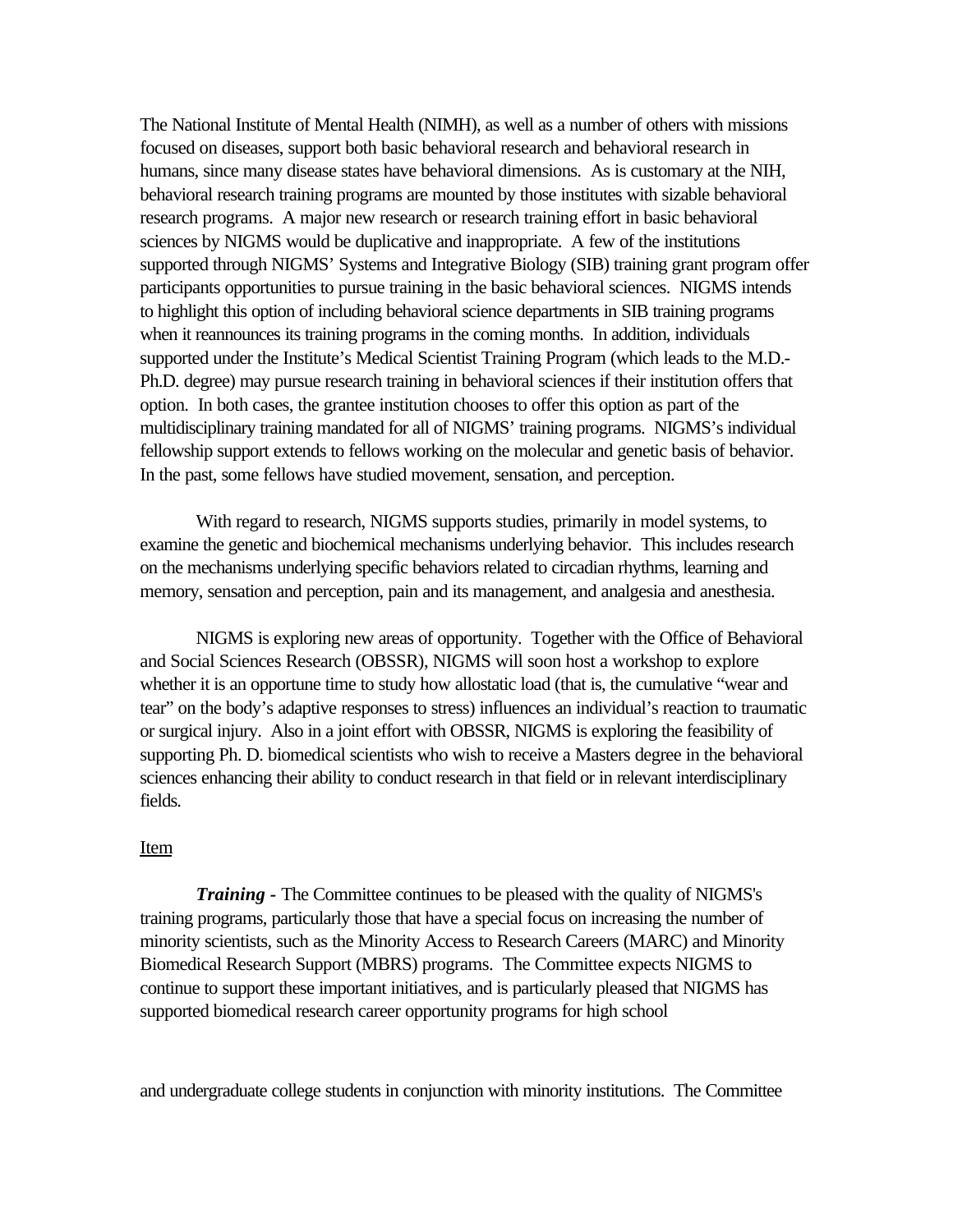urges continued, long-term support of this program. (p.28)

#### Action to be Taken

The Minority Access to Research Careers (MARC) and Minority Biomedical Research Support (MBRS) Programs have a distinguished forty year history of offering opportunities to underrepresented minorities to prepare for careers in biomedical research, both at minorityserving and other institutions. The Institute remains committed to these long-standing programs, along with other more recent efforts, such as the Bridges to the Future Program. As the FY2003 budget shows, NIGMS will steadfastly support these and other mechanisms, such as the Minority Supplements, to increase the number of minority scientists engaged in biomedical research.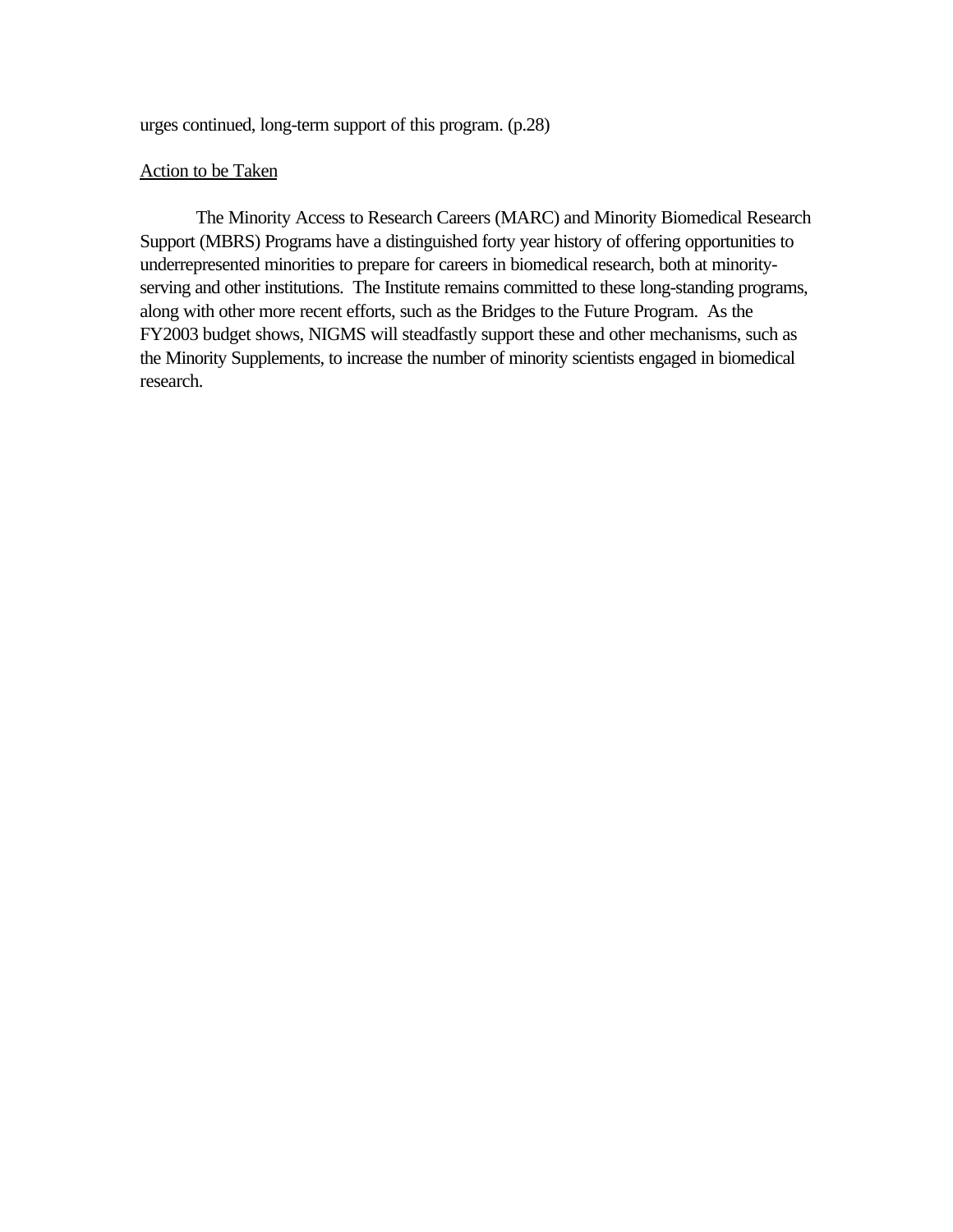NATIONAL INSTITUTES OF HEALTH NATIONAL INSTITUTES OF HEALTH National Institute of General Medical Sciences Authorizing Legislation

<span id="page-41-0"></span>

|                                                   | Other Citation<br>PHS Act/ | U.S. Code<br>Citation | 2001 Amount<br>Authorized | Estimate<br>2002 | 2003 Amount<br>Authorized | 2003 Budget<br>Estimate 1/ |
|---------------------------------------------------|----------------------------|-----------------------|---------------------------|------------------|---------------------------|----------------------------|
| Research and Investigation                        | Section 30                 | 42§241                | Indefinite ~              | \$1,560,887,000  | Indefinite                | \$1,710,702,000            |
| National Institute of General<br>Medical Sciences | ЙZ<br>Section 41           | 42§285                | Indefinite                |                  | Indefinite                |                            |
| National Research Service<br>Awards               | Section 487(d)             | 42§288                | ত্ত                       | 165,580,000      | <u>হ</u>                  | 170,676,000                |
|                                                   |                            |                       |                           |                  |                           |                            |
| Total, Budget Authority                           |                            |                       |                           | 1,726,467,000    |                           | 1,881,378,000              |

- a/ Funding provided under the Departments of Labor, Health and Human Services, Education, and Related Agencies Appropriations<br>Act, 2002 (P.L. 107-116). a/ Funding provided under the Departments of Labor, Health and Human Services, Education, and Related Agencies Appropriations Act, 2002 (P.L. 107-116).
	- b/ Reauthorizing legislation will be submitted. b/ Reauthorizing legislation will be submitted.

1/ Reflects proposed transfer from the National Cancer Institute 1/ Reflects proposed transfer from the National Cancer Institute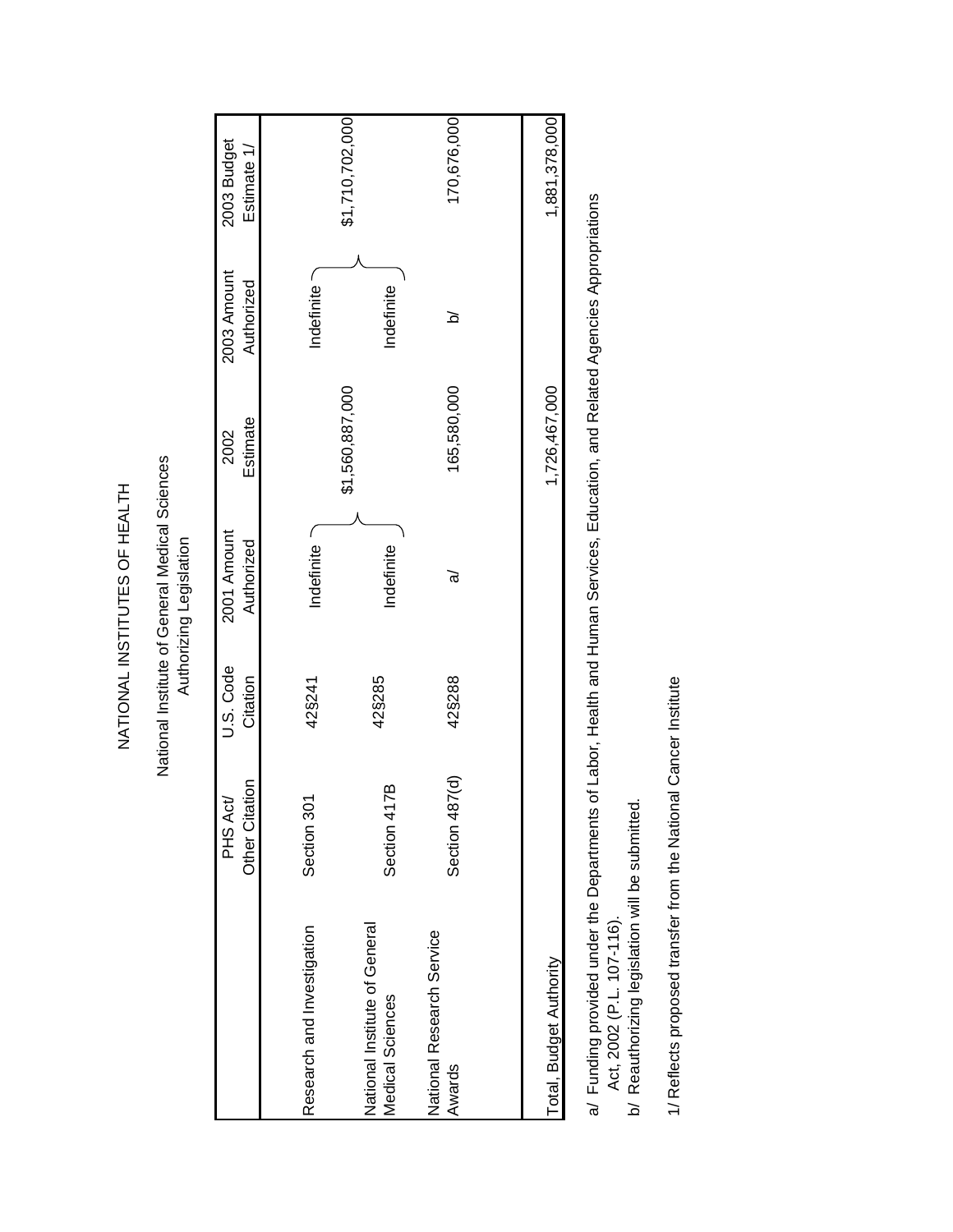### National Institute of General Medical Sciences Appropriation History

<span id="page-42-0"></span>

| Fiscal     | <b>Budget Estimate</b> | House         | Senate            |                     |
|------------|------------------------|---------------|-------------------|---------------------|
| Year       | to Congress            | Allowance     | Allowance         | Appropriation<br>1/ |
| 1994       | \$833,064,000          | \$875,511,000 | \$875,511,000     | \$875,511,000       |
| 2/<br>1995 | 882,189,000            | 877,113,000   | 877,113,000       | 876,889,000 3/      |
| 1996       | 907,674,000 2/         | 946,971,000   | 897,465,000<br>2/ | 946,971,000         |
| Rescission |                        |               |                   | (75,000)            |
| 1997       | 936,573,000 2/         | 1,003,772,000 | 953,214,000<br>2/ | 998,387,000 4/      |
| 1998       | 992,032,000 2/         | 1,047,963,000 | 1,058,969,000     | 1,065,947,000       |
| 1999       | 1,111,439,000 2/5      | 1,150,840,000 | 1,197,825,000     | 1,197,825,000       |
| Rescission |                        |               |                   | (799,000)           |
| 2000       | 1,194,068,000 2/       | 1,298,551,000 | 1,352,843,000     | 1,361,668,000       |
| Rescission |                        |               |                   | (7,248,000)         |
| 2001       | 1,389,492,000<br>2/    | 1,548,313,000 | 1,554,176,000     | 1,535,823,000       |
| Rescission |                        |               |                   | (125,000)           |
| 2002       | 1,720,206,000 2/       | 1,706,968,000 | 1,753,465,000     | 1,725,263,000       |
| Rescission |                        |               |                   | (124,000)           |
| 2003       | 1,881,378,000          |               |                   |                     |

1/ Reflects enacted supplementals, rescissions and reappropriations.

2/ Excludes funds for HIV/AIDS research activities consolidated in the NIH Office of AIDS Research.

3/ Excludes enacted administrative reductions of \$227,000

4/ Excludes enacted administrative reductions of \$83,000

5/ Reflects a decrease of \$3,447,000 for the budget amendment for bioterrorism.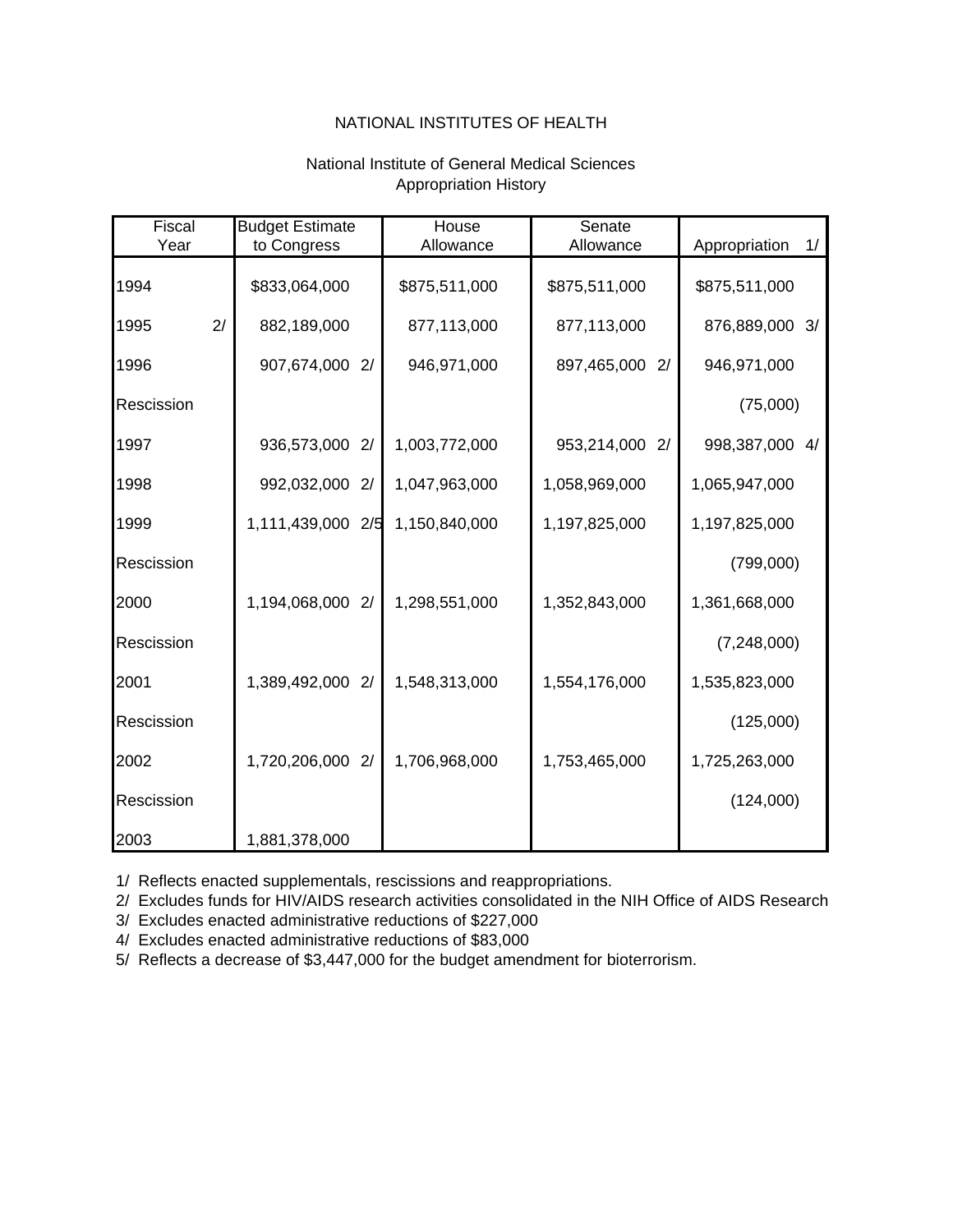# National Institute of General Medical Sciences Detail of Full-Time Equivalent Employment (FTEs)

|                                                                                     | FY 2001                              | FY 2002         | FY 2003         |
|-------------------------------------------------------------------------------------|--------------------------------------|-----------------|-----------------|
| OFFICE/DIVISION                                                                     | Actual                               | <b>Estimate</b> | <b>Estimate</b> |
| Office of the Director                                                              | 17                                   | 17              | 17              |
| <b>Office of Scientific Review</b>                                                  | 14                                   | 15              | 15              |
| Office of Administrative Mangagement                                                | 35                                   | 35              | 34              |
| <b>Division of Extramural Activities</b>                                            | 43                                   | 43              | 43              |
| <b>Genetic and Developmental</b><br><b>Biology Division</b>                         | 13                                   | 15              | 15              |
| Pharmacology, Physiology, and<br><b>Biological chemistry Division</b>               | 28                                   | 32              | 32              |
| Cell Biology and Biophysics Division                                                | 12                                   | 12              | 12              |
| <b>Bioinformatics and Computational</b><br><b>Biology Center</b>                    |                                      | $\overline{2}$  | $\overline{2}$  |
| Minority Opportunities in Reseach<br><b>Division</b>                                | 8                                    | 8               | 8               |
| <b>Total, NIGMS</b>                                                                 | 170                                  | 179             | 178             |
| Funds to support these FTEs are provided<br>by Cooperative Research and Development | (0)                                  | (0)             | (0)             |
| <b>FISCAL YEAR</b>                                                                  | Average GM/GS Grade                  |                 |                 |
| 1999<br>2000<br>2001<br>2002<br>2003                                                | 10.6<br>11.2<br>10.7<br>10.6<br>10.6 |                 |                 |